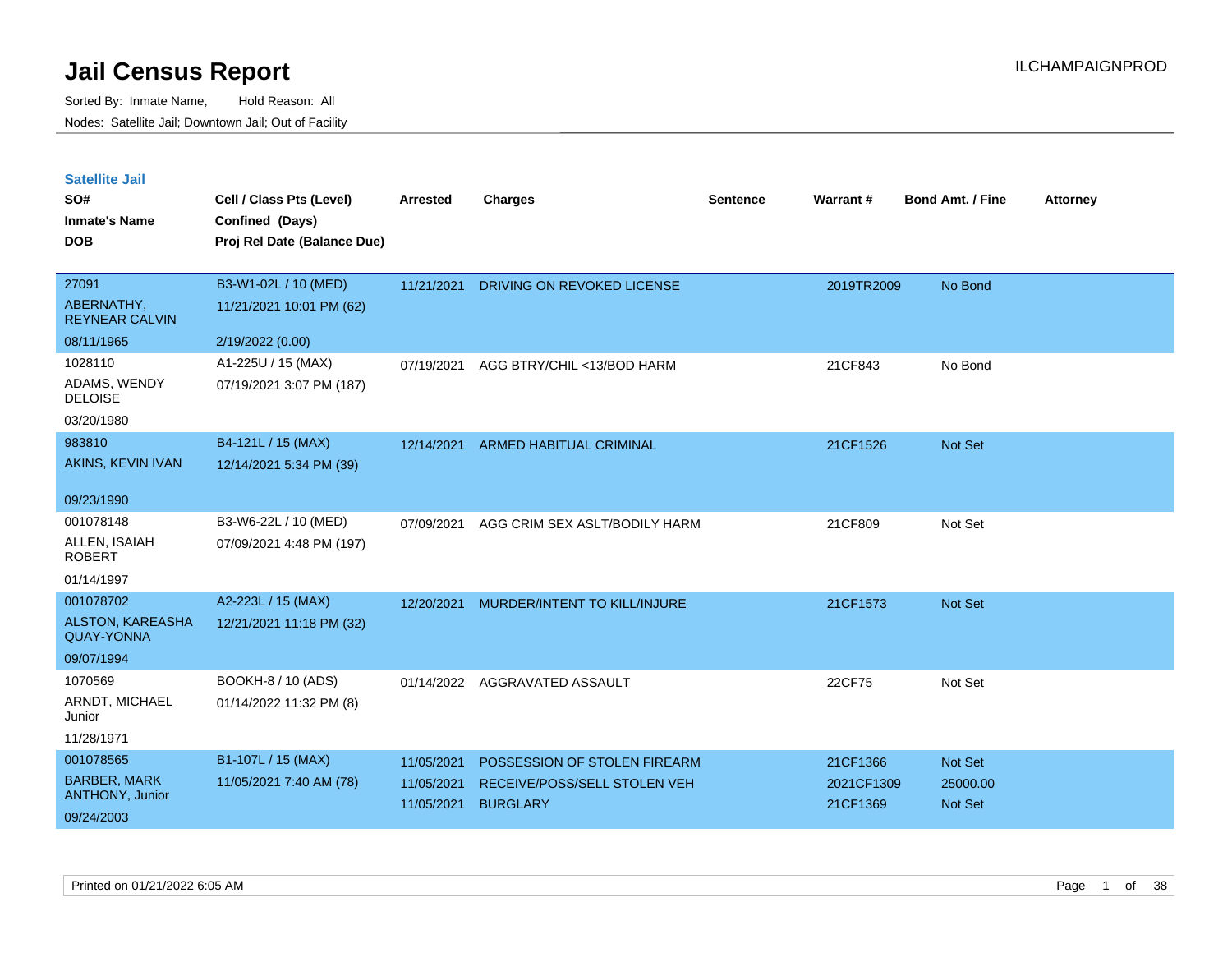| Sorted By: Inmate Name,                               | Hold Reason: All            |                 |                                           |                 |             |                         |                 |  |
|-------------------------------------------------------|-----------------------------|-----------------|-------------------------------------------|-----------------|-------------|-------------------------|-----------------|--|
| Nodes: Satellite Jail; Downtown Jail; Out of Facility |                             |                 |                                           |                 |             |                         |                 |  |
| SO#                                                   | Cell / Class Pts (Level)    | <b>Arrested</b> | <b>Charges</b>                            | <b>Sentence</b> | Warrant#    | <b>Bond Amt. / Fine</b> | <b>Attorney</b> |  |
| <b>Inmate's Name</b>                                  | Confined (Days)             |                 |                                           |                 |             |                         |                 |  |
| <b>DOB</b>                                            | Proj Rel Date (Balance Due) |                 |                                           |                 |             |                         |                 |  |
|                                                       |                             |                 |                                           |                 |             |                         |                 |  |
| 518851                                                | A3-216L / 10 (ADS)          | 01/11/2022      | <b>FELON POSS/USE WEAPON/FIREARM</b>      |                 | 20CF361     | 15000.00                |                 |  |
| BARKER, ALEXANDER                                     | 01/11/2022 2:37 PM (11)     | 01/11/2022      | POSS AMT CON SUB EXCEPT(A)/(D)            |                 | 2020CF863   | 15000.00                |                 |  |
| <b>MASSIE</b>                                         |                             | 01/11/2022      | <b>BAD CHK/OBTAIN CON PROP/&gt;150</b>    |                 | 20CF192     | 15000.00                |                 |  |
|                                                       |                             |                 | 01/11/2022 BAD CHK/OBTAIN CON PROP/>150   |                 | 19CF1686    | 15000.00                |                 |  |
|                                                       |                             | 01/11/2022      | METH DELIVERY/15<100 GRAMS                | 20y (DOC)       | 20CF1383    | No Bond                 |                 |  |
|                                                       |                             | 01/11/2022      | DRIVING ON REVOKED LICENSE                |                 | 2020TR16539 | 1500.00                 |                 |  |
|                                                       |                             |                 | 01/11/2022 OBSTRUCTING IDENTIFICATION     |                 | 2020CM222   | 1500.00                 |                 |  |
| 09/24/1986                                            |                             |                 |                                           |                 |             |                         |                 |  |
| 1073281                                               | A2-222L / 5 (ADS)           | 11/15/2021      | DOM BTRY/CONTACT/1-2 PRECONV              |                 | 2021CF206   | 5000.00                 |                 |  |
| <b>BASLER, MONET</b><br>MARISA                        | 11/15/2021 11:08 PM (68)    |                 |                                           |                 |             |                         |                 |  |
| 08/17/1994                                            |                             |                 |                                           |                 |             |                         |                 |  |
| 1072477                                               | <b>BOOKH-7 / 15 (ADS)</b>   |                 | 01/13/2022 FELON POSS/USE WEAPON/FIREARM  |                 | 22CF74      | Not Set                 |                 |  |
| BEASLEY, KEVIN CORY 01/13/2022 8:47 PM (9)            |                             |                 |                                           |                 |             |                         |                 |  |
|                                                       |                             |                 |                                           |                 |             |                         |                 |  |
| 06/16/2000                                            |                             |                 |                                           |                 |             |                         |                 |  |
| 001078535                                             | B2-T2-07U / 15 (SPH)        | 10/26/2021      | <b>CRIM SEX ASSAULT/FORCE</b>             |                 | 21CF1305    | Not Set                 |                 |  |
| BERRY, DAVID ISAAC                                    | 10/26/2021 10:52 AM (88)    |                 |                                           |                 |             |                         |                 |  |
|                                                       |                             |                 |                                           |                 |             |                         |                 |  |
| 09/23/2000                                            |                             |                 |                                           |                 |             |                         |                 |  |
| 001078781                                             | BOOKH-3                     | 01/19/2022      | MFG/DEL CANNABIS/500<2000 GR              |                 | 22CFAWOW    | Not Set                 |                 |  |
| <b>BILLINGS, DEMONTE</b><br>JADON                     | 01/19/2022 9:57 PM (3)      | 01/19/2022      | <b>MACHINE GUN/AUTOMATIC WEAPON</b>       |                 | 22CFAWOW    | <b>Not Set</b>          |                 |  |
| 02/06/2000                                            |                             |                 |                                           |                 |             |                         |                 |  |
| 47897                                                 | BOOKH-3                     | 01/19/2022      | VIOLATE ORDER PROTECTION                  |                 | 22CF85      | Not Set                 |                 |  |
| BRANAMAN,                                             | 01/19/2022 9:21 PM (3)      |                 | 01/19/2022 DRVG REVOKED/2+/PERS INJ/DEATH |                 | 22CF84      | Not Set                 |                 |  |
| <b>CLIFFORD EARL</b>                                  |                             |                 |                                           |                 |             |                         |                 |  |
| 03/09/1975                                            |                             |                 |                                           |                 |             |                         |                 |  |
| 51247                                                 | B1-202U / 10 (MED)          | 04/15/2021      | <b>FELON POSS/USE WEAPON/FIREARM</b>      |                 | 21CF411     | <b>Not Set</b>          |                 |  |
| <b>BROWN, DANTE</b><br>MAURICE                        | 04/15/2021 6:24 PM (282)    |                 |                                           |                 |             |                         |                 |  |
| 04/19/1979                                            |                             |                 |                                           |                 |             |                         |                 |  |
|                                                       |                             |                 |                                           |                 |             |                         |                 |  |

Printed on 01/21/2022 6:05 AM Page 2 of 38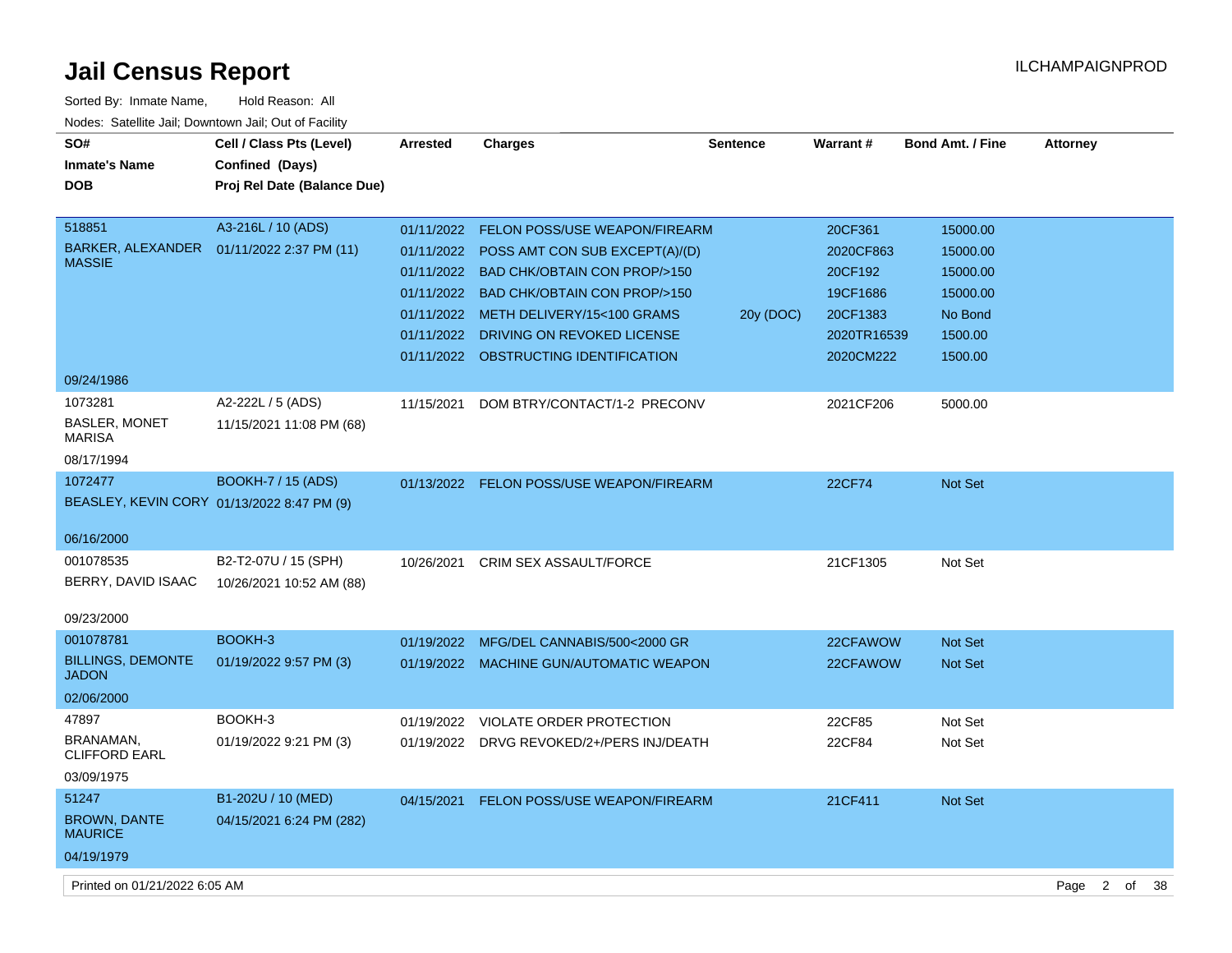| roaco. Catolino cali, Downtown cali, Out of Facility |                                             |                 |                                           |                 |            |                         |                 |
|------------------------------------------------------|---------------------------------------------|-----------------|-------------------------------------------|-----------------|------------|-------------------------|-----------------|
| SO#                                                  | Cell / Class Pts (Level)                    | <b>Arrested</b> | <b>Charges</b>                            | <b>Sentence</b> | Warrant#   | <b>Bond Amt. / Fine</b> | <b>Attorney</b> |
| <b>Inmate's Name</b>                                 | Confined (Days)                             |                 |                                           |                 |            |                         |                 |
| DOB                                                  | Proj Rel Date (Balance Due)                 |                 |                                           |                 |            |                         |                 |
|                                                      |                                             |                 |                                           |                 |            |                         |                 |
| 990921                                               | BOOKH-3                                     | 01/20/2022      | MFG/DEL 1<15 GR COCAINE/ANLG              |                 | 2019CF369  | 25000.00                |                 |
| <b>BROWN, QUINTIN</b><br><b>MARSHAUN</b>             | 01/20/2022 7:19 PM (2)                      |                 | 01/20/2022 ARMED HABITUAL CRIMINAL        |                 | 2021CF935  | 750000.00               |                 |
| 09/26/1991                                           |                                             |                 |                                           |                 |            |                         |                 |
| 29957                                                | B4-222L / 15 (MAX)                          | 11/13/2021      | FELON POSS/USE WEAPON/FIREARM             |                 | 21CF1390   | Not Set                 |                 |
| BROWN, RODNEY<br>LOUIS                               | 11/13/2021 8:57 PM (70)                     |                 | 11/13/2021 AGG CRIM SX AB/>5 YR OLDER VIC |                 | 2019CF0718 | 250000.00               |                 |
| 01/07/1968                                           |                                             |                 |                                           |                 |            |                         |                 |
| 001077945                                            | A1-224U / 10 (MED)                          | 11/13/2021      | AGG ASLT PEACE OFF/FIRE/ER WRK            |                 | 2021CF637  | 1000.00                 |                 |
| <b>BROWN, SIDREA</b>                                 | 11/13/2021 10:49 AM (70)                    | 11/13/2021      | <b>BURGLARY</b>                           |                 | 2021CF543  | 50000.00                |                 |
| <b>RENEIA</b>                                        |                                             | 11/17/2021      | <b>BURGLARY</b>                           |                 | 21CF1264   | 1000.00                 |                 |
| 07/23/1992                                           |                                             |                 |                                           |                 |            |                         |                 |
| 001078739                                            | BOOKF-2 / 5 (ADS)                           | 01/05/2022      | <b>CRIMINAL TRESPASS BUILDING</b>         |                 | 2020CM392  | 1000.00                 |                 |
| BRYANT, JUDITH ANN                                   | 01/05/2022 6:36 PM (17)                     |                 |                                           |                 |            |                         |                 |
| 10/22/1957                                           |                                             |                 |                                           |                 |            |                         |                 |
| 995894                                               | A4-106L / 10 (ADS)                          | 12/28/2021      | FELON POSSESS WEAPON/2ND+                 | 5y (DOC)        | 2020CF709  | No Bond                 |                 |
|                                                      | BUTLER, JAMES LYNN 12/28/2021 11:05 AM (25) |                 |                                           |                 |            |                         |                 |
| 12/04/1991                                           |                                             |                 |                                           |                 |            |                         |                 |
| 56936                                                | A3-215L / 15 (SPH)                          | 11/01/2021      | PUBLIC INDECENCY/EXPOSURE/3+              | 3y/0m/0d (DO    |            | Not Set                 |                 |
| CALDWELL, STEVEN<br>ANDRE                            | 11/01/2021 1:09 PM (82)                     |                 |                                           |                 |            |                         |                 |
| 04/19/1982                                           |                                             |                 |                                           |                 |            |                         |                 |
| 001077954                                            | B3-W1-04L / 10 (MED)                        | 12/21/2021      | <b>RESIDENTIAL BURGLARY</b>               |                 | 21CF1570   | <b>Not Set</b>          |                 |
| CALKINS, STEVEN RAY 12/21/2021 6:35 AM (32)          |                                             |                 |                                           |                 |            |                         |                 |
|                                                      |                                             |                 |                                           |                 |            |                         |                 |
| 01/01/1992                                           |                                             |                 |                                           |                 |            |                         |                 |
| 39474                                                | B1-101U / 10 (ADS)                          | 07/06/2021      | MFG/DEL 15<100 GR HEROIN/ANLG             |                 | 21CF792    | Not Set                 |                 |
| CAMPBELL, AARON<br><b>JACOB</b>                      | 07/06/2021 11:56 PM (200)                   |                 |                                           |                 |            |                         |                 |
| 07/18/1974                                           |                                             |                 |                                           |                 |            |                         |                 |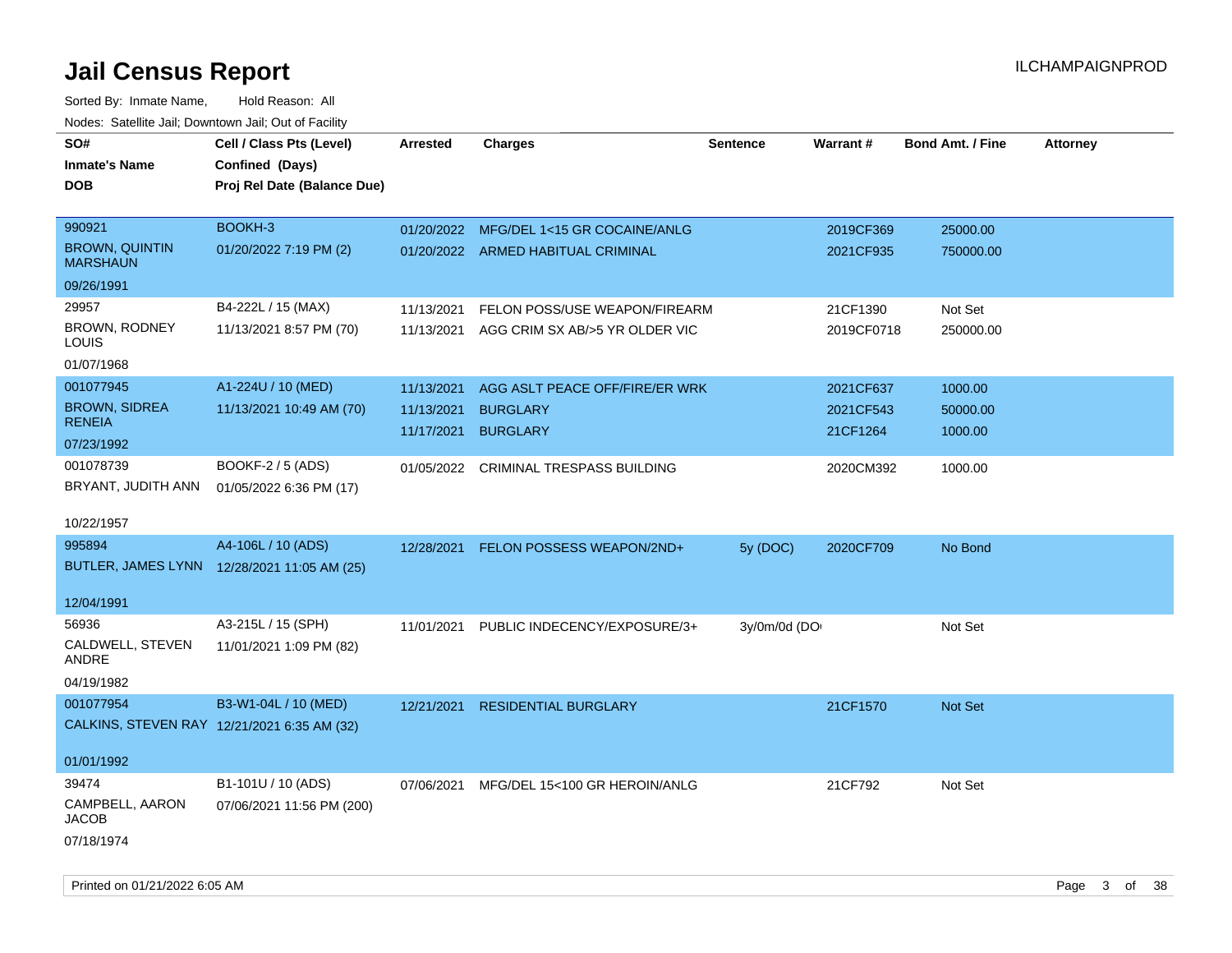Sorted By: Inmate Name, Hold Reason: All

Nodes: Satellite Jail; Downtown Jail; Out of Facility

| SO#<br><b>Inmate's Name</b>                                | Cell / Class Pts (Level)<br>Confined (Days)  | <b>Arrested</b> | <b>Charges</b>                          | <b>Sentence</b> | <b>Warrant#</b> | <b>Bond Amt. / Fine</b> | <b>Attorney</b> |
|------------------------------------------------------------|----------------------------------------------|-----------------|-----------------------------------------|-----------------|-----------------|-------------------------|-----------------|
| <b>DOB</b>                                                 | Proj Rel Date (Balance Due)                  |                 |                                         |                 |                 |                         |                 |
| 48473                                                      | A4-107L / 10 (ADS)                           |                 | 01/14/2022 VIOLATE OP/OTHER PRIOR       |                 | 22CF70          | <b>Not Set</b>          |                 |
| CARRINGTON, ALBERT 01/14/2022 6:08 PM (8)<br>LAMONT, Third |                                              |                 |                                         |                 |                 |                         |                 |
| 10/03/1966                                                 |                                              |                 |                                         |                 |                 |                         |                 |
| 1060436                                                    | A4-204L / 5 (ADS)                            | 01/06/2022      | AGGRAVATED UNLAWFUL RESTRAINT           |                 | 22CF29          | Not Set                 |                 |
| CARTER, DERESHEO<br><b>DEWAYNE</b>                         | 01/06/2022 8:43 PM (16)                      |                 | 01/06/2022 FELON ESCAPE/PEACE OFFICER   |                 | 22CF28          | Not Set                 |                 |
| 09/10/1991                                                 |                                              |                 |                                         |                 |                 |                         |                 |
| 001078729                                                  | A4-105L / 15 (ADS)                           |                 | 01/02/2022 MURDER/INTENT TO KILL/INJURE |                 | 20CF396         | 1000000.00              |                 |
| <b>CARTER, TROY</b><br><b>DEMON</b>                        | 01/02/2022 10:29 AM (20)                     |                 |                                         |                 |                 |                         |                 |
| 01/02/2004                                                 |                                              |                 |                                         |                 |                 |                         |                 |
| 1029088                                                    | B1-201U / 10 (MED)                           | 12/21/2021      | FELON POSS/USE FIREARM PRIOR            |                 | 21CF1338        | 250000.00               |                 |
| CHAPPLE, MALIK<br><b>BIANCO</b>                            | 12/22/2021 10:02 AM (31)                     |                 |                                         |                 |                 |                         |                 |
| 10/25/1994                                                 |                                              |                 |                                         |                 |                 |                         |                 |
| 001077485                                                  | A1-227L / 15 (MAX)                           | 12/21/2021      | MURDER/INTENT TO KILL/INJURE            |                 | 2021CF1282      | 1000000.00              |                 |
| <b>COLBERT, ARIEANA</b><br><b>FELICIA</b>                  | 12/21/2021 2:08 PM (32)                      |                 |                                         |                 |                 |                         |                 |
| 12/13/2000                                                 |                                              |                 |                                         |                 |                 |                         |                 |
| 1048488                                                    | A4-105U / 10 (ADS)                           |                 | 12/30/2021 ARMED VIOLENCE/CATEGORY I    |                 | 2022CF4         | Not Set                 |                 |
| COLSON, WAYNE<br>ARTHUR, Third                             | 12/30/2021 8:27 AM (23)                      |                 |                                         |                 |                 |                         |                 |
| 10/14/1995                                                 |                                              |                 |                                         |                 |                 |                         |                 |
| 34805                                                      | A3-214L / 15 (MAX)                           | 10/01/2021      | <b>DOMESTIC BATTERY</b>                 |                 | 21CF1183        | <b>Not Set</b>          |                 |
|                                                            | CONERLY, KIN JOSEPH 10/01/2021 1:53 AM (113) | 10/01/2021      | ARMED HABITUAL CRIMINAL                 |                 | 21CF1184        | Not Set                 |                 |
| 11/16/1971                                                 |                                              | 10/06/2021      | POSS STOLEN VEHICLE > \$25,000          |                 | 19CF1786        | <b>Not Set</b>          |                 |
| 1063139                                                    | BOOKH-3                                      | 01/21/2022      | <b>DOMESTIC BATTERY</b>                 |                 | 20DV6056601     | 10000.00                |                 |
| CONYERS, BLAKE<br><b>HAMILTON</b>                          | 01/21/2022 12:54 AM (1)                      |                 | 01/21/2022 POSS DRUG PARAPHERNALIA      |                 | 21CMAWOW        | 100.00                  |                 |
| 06/16/1972                                                 |                                              |                 |                                         |                 |                 |                         |                 |

Printed on 01/21/2022 6:05 AM Page 4 of 38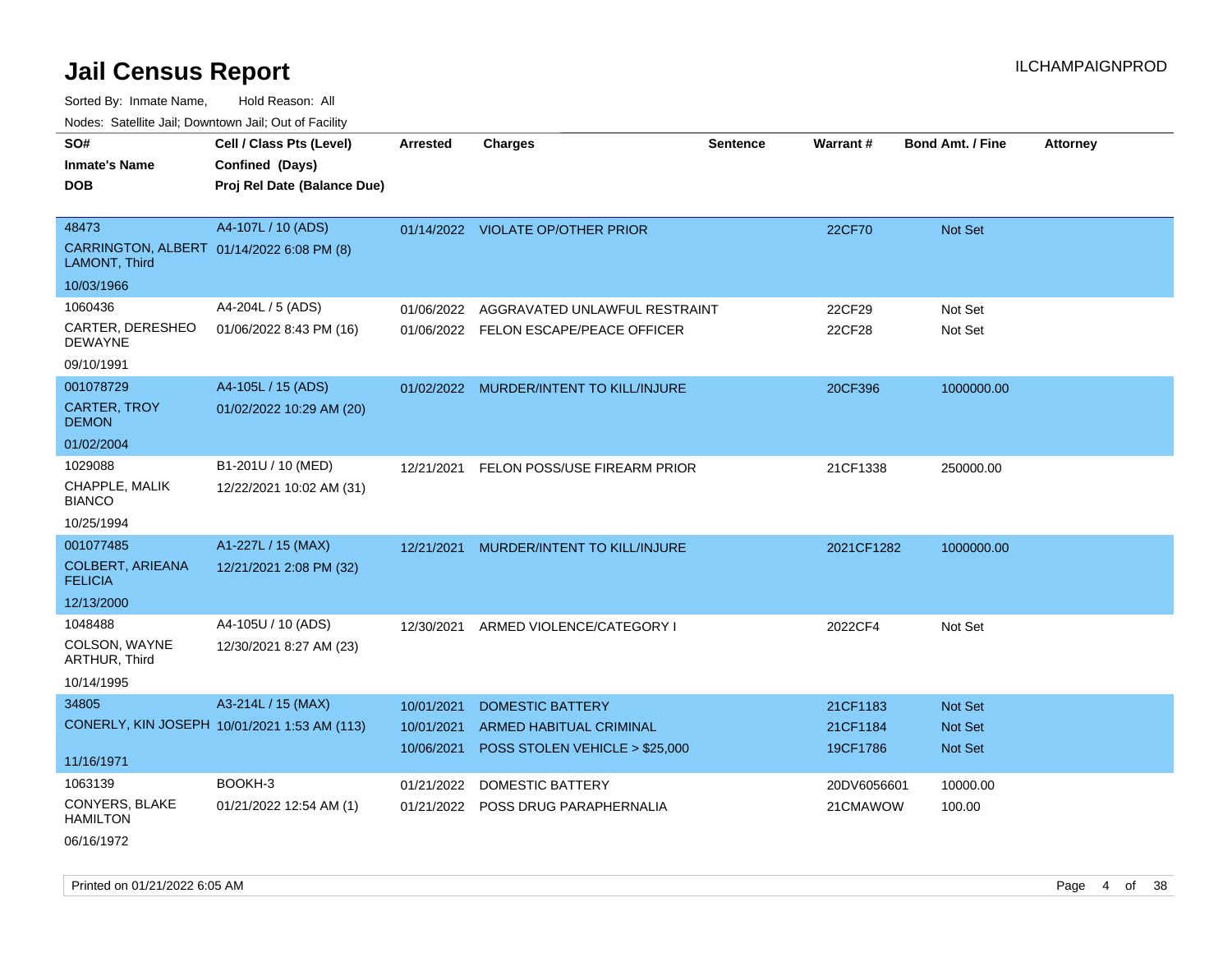| SO#                                   | Cell / Class Pts (Level)    | Arrested   | <b>Charges</b>                            | <b>Sentence</b> | Warrant#             | <b>Bond Amt. / Fine</b> | <b>Attorney</b> |
|---------------------------------------|-----------------------------|------------|-------------------------------------------|-----------------|----------------------|-------------------------|-----------------|
| <b>Inmate's Name</b>                  | Confined (Days)             |            |                                           |                 |                      |                         |                 |
| <b>DOB</b>                            | Proj Rel Date (Balance Due) |            |                                           |                 |                      |                         |                 |
|                                       |                             |            |                                           |                 |                      |                         |                 |
| 958936                                | <b>BOOKF-2 / 10 (ADS)</b>   |            | 01/11/2022 FELON FAIL/RETURN FRM FURLOUGH |                 | 21CF1351             | 150000.00               |                 |
| COWAN, CAPRICE<br><b>CASHAY</b>       | 01/11/2022 7:04 PM (11)     |            | 01/12/2022 AGG BATTERY/USE DEADLY WEAPON  |                 | 2y/6m (DOC) 18CF1571 | No Bond                 |                 |
| 07/19/1988                            |                             |            |                                           |                 |                      |                         |                 |
| 1074319                               | B2-T1-04L / 15 (SPH)        | 10/12/2021 | AGGRAVATED CRUELTY TO ANIMALS             |                 | 21CF1238             | Not Set                 |                 |
| CRAIG, DAVUCCI<br><b>DAVION</b>       | 10/12/2021 11:36 AM (102)   | 10/14/2021 | <b>MURDER</b>                             |                 | 21CF1239             | Not Set                 |                 |
| 08/02/2001                            |                             |            |                                           |                 |                      |                         |                 |
| 001077549                             | B2-T3-10L / 10 (SPH)        | 12/22/2020 | <b>PRED CRIM SEX ASLT/VICTIM &lt;13</b>   |                 | 2020CF1469           | Not Set                 |                 |
| CRISTOBAL-MATEO,<br><b>CRISTOBAL</b>  | 12/22/2020 1:17 PM (396)    |            |                                           |                 |                      |                         |                 |
| 12/02/1988                            |                             |            |                                           |                 |                      |                         |                 |
| 1076848                               | BOOKH-8 / 15 (ADS)          |            | 01/18/2022 AGG BATTERY/PUBLIC PLACE       |                 | 20CF1491             | No Bond                 |                 |
| CROSS, STEED<br><b>GATHON</b>         | 01/18/2022 4:02 PM (4)      |            |                                           |                 |                      |                         |                 |
| 10/11/1974                            |                             |            |                                           |                 |                      |                         |                 |
| 988538                                | B1-106L / 10 (MED)          | 12/21/2021 | AGGRAVATED DOMESTIC BATTERY               |                 | 21CF1564             | Not Set                 |                 |
| DAVIDSON, HARLEY<br><b>KYLE SCOTT</b> | 12/21/2021 5:45 AM (32)     |            |                                           |                 |                      |                         |                 |
| 08/05/1990                            |                             |            |                                           |                 |                      |                         |                 |
| 1023587                               | B1-203U / 15 (MAX)          | 09/24/2021 | MFG/DEL CANNABIS/2.5-10 GRAMS             |                 | 21CF1155             | Not Set                 |                 |
| DAVIS, MARTIN<br><b>DENNIS</b>        | 09/24/2021 9:38 PM (120)    | 09/24/2021 | ARMED HABITUAL CRIMINAL                   |                 | 2021-CF681           | 500000.00               |                 |
| 12/02/1994                            |                             |            |                                           |                 |                      |                         |                 |
| 001077910                             | BOOKH-3                     |            | 01/20/2022 DOMESTIC BATTERY               |                 | 2022CMAWOW           | Not Set                 |                 |
| DAVIS, MICHAEL<br><b>CARREY</b>       | 01/20/2022 10:53 PM (2)     |            |                                           |                 |                      |                         |                 |
| 06/10/1978                            |                             |            |                                           |                 |                      |                         |                 |
| 001078538                             | B1-205L / 10 (MED)          | 10/26/2021 | CRIM SEX ASSAULT/FORCE                    |                 | 21CF1301             | Not Set                 |                 |
| DAWKINS, LEN                          | 10/26/2021 8:18 PM (88)     |            |                                           |                 |                      |                         |                 |
| 03/23/1987                            |                             |            |                                           |                 |                      |                         |                 |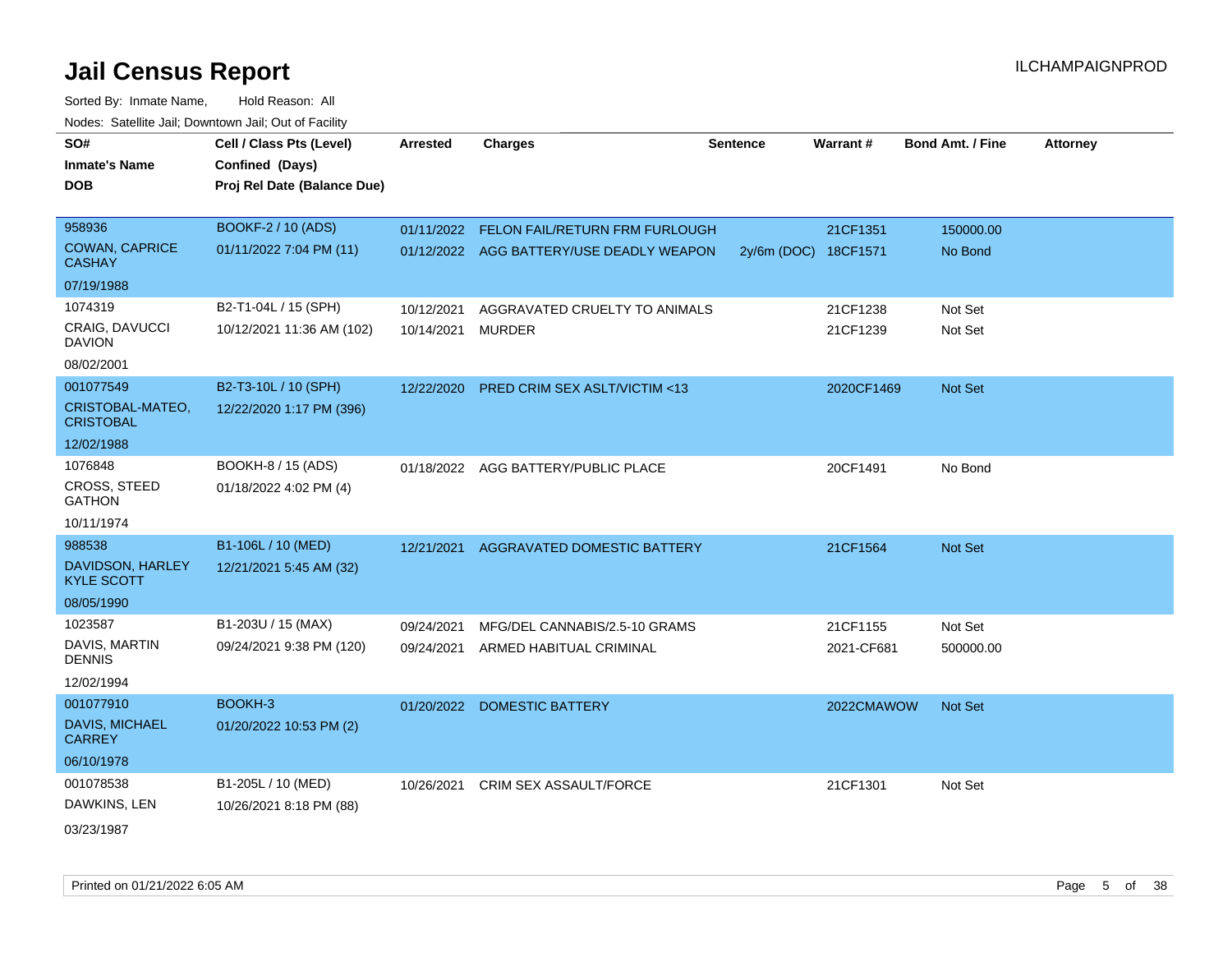| SO#<br><b>Inmate's Name</b>               | Cell / Class Pts (Level)<br>Confined (Days) | <b>Arrested</b> | <b>Charges</b>                           | <b>Sentence</b> | <b>Warrant#</b> | <b>Bond Amt. / Fine</b> | <b>Attorney</b> |
|-------------------------------------------|---------------------------------------------|-----------------|------------------------------------------|-----------------|-----------------|-------------------------|-----------------|
| <b>DOB</b>                                | Proj Rel Date (Balance Due)                 |                 |                                          |                 |                 |                         |                 |
| 56972                                     | B3-W3-10L / 10 (MED)                        | 08/30/2021      | POSS STOLEN VEHICLE > \$25,000           |                 | 21CF1044        | Not Set                 |                 |
| DAY, DANIEL JOSEPH                        | 08/30/2021 3:07 PM (145)                    | 09/04/2021      | <b>BURGLARY</b>                          |                 | 21CF1054        | Not Set                 |                 |
| 10/16/1982                                |                                             |                 |                                          |                 |                 |                         |                 |
| 001078786                                 | BOOKH-3                                     | 01/21/2022      | DRVG UNDER INFLU/BAC 0.08                |                 | 22DTAWOW        | Not Set                 |                 |
| DIAZ, GERSON                              | 01/21/2022 5:04 AM (1)                      | 01/21/2022      | DRVG UNDER INFLU OF ALCOHOL              |                 | 22DTAWOW        | Not Set                 |                 |
| 02/04/1990                                |                                             |                 | 01/21/2022 DRIVING BELOW MIN SPEED LIMIT |                 | 22CMAWOW        | Not Set                 |                 |
|                                           |                                             |                 | 01/21/2022 USE UNSAFE TIRE/1ST,2ND       |                 | 22CMAWOW        | Not Set                 |                 |
| 49972                                     | A4-104U / 10 (ADS)                          |                 | 01/03/2022 FELON POSS/USE WEAPON/FIREARM | 2y (DOC)        | 20CF1476        | No Bond                 |                 |
| DICKERSON,<br><b>RAYMOND COLLIER</b>      | 01/03/2022 11:10 AM (19)                    |                 |                                          |                 |                 |                         |                 |
| 08/16/1978                                |                                             |                 |                                          |                 |                 |                         |                 |
| 25659                                     | B4-125L / 15 (MAX)                          | 06/15/2021      | <b>RESIDENTIAL BURGLARY</b>              |                 | 2020CF1218      | 50000.00                |                 |
| DORRIS, LORENZO                           | 06/15/2021 6:17 AM (221)                    | 06/15/2021      | <b>BURGLARY</b>                          |                 | 21CF689         | Not Set                 |                 |
| 07/19/1966                                |                                             |                 |                                          |                 |                 |                         |                 |
| 1024895                                   | B3-W4-14L / 10 (MED)                        | 12/15/2021      | MFG/DEL 100<400 GR COCA/ANLG             |                 | 21CF1535        | Not Set                 |                 |
| <b>EDWARDS, GEORGE</b><br><b>CORTEZ</b>   | 12/15/2021 12:26 PM (38)                    |                 | 12/15/2021 AGGRAVATED BATTERY            |                 | 21CF1536        | Not Set                 |                 |
| 06/19/1994                                |                                             |                 |                                          |                 |                 |                         |                 |
| 1074720                                   | BOOKF-3                                     | 01/19/2022      | PRED CRIM SEX ASLT/VICTIM <13            |                 | 21CF1414        | 500000.00               |                 |
| ELVIR-REYES, JORGE<br>LEONARDO            | 01/19/2022 1:43 PM (3)                      |                 |                                          |                 |                 |                         |                 |
| 06/03/1988                                |                                             |                 |                                          |                 |                 |                         |                 |
| 1069992                                   | A4-101U / 10 (ADS)                          |                 | 01/14/2022 VIO BAIL BOND/CLASS 4 OFFENSE |                 | 22CM19          | Not Set                 |                 |
| <b>EMBEYA, CRISTAVI</b><br><b>TSHOMBA</b> | 01/14/2022 5:19 PM (8)                      |                 |                                          |                 |                 |                         |                 |
| 03/19/1999                                |                                             |                 |                                          |                 |                 |                         |                 |
| 987328                                    | A2-122L / 10 (MED)                          | 12/11/2021      | AGG ASLT PEACE OFF/FIRE/ER WRK           |                 | 21CF1515        | Not Set                 |                 |
| ERVIN, DEIDRA ANN<br>RUTH                 | 12/11/2021 8:48 PM (42)                     |                 |                                          |                 |                 |                         |                 |
| 04/15/1991                                |                                             |                 |                                          |                 |                 |                         |                 |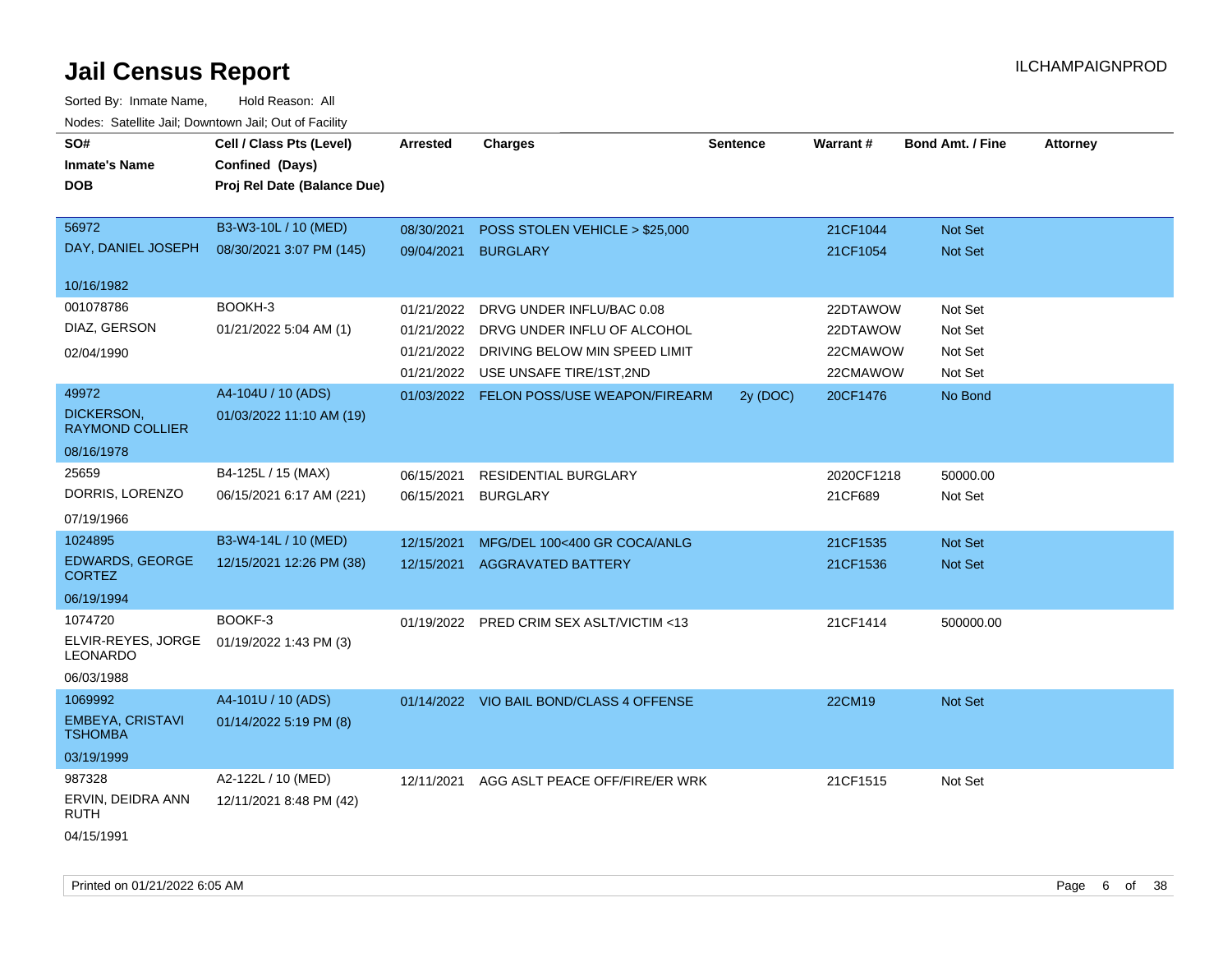| SO#<br><b>Inmate's Name</b>                                    | Cell / Class Pts (Level)<br>Confined (Days)                         | Arrested                 | <b>Charges</b>                                                            | <b>Sentence</b> | <b>Warrant#</b>       | <b>Bond Amt. / Fine</b> | <b>Attorney</b> |
|----------------------------------------------------------------|---------------------------------------------------------------------|--------------------------|---------------------------------------------------------------------------|-----------------|-----------------------|-------------------------|-----------------|
| <b>DOB</b>                                                     | Proj Rel Date (Balance Due)                                         |                          |                                                                           |                 |                       |                         |                 |
| 45194<br><b>FALLS, ANDREW</b><br>08/15/1976                    | B3-W7-28L / 10 (MED)<br>10/20/2021 12:59 AM (94)                    | 10/20/2021               | DOMESTIC BATTERY/OTHER PRIOR                                              |                 | 21CF1265              | Not Set                 |                 |
| 001078758<br>FELLER, JUSTINE A                                 | A1-226L / 5 (ADS)<br>01/11/2022 6:10 PM (11)                        |                          | 01/11/2022 DIRECT CRIMINAL CONTEMPT                                       |                 | 2018D84               | Not Set                 |                 |
| 04/13/1987                                                     | 2/24/2022 (0.00)                                                    |                          |                                                                           |                 |                       |                         |                 |
| 527081<br>FERGUSON,<br><b>CHRISTOPHER</b><br>12/21/1981        | B3-W6-24L / 10 (MED)<br>09/06/2021 1:18 PM (138)                    | 09/06/2021               | ARSON/REAL/PERSONAL PROP>\$150                                            |                 | 2021 CF 797           | 25000.00                |                 |
| 1039744<br>FONVILLE, TREVOY<br><b>JERMAINE</b>                 | B4-224U / 15 (MAX)<br>12/06/2021 10:52 AM (47)                      | 12/06/2021 MURDER        |                                                                           |                 | 20CF959               | 1000000.00              |                 |
| 01/13/1996                                                     |                                                                     |                          |                                                                           |                 |                       |                         |                 |
| 518395                                                         | B2-T4-16L / 15 (SPH)<br>FRANDLE, MARK RYAN 07/07/2020 3:42 PM (564) | 07/07/2020               | <b>CRIMINAL SEXUAL ASSAULT</b>                                            |                 | 2020-CF735            | 250000.00               |                 |
| 09/10/1985                                                     |                                                                     |                          |                                                                           |                 |                       |                         |                 |
| 001077934<br>FREED, LOGAN<br><b>SUZANNE</b><br>08/18/1996      | A1-125L / 10 (MED)<br>08/22/2021 11:45 PM (153)                     | 08/22/2021<br>08/22/2021 | <b>DOMESTIC BATTERY</b><br>AGG DUI/ACCIDENT/DEATH                         |                 | 21 CM 172<br>21CF1024 | 10000.00<br>Not Set     |                 |
| 001078290<br>FREEMAN, ANGEL<br><b>JANILA KAY</b><br>12/25/1995 | A1-125U / 10 (ADS)<br>08/19/2021 1:26 AM (156)                      | 08/19/2021               | MACHINE GUN/AUTO WEAPON/VEH                                               |                 | 21CF1012              | Not Set                 |                 |
| 001078780<br>FULWILEY, KANYE<br><b>TONY</b><br>09/24/2003      | BOOKH-3<br>01/19/2022 9:39 PM (3)                                   | 01/19/2022               | AGG UNLAWFUL USE WEAPON/PERSON<br>01/19/2022 MACHINE GUN/AUTOMATIC WEAPON |                 | 22CFAWOW<br>22CFAWOW  | Not Set<br>Not Set      |                 |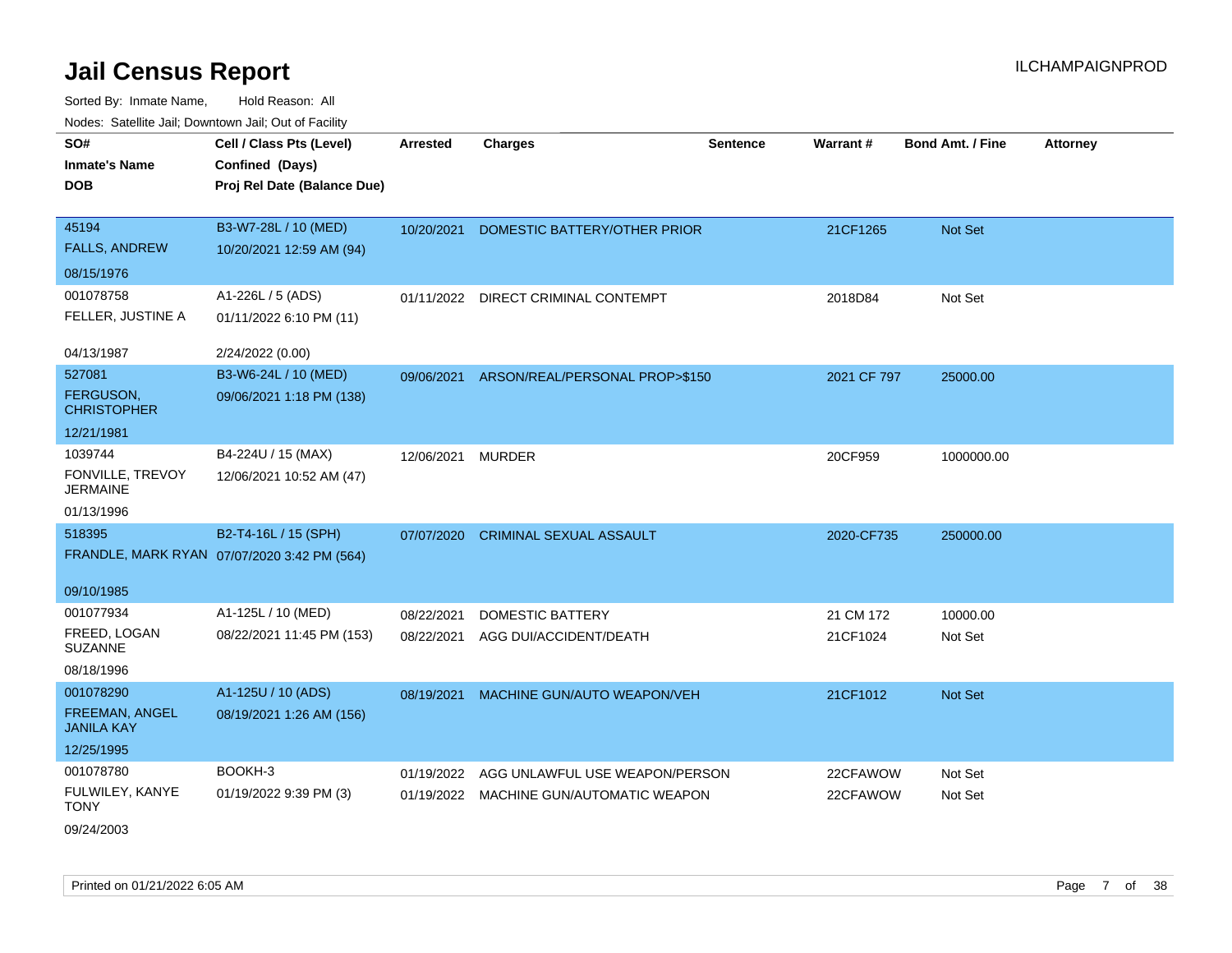Sorted By: Inmate Name, Hold Reason: All Nodes: Satellite Jail; Downtown Jail; Out of Facility

| SO#                                   | Cell / Class Pts (Level)    | Arrested   | <b>Charges</b>                           | <b>Sentence</b> | Warrant#     | <b>Bond Amt. / Fine</b> | <b>Attorney</b> |
|---------------------------------------|-----------------------------|------------|------------------------------------------|-----------------|--------------|-------------------------|-----------------|
| <b>Inmate's Name</b>                  | Confined (Days)             |            |                                          |                 |              |                         |                 |
| <b>DOB</b>                            | Proj Rel Date (Balance Due) |            |                                          |                 |              |                         |                 |
|                                       |                             |            |                                          |                 |              |                         |                 |
| 1063104                               | A3-212L / 5 (ADS)           |            | 01/10/2022 VIOLATE ORDER PROTECTION      |                 | 21CF1258     | 25000.00                |                 |
| <b>FUSON, KEITH</b><br><b>EDWARD</b>  | 01/10/2022 9:14 PM (12)     |            | 01/10/2022 VIOLATE ORDER PROTECTION      |                 | 21CF1259     | 25000.00                |                 |
| 05/07/1987                            |                             |            |                                          |                 |              |                         |                 |
| 001078785                             | BOOKH-3                     | 01/21/2022 | AGGRAVATED DOMESTIC BATTERY              |                 | 22CFAWOW     | Not Set                 |                 |
| <b>GARCIA, JAIME</b>                  | 01/21/2022 2:43 AM (1)      |            |                                          |                 |              |                         |                 |
| 10/21/2001                            |                             |            |                                          |                 |              |                         |                 |
| 001078154                             | A3-217U / 10 (ADS)          | 01/09/2022 | DRVG UNDER INFLU OF ALCOHOL              |                 | 2021 DT 182  | 5000.00                 |                 |
| <b>GENTRY, DAMON</b><br><b>LIONEL</b> | 01/09/2022 4:41 PM (13)     |            | 01/09/2022 AGG DOMESTIC BATTERY/STRANGLE |                 | 2021 CF 1396 | 50000.00                |                 |
| 12/25/1971                            |                             |            |                                          |                 |              |                         |                 |
| 001078633                             | B2-T4-13U / 25 (SPH)        | 12/01/2021 | PRED CRIM SEX ASLT/VICTIM <13            |                 | 21CF1416     | 250000.00               |                 |
| GONZALEZ-GUILLEN.<br>EDWARD           | 12/01/2021 12:08 PM (52)    |            |                                          |                 |              |                         |                 |
| 08/25/2002                            |                             |            |                                          |                 |              |                         |                 |
| 001078607                             | B4-221L / 15 (MAX)          | 11/22/2021 | FELON POSS/USE FIREARM/PAROLE            |                 | 21CF1437     | Not Set                 |                 |
| <b>GRAY, WILLIAM</b><br><b>DA'VON</b> | 11/22/2021 2:57 PM (61)     | 11/22/2021 | ATTEMPT (FIRST DEGREE MURDER)            |                 | 21CF1435     | Not Set                 |                 |
| 04/18/1984                            |                             |            |                                          |                 |              |                         |                 |
| 56342                                 | B1-206L / 10 (MED)          | 10/21/2021 | THEFT CONTROL INTENT <\$500              |                 | 17CF1451     | 10000.00                |                 |
| <b>GRIFFIN, NATHAN</b>                | 10/21/2021 4:20 PM (93)     | 10/21/2021 | DRIVING ON REVOKED LICENSE               |                 | 20TR1979     | 3000.00                 |                 |
| <b>EUGENE</b>                         |                             | 10/21/2021 | ARMED HABITUAL CRIMINAL                  |                 | 21CF1279     | Not Set                 |                 |
| 02/24/1969                            |                             |            |                                          |                 |              |                         |                 |
| 1049103                               | A4-104L / 5 (ADS)           | 12/27/2021 | <b>DOMESTIC BATTERY</b>                  |                 | 2021CM595    | Not Set                 |                 |
| <b>HAGGARD, RYAN</b><br>PHILIP        | 12/27/2021 9:15 PM (26)     |            |                                          |                 |              |                         |                 |
| 06/01/1983                            |                             |            |                                          |                 |              |                         |                 |
| 987254                                | BOOKH-8 / 10 (ADS)          | 01/12/2022 | DOMESTIC BATTERY/OTHER PRIOR             | 6y (DOC)        | 20CF356      | No Bond                 |                 |
| HAYES, CARL DONJO                     | 01/12/2022 5:20 PM (10)     |            |                                          |                 |              |                         |                 |

03/02/1963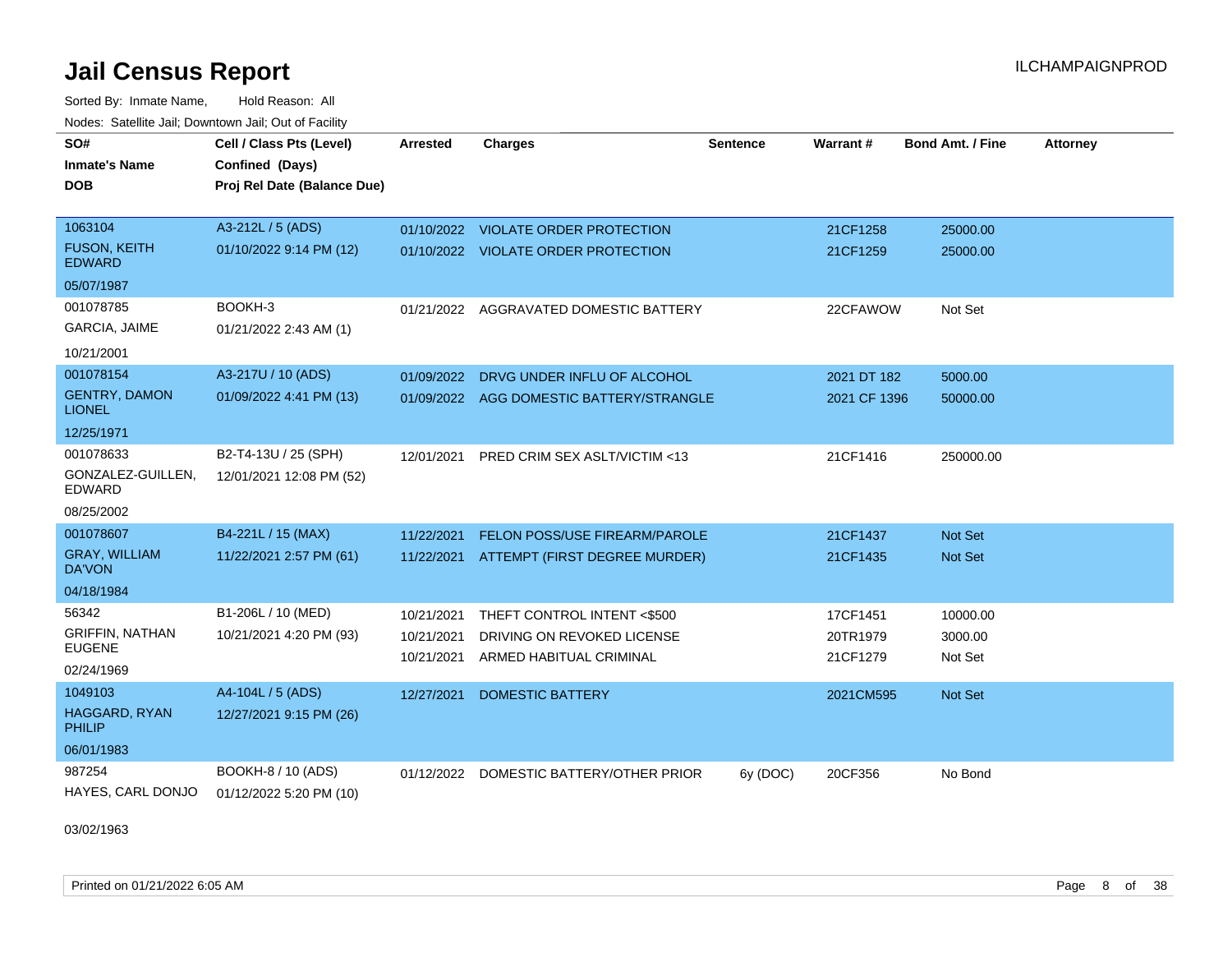| SO#<br><b>Inmate's Name</b><br><b>DOB</b> | Cell / Class Pts (Level)<br>Confined (Days)<br>Proj Rel Date (Balance Due) | <b>Arrested</b> | <b>Charges</b>                       | <b>Sentence</b> | Warrant#   | <b>Bond Amt. / Fine</b> | <b>Attorney</b> |
|-------------------------------------------|----------------------------------------------------------------------------|-----------------|--------------------------------------|-----------------|------------|-------------------------|-----------------|
|                                           |                                                                            |                 |                                      |                 |            |                         |                 |
| 001078488                                 | B2-T3-12L / 15 (SPH)                                                       | 10/14/2021      | PRED CRIM SEX ASLT/VICTIM <13        |                 | 21CF1232   | 500000.00               |                 |
| HERNANDEZ-LOPEZ,<br><b>ERNESTO</b>        | 10/14/2021 3:15 PM (100)                                                   | 10/14/2021      | <b>FUGITIVE FROM JUSTICE</b>         |                 | 21CF1246   | <b>Not Set</b>          |                 |
| 11/28/1975                                |                                                                            |                 |                                      |                 |            |                         |                 |
| 975293                                    | B2-T4-14L / 10 (SPH)                                                       | 07/21/2021      | <b>STALKING</b>                      |                 | 2021CF863  | Not Set                 |                 |
| HILL, JACOB MILES                         | 07/21/2021 8:43 PM (185)                                                   | 07/21/2021      | VIO ORDER/PRIOR VIO OF ORDER         |                 | 21CF914    | No Bond                 |                 |
|                                           |                                                                            | 07/25/2021      | PAROLE REVOCATION                    |                 | CH2104646  | Not Set                 |                 |
| 02/06/1988                                |                                                                            | 08/18/2021      | <b>HARASS WITNESS/FAMILY MBR/REP</b> |                 | 21CF992    | Not Set                 |                 |
|                                           |                                                                            | 09/09/2021      | AGG STALKING/BODILY HARM             |                 | 21CF1073   | Not Set                 |                 |
| 48471                                     | B1-207L / 15 (MAX)                                                         | 08/08/2021      | AGG BATTERY/DISCHARGE FIREARM        |                 | 21CF946    | Not Set                 |                 |
| <b>HILL, RAMESH</b><br><b>JERMAINE</b>    | 08/08/2021 4:45 AM (167)                                                   |                 |                                      |                 |            |                         |                 |
| 12/11/1978                                |                                                                            |                 |                                      |                 |            |                         |                 |
| 1043704                                   | B4-223L / 15 (MAX)                                                         | 07/13/2021      | ARMED ROBBERY/ARMED W/FIREARM        | 12y (DOC)       | 21CF815    | Not Set                 |                 |
| HOUSTON, STEVEN<br>CORDELL                | 07/13/2021 5:56 AM (193)                                                   |                 |                                      |                 |            |                         |                 |
| 01/24/1989                                |                                                                            |                 |                                      |                 |            |                         |                 |
| 999198                                    | B4-226L / 15 (MAX)                                                         | 11/30/2021      | FELON POSS/USE FIREARM PRIOR         |                 | 21CF1377   | 500000.00               |                 |
| <b>HOWARD, BRION LIN</b>                  | 11/30/2021 10:41 AM (53)                                                   |                 |                                      |                 |            |                         |                 |
| 06/10/1992                                |                                                                            |                 |                                      |                 |            |                         |                 |
| 1061996                                   | A1-124L / 5 (MIN)                                                          | 10/30/2021      | DRVG UNDER INFLUENCE OF DRUG         |                 |            | No Bond                 |                 |
| HUBBARD, REBEKIAH                         | 10/30/2021 1:37 PM (84)                                                    | 10/30/2021      | RETAIL THEFT/DISP MERCH/<\$300       |                 | 2018CF1302 | 20000.00                |                 |
| <b>DIONA</b>                              |                                                                            | 10/31/2021      | USE FORGED CR/DEBIT CARD/<\$300      | 2y (DOC)        |            | No Bond                 |                 |
| 04/08/1998                                | 1/26/2022 (0.00)                                                           |                 |                                      |                 |            |                         |                 |
| 953555                                    | B4-122L / 15 (MAX)                                                         | 03/10/2021      | <b>CRIM TRESPASS TO RESIDENCE</b>    |                 | 21CF272    | Not Set                 |                 |
| HUNT, TAVARIS EARL                        | 03/10/2021 4:58 AM (318)                                                   | 04/14/2021      | AGG FLEEING POLICE/21 MPH OVER       | 3y (DOC)        | 2020CF94   | 10000.00                |                 |
| 12/29/1987                                |                                                                            |                 |                                      |                 |            |                         |                 |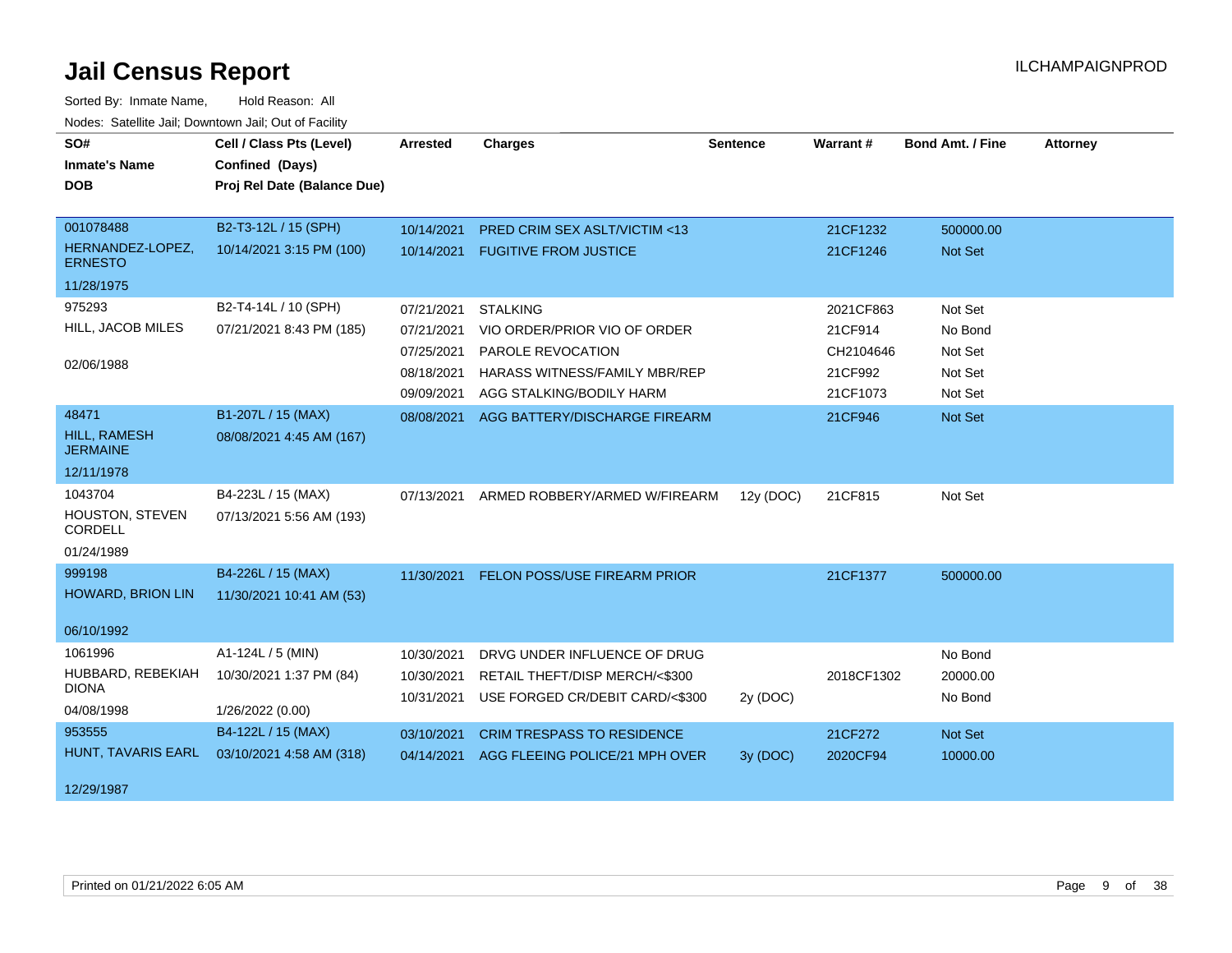Sorted By: Inmate Name, Hold Reason: All Nodes: Satellite Jail; Downtown Jail; Out of Facility

| SO#<br><b>Inmate's Name</b><br><b>DOB</b>   | Cell / Class Pts (Level)<br>Confined (Days)<br>Proj Rel Date (Balance Due) | <b>Arrested</b> | <b>Charges</b>                       | Sentence | <b>Warrant#</b> | Bond Amt. / Fine | <b>Attorney</b> |
|---------------------------------------------|----------------------------------------------------------------------------|-----------------|--------------------------------------|----------|-----------------|------------------|-----------------|
| 38993<br>JACKSON, LAMONT<br><b>JEREMIE</b>  | B4-126L / 15 (MAX)<br>02/13/2021 7:45 AM (343)                             | 02/13/2021      | <b>ATTEMPT (FIRST DEGREE MURDER)</b> |          | 21CF181         | Not Set          |                 |
| 07/31/1973                                  |                                                                            |                 |                                      |          |                 |                  |                 |
| 001078689                                   | B1-201L / 15 (MAX)                                                         | 12/17/2021      | FIREARM/FOID INVALID/NOT ELIG        |          | 21CF1551        | No Bond          |                 |
| JACKSON, PRENTISS<br><b>MANSION DEWAYNE</b> | 12/18/2021 12:39 AM (35)                                                   | 12/17/2021      | POSS STOLEN VEHICLE > \$25,000       |          | 21JD37          | Not Set          |                 |
| 09/02/2003                                  | 1/30/2022 (0.00)                                                           |                 |                                      |          |                 |                  |                 |
| 001077487                                   | B3-W8-30L / 10 (MED)                                                       | 12/03/2020      | FELON POSS/USE WEAPON/FIREARM        |          | 20CF1377        | Not Set          |                 |
| <b>JACKSON, TERRELL</b><br><b>DANDRE</b>    | 12/03/2020 10:18 AM (415)                                                  | 11/09/2021      | AGG DISCHARGE FIREARM/OCC VEH        |          | 21CR0331401     | No Bond          |                 |
| 08/11/1990                                  |                                                                            |                 |                                      |          |                 |                  |                 |
| 001077864<br>D                              | B1-103L / 15 (MAX)<br>JAMERSON, ANTHONY 04/18/2021 7:21 PM (279)           | 04/18/2021      | FELON POSS/USE WEAPON/FIREARM        |          | 21CF428         | Not Set          |                 |
| 01/26/1990                                  |                                                                            |                 |                                      |          |                 |                  |                 |
| 001078703                                   | A2-220L / 15 (ADS)                                                         | 12/20/2021      | MURDER/INTENT TO KILL/INJURE         |          | 21CF1574        | <b>Not Set</b>   |                 |
| <b>JOHNS, SHAMIQUH</b><br><b>THERESA</b>    | 12/22/2021 6:41 AM (31)                                                    |                 |                                      |          |                 |                  |                 |
| 04/03/1992                                  |                                                                            |                 |                                      |          |                 |                  |                 |
| 1071536                                     | B4-127L / 15 (MED)                                                         | 06/17/2021      | UNLAWFUL RESTRAINT                   | 2y (DOC) | 21CF702         | Not Set          |                 |
| JOHNSON, ZACHERY<br><b>EDWARD</b>           | 06/17/2021 2:00 AM (219)                                                   |                 |                                      |          |                 |                  |                 |
| 10/30/1987                                  |                                                                            |                 |                                      |          |                 |                  |                 |
| 1017120                                     | B3-W4-16L / 5 (MIN)                                                        | 10/29/2021      | AGG ASLT/USE DDLY WEAPON             |          |                 | No Bond          |                 |
| JONES, JOSHUA LYNN                          | 10/29/2021 3:15 AM (85)                                                    |                 |                                      |          |                 |                  |                 |
| 05/16/1993                                  | 1/25/2022 (0.00)                                                           |                 |                                      |          |                 |                  |                 |
| 001078645                                   | B4-222U / 10 (MED)                                                         | 12/02/2021      | <b>ILLEG POSS AMMUNITION/FOID</b>    |          | 21CM472         | 1000.00          |                 |
| JONES, KELVIN<br><b>KHYRIC</b>              | 12/02/2021 6:56 PM (51)                                                    | 12/02/2021      | AGG DISCHARGE FIREARM                |          | 21CF1478        | No Bond          |                 |
| 02/27/2001                                  |                                                                            |                 |                                      |          |                 |                  |                 |

Printed on 01/21/2022 6:05 AM Page 10 of 38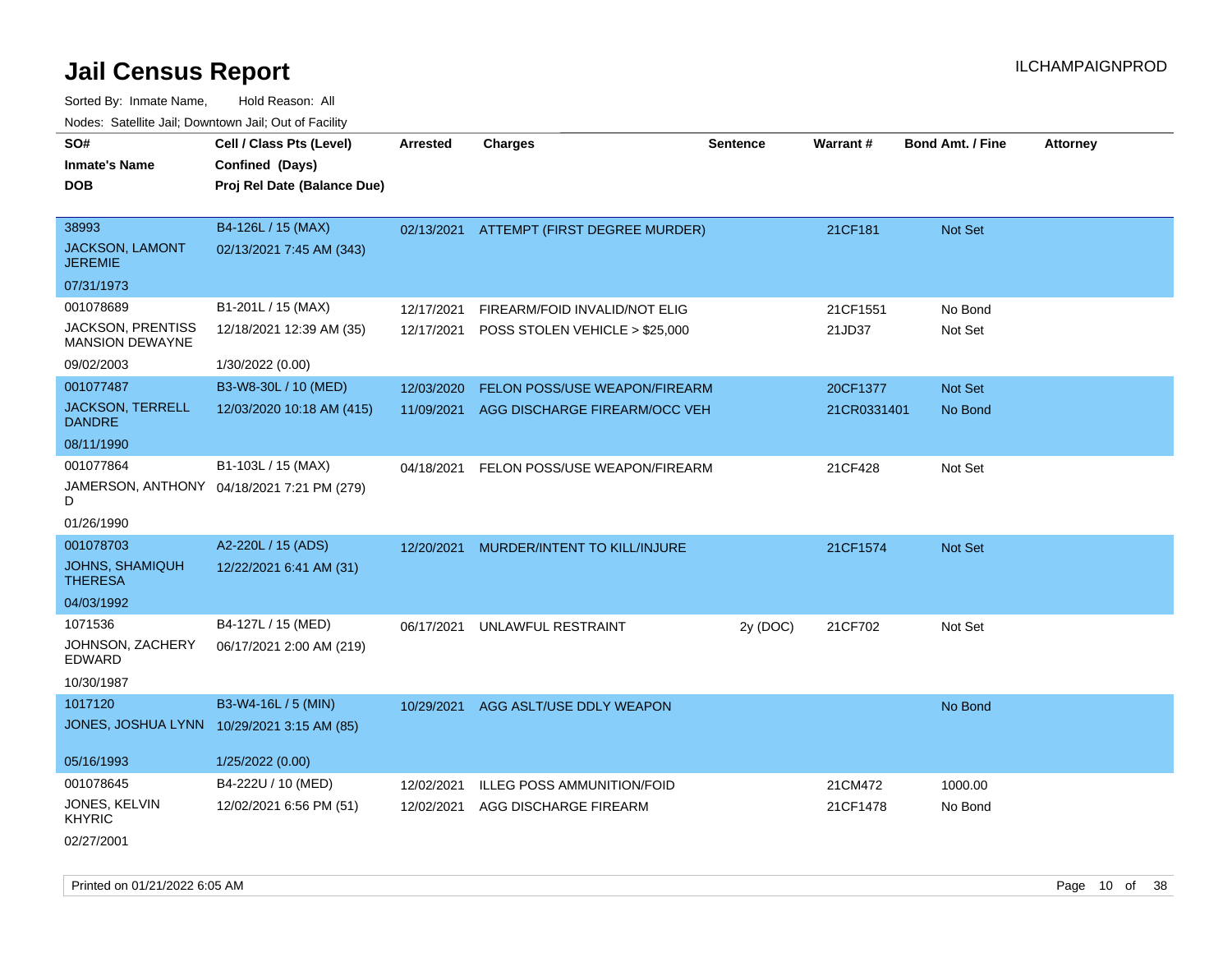| SO#<br><b>Inmate's Name</b><br><b>DOB</b> | Cell / Class Pts (Level)<br>Confined (Days)<br>Proj Rel Date (Balance Due) | Arrested   | <b>Charges</b>                     | <b>Sentence</b> | <b>Warrant#</b> | <b>Bond Amt. / Fine</b> | <b>Attorney</b> |
|-------------------------------------------|----------------------------------------------------------------------------|------------|------------------------------------|-----------------|-----------------|-------------------------|-----------------|
| 956822                                    | B1-205U / 15 (MAX)                                                         | 11/25/2021 | AGGRAVATED DOMESTIC BATTERY        |                 | 21CF1442        | Not Set                 |                 |
| <b>JONES, MARIO</b><br><b>NATHANIEL</b>   | 11/25/2021 10:37 AM (58)                                                   | 11/25/2021 | <b>PAROLE REVOCATION</b>           |                 | CH2106361       | No Bond                 |                 |
| 10/27/1987                                |                                                                            | 11/25/2021 | <b>UNLAWFUL RESTRAINT</b>          |                 | 21CF1443        | <b>Not Set</b>          |                 |
| 1008468                                   | B4-226U / 10 (MED)                                                         | 12/01/2021 | FELON POSS/USE WEAPON/FIREARM      |                 | 21CF1472        | Not Set                 |                 |
| JONES, MARTEZ<br><b>LAMONTE</b>           | 12/01/2021 1:28 PM (52)                                                    | 12/01/2021 | VIO BAIL BOND/FAMILY MEMBER        |                 | 22CM9           | Not Set                 |                 |
| 06/22/1993                                |                                                                            | 12/02/2021 | PROBATION VIOLATION                |                 | 20CF1151        | Not Set                 |                 |
| 506244                                    | B1-204L / 15 (MAX)                                                         | 07/15/2021 | ARMED ROBBERY/ARMED W/FIREARM      |                 | 2021CF791       | 250000.00               |                 |
| JOSLIN, JASON LEE                         | 07/15/2021 4:38 AM (191)                                                   |            |                                    |                 |                 |                         |                 |
| 12/22/1985                                |                                                                            |            |                                    |                 |                 |                         |                 |
| 66662                                     | B3-W5-20L / 10 (MED)                                                       | 12/05/2021 | POSS AMT CON SUB EXCEPT(A)/(D)     | 2y (DOC)        | 18CF597         | 200000.00               |                 |
| KINTNER, WESLEY J                         | 12/05/2021 1:57 PM (48)                                                    |            |                                    |                 |                 |                         |                 |
| 04/15/1986                                |                                                                            |            |                                    |                 |                 |                         |                 |
| 1041648                                   | A3-213L / 15 (ADS)                                                         | 01/11/2022 | PAROLE REVOCATION                  |                 | CH2200221       | Not Set                 |                 |
| <b>LANE, DEMETRIUS</b><br><b>LAQUAN</b>   | 01/11/2022 5:27 AM (11)                                                    |            | 01/11/2022 ARMED HABITUAL CRIMINAL |                 | 22CF41          | Not Set                 |                 |
| 07/04/1996                                |                                                                            |            |                                    |                 |                 |                         |                 |
| 1070011                                   | B4-124U / 15 (MAX)                                                         | 08/03/2021 | AGG DISCH FIREARM/1ST AID PERS     |                 | 21CF929         | Not Set                 |                 |
| LAWS, WILLIAM<br>ZARAK, Third             | 08/03/2021 3:53 PM (172)                                                   |            |                                    |                 |                 |                         |                 |
| 07/06/1999                                |                                                                            |            |                                    |                 |                 |                         |                 |
| 548089                                    | B1-204U / 15 (MAX)                                                         | 12/04/2020 | ATTEMPT (FIRST DEGREE MURDER)      |                 | 20CF1378        | Not Set                 |                 |
| LEWIS, LAWRENCE<br>PAUL, Third            | 12/04/2020 4:42 AM (414)                                                   | 12/04/2020 | METH DELIVERY/100<400 GRAMS        |                 | 20CF1481        | Not Set                 |                 |
| 02/08/1993                                |                                                                            | 12/04/2020 | AGG DOMESTIC BATTERY/STRANGLE      |                 | 18CF1507        | 10000.00                |                 |
| 001077524                                 | B2-T4-15U / 10 (SPH)                                                       | 12/14/2020 | AGG BATTERY/JUDGE/EMT              |                 | 2020-CF-1212    | 10000.00                |                 |
| LEWIS, TREVOR                             | 12/14/2020 5:16 PM (404)                                                   | 12/14/2020 | <b>RESIDENTIAL ARSON</b>           |                 | 2020-CF-1388    | 150000.00               |                 |
| <b>DANIEL</b>                             |                                                                            | 12/14/2020 | AGG BATTERY/PUBLIC PLACE           |                 | 2020-CF-1231    | 50000.00                |                 |
| 06/03/2002                                |                                                                            | 12/14/2020 | AGG BATTERY/PEACE OFFICER          |                 | 2020-CF-1211    | 10000.00                |                 |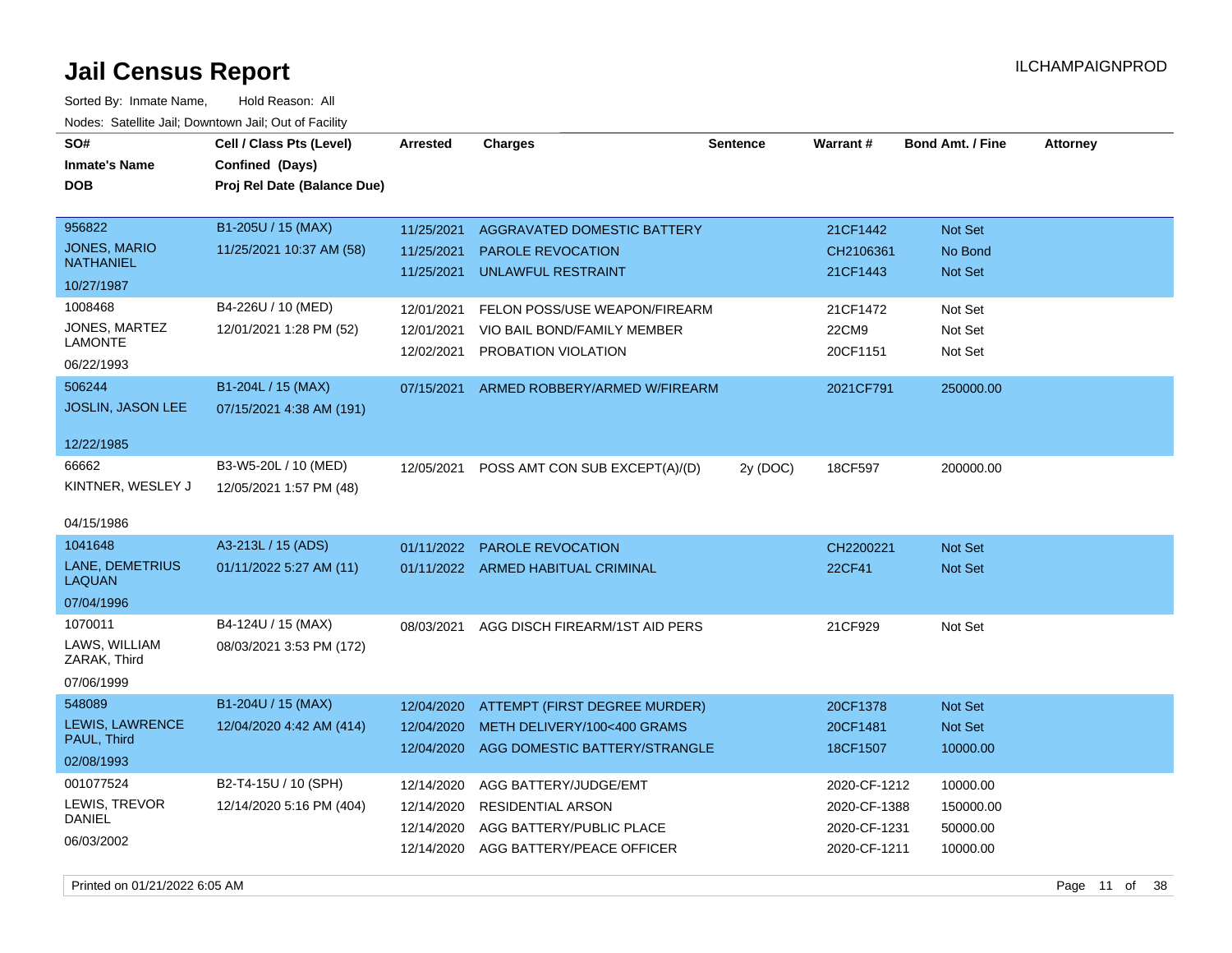| inodes. Satellite Jali, Downtown Jali, Out of Facility |                             |                 |                                   |                 |              |                         |                 |
|--------------------------------------------------------|-----------------------------|-----------------|-----------------------------------|-----------------|--------------|-------------------------|-----------------|
| SO#                                                    | Cell / Class Pts (Level)    | <b>Arrested</b> | <b>Charges</b>                    | <b>Sentence</b> | Warrant#     | <b>Bond Amt. / Fine</b> | <b>Attorney</b> |
| <b>Inmate's Name</b>                                   | Confined (Days)             |                 |                                   |                 |              |                         |                 |
| <b>DOB</b>                                             | Proj Rel Date (Balance Due) |                 |                                   |                 |              |                         |                 |
|                                                        |                             |                 |                                   |                 |              |                         |                 |
| 1065002                                                | B3-W3-12L / 10 (MED)        | 11/16/2021      | DOMESTIC BTRY/CONTACT/VIO O/P     |                 | 2019CF001781 | 25000.00                |                 |
| LOVELESS, DUSTIN<br>DEE.                               | 11/16/2021 11:41 AM (67)    |                 |                                   |                 |              |                         |                 |
| 06/17/1982                                             |                             |                 |                                   |                 |              |                         |                 |
| 1000869                                                | A3-114L / 15 (MAX)          | 09/11/2021      | FELON POSS/USE WEAPON/FIREARM     |                 | 21CF1102     | Not Set                 |                 |
| <b>MARTIN, MANNIX</b><br><b>TILMOND</b>                | 09/12/2021 12:40 AM (132)   |                 |                                   |                 |              |                         |                 |
| 07/19/1991                                             |                             |                 |                                   |                 |              |                         |                 |
| 48792                                                  | B4-225U / 10 (MED)          | 11/19/2021      | AGG BATTERY/DISCHARGE FIREARM     |                 | 21CF1425     | <b>Not Set</b>          |                 |
| <b>MCCLAIN, HURCHEL</b><br><b>JOSEPH</b>               | 11/20/2021 4:11 AM (63)     |                 |                                   |                 |              |                         |                 |
| 05/01/1979                                             |                             |                 |                                   |                 |              |                         |                 |
| 001077938                                              | BOOKH-2 / 15 (ADS)          | 05/10/2021      | AGG KIDNAPING DISCH FIR/HARM      |                 | 21CF532      | Not Set                 |                 |
| MCGAHA,                                                | 05/10/2021 7:02 PM (257)    | 05/11/2021      | <b>MURDER</b>                     |                 | 2021-CF-215  | No Bond                 |                 |
| CHRISTOPHER D                                          |                             | 05/27/2021      | ESCAPE FROM DEPT OF CORRECTION    |                 | 21CF600      | Not Set                 |                 |
| 07/27/1991                                             |                             |                 |                                   |                 |              |                         |                 |
| 66710                                                  | BOOKH-4                     | 01/19/2022      | AGG UNLAWFUL USE OF WEAPON/VEH    |                 | 22CFAWOW     | Not Set                 |                 |
| <b>MEEKS, CASSARIOUS</b><br><b>MONTE</b>               | 01/20/2022 11:40 AM (2)     | 01/19/2022      | FELON POSS/USE WEAPON/FIREARM     |                 | 22CFAWOW     | <b>Not Set</b>          |                 |
|                                                        |                             | 01/19/2022      | POSS AMT CON SUB EXCEPT(A)/(D)    |                 | 22CFAWOW     | <b>Not Set</b>          |                 |
| 06/22/1984                                             |                             | 01/19/2022      | <b>ILLEG POSS AMMUNITION/FOID</b> |                 | 22CFAWOW     | <b>Not Set</b>          |                 |
|                                                        |                             | 01/19/2022      | ARMED VIOLENCE/CATEGORY I         |                 | 22CFAWOW     | <b>Not Set</b>          |                 |
|                                                        |                             | 01/19/2022      | SPD/CONSTR/WORK NOT PRESENT/2+    |                 | 22CFAWOW     | Not Set                 |                 |
| 1043071                                                | A2-120L / 10 (MED)          | 11/08/2021      | CRIM DMG/GOVT PROP/<\$500         |                 | 21CF1378     | Not Set                 |                 |
| MERRELL-<br>SUTHERLAND, ALICIA                         | 11/08/2021 2:22 AM (75)     |                 |                                   |                 |              |                         |                 |
| 11/26/1972                                             |                             |                 |                                   |                 |              |                         |                 |
| 41584                                                  | A3-214U / 15 (MAX)          | 12/01/2021      | <b>ARMED HABITUAL CRIMINAL</b>    |                 | 21CF1467     | <b>Not Set</b>          |                 |
| MILLER, JOSE LOVELL 12/02/2021 1:04 AM (51)            |                             |                 |                                   |                 |              |                         |                 |
|                                                        |                             |                 |                                   |                 |              |                         |                 |
| 10/07/1975                                             |                             |                 |                                   |                 |              |                         |                 |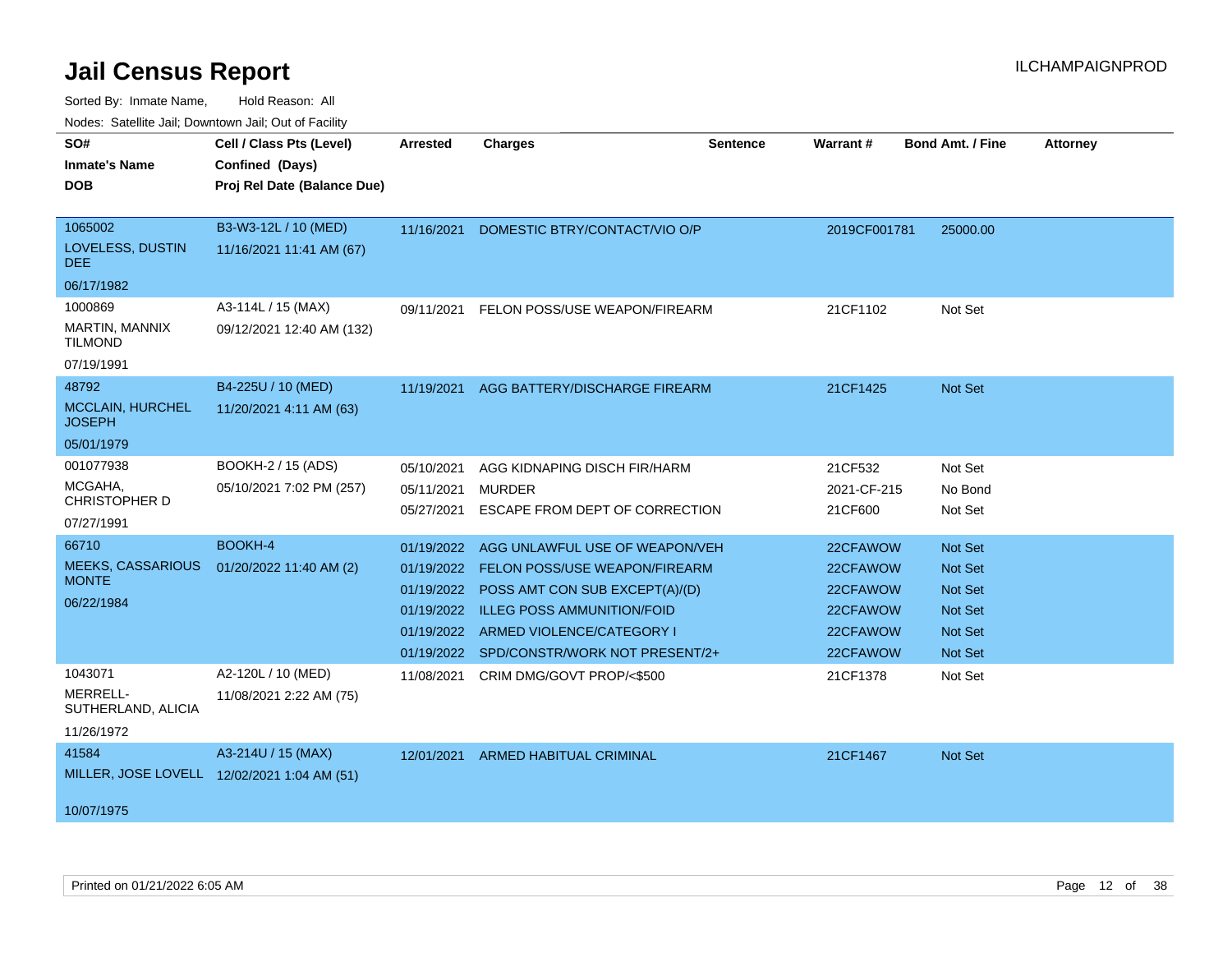Sorted By: Inmate Name, Hold Reason: All

| Nodes: Satellite Jail; Downtown Jail; Out of Facility |                                             |                 |                                 |                 |            |                  |                 |
|-------------------------------------------------------|---------------------------------------------|-----------------|---------------------------------|-----------------|------------|------------------|-----------------|
| SO#                                                   | Cell / Class Pts (Level)                    | <b>Arrested</b> | <b>Charges</b>                  | <b>Sentence</b> | Warrant #  | Bond Amt. / Fine | <b>Attorney</b> |
| <b>Inmate's Name</b>                                  | Confined (Days)                             |                 |                                 |                 |            |                  |                 |
| <b>DOB</b>                                            | Proj Rel Date (Balance Due)                 |                 |                                 |                 |            |                  |                 |
|                                                       |                                             |                 |                                 |                 |            |                  |                 |
| 001078721                                             | A4-202L / 5 (ADS)                           | 12/29/2021      | <b>VIOLATE ORDER PROTECTION</b> |                 | 21CF1600   | Not Set          |                 |
| <b>MIRAMONTES, RAUL</b>                               | 12/29/2021 4:02 AM (24)                     |                 |                                 |                 |            |                  |                 |
| 05/11/1989                                            |                                             |                 |                                 |                 |            |                  |                 |
| 001077902                                             | A2-123L / 5 (ADS)                           | 11/23/2021      | BATTERY/CAUSE BODILY HARM       |                 | 21CM187    | Not Set          |                 |
| MOFFETT, CAROLYN                                      | 11/21/2021 10:31 AM (62)                    |                 |                                 |                 |            |                  |                 |
| <b>REENE</b>                                          |                                             |                 |                                 |                 |            |                  |                 |
| 10/23/1988                                            |                                             |                 |                                 |                 |            |                  |                 |
| 001078712                                             | A4-201U / 10 (MED)                          | 12/23/2021      | AGG DISCH FIREARM/1ST AID PERS  |                 | 21CF1581   | Not Set          |                 |
| MONTGOMERY,<br><b>RASHARD MYKI</b>                    | 12/23/2021 4:27 PM (30)                     |                 |                                 |                 |            |                  |                 |
| 11/05/2001                                            |                                             |                 |                                 |                 |            |                  |                 |
| 39106                                                 | A4-102L / 10 (MED)                          | 10/12/2021      | DOMESTIC BATTERY/OTHER PRIOR    |                 | 21CF1217   | Not Set          |                 |
| Junior                                                | MOORE, ANDREW LEE, 10/12/2021 1:02 AM (102) |                 |                                 |                 |            |                  |                 |
| 04/12/1973                                            | 4/10/2022 (0.00)                            |                 |                                 |                 |            |                  |                 |
| 1007239                                               | A3-111L / 10 (ADS)                          | 12/29/2021      | <b>DOMESTIC BATTERY</b>         |                 | 21CF1607   | <b>Not Set</b>   |                 |
| MOORE, ANDREW<br><b>VIRGIL</b>                        | 12/29/2021 8:40 PM (24)                     |                 |                                 |                 |            |                  |                 |
| 08/20/1972                                            |                                             |                 |                                 |                 |            |                  |                 |
| 539294                                                | A4-207L / 10 (ADS)                          | 01/11/2022      | AGG DUI/NO VALID DL             |                 | 22CF49     | Not Set          |                 |
| MOSLEY, JAMES                                         | 01/11/2022 9:43 PM (11)                     |                 | 01/11/2022 PAROLE REVOCATION    |                 | CH2200227  | No Bond          |                 |
| <b>CALVIN</b>                                         |                                             |                 |                                 |                 |            |                  |                 |
| 12/11/1985                                            |                                             |                 |                                 |                 |            |                  |                 |
| 001078517                                             | B1-102L / 15 (MAX)                          | 10/19/2021      | ATTEMPT (FIRST DEGREE MURDER)   |                 | 21CF1267   | Not Set          |                 |
| NELSON, RORY<br><b>DEMOND</b>                         | 10/19/2021 3:55 AM (95)                     |                 |                                 |                 |            |                  |                 |
| 08/14/1984                                            |                                             |                 |                                 |                 |            |                  |                 |
| 981729                                                | BOOKF-2                                     | 01/20/2022      | <b>MOB ACTION/VIOLENCE</b>      |                 | 2022CFAWOW | Not Set          |                 |
| PACE, EVELYN<br><b>PATRICE</b>                        | 01/20/2022 4:54 PM (2)                      |                 |                                 |                 |            |                  |                 |
| 05/21/1988                                            |                                             |                 |                                 |                 |            |                  |                 |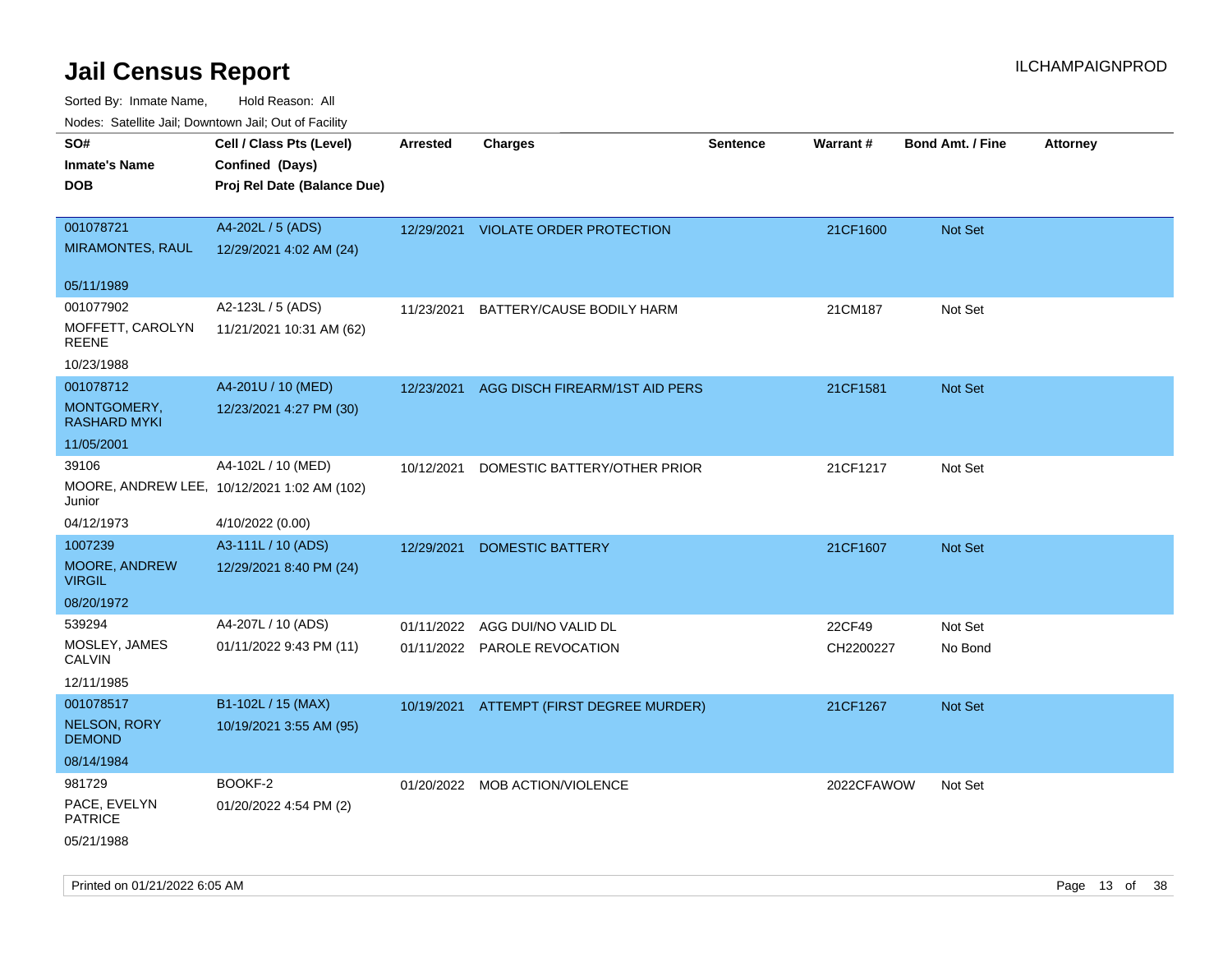| SO#                                          | Cell / Class Pts (Level)    | <b>Arrested</b> | <b>Charges</b>                           | <b>Sentence</b> | Warrant#  | <b>Bond Amt. / Fine</b> | <b>Attorney</b> |
|----------------------------------------------|-----------------------------|-----------------|------------------------------------------|-----------------|-----------|-------------------------|-----------------|
| <b>Inmate's Name</b>                         | Confined (Days)             |                 |                                          |                 |           |                         |                 |
| <b>DOB</b>                                   | Proj Rel Date (Balance Due) |                 |                                          |                 |           |                         |                 |
|                                              |                             |                 |                                          |                 |           |                         |                 |
| 001078357                                    | B2-T1-02L / 15 (SPH)        | 09/17/2021      | ARMED ROBBERY/ARMED W/FIREARM            |                 | 21CF1230  | Not Set                 |                 |
| PETTIGREW, CAREY<br><b>CORNITRIAS DEOBLO</b> | 09/17/2021 9:56 AM (127)    | 09/17/2021      | ARMED ROBBERY/ARMED W/FIREARM            |                 | 21CF1128  | Not Set                 |                 |
| 08/31/1986                                   |                             |                 | 09/17/2021 ARMED ROBBERY/ARMED W/FIREARM |                 | 21CF1129  | Not Set                 |                 |
| 1030954                                      | A4-101L / 15 (ADS)          | 01/14/2022      | ARMED VIOLENCE/CATEGORY I                |                 | 22CF76    | Not Set                 |                 |
| PETTIGREW,<br><b>MALCOME JAMIESON</b>        | 01/15/2022 4:35 AM (7)      |                 | 01/14/2022 MFG/DEL CANNABIS/10-30 GRAMS  |                 | 2020CF9   | 15000.00                |                 |
| 02/20/1995                                   |                             |                 |                                          |                 |           |                         |                 |
| 1063325                                      | A3-117L / 10 (MED)          |                 | 01/13/2022 VIO BAIL BOND/CLASS A OFFENSE |                 | 22CM17    | Not Set                 |                 |
| PICKENS, JOSEPH<br><b>PARNELL</b>            | 01/14/2022 12:28 AM (8)     |                 |                                          |                 |           |                         |                 |
| 04/27/1978                                   |                             |                 |                                          |                 |           |                         |                 |
| 999352                                       | B4-225L / 10 (MED)          | 09/09/2021      | <b>VIOLATE OP/OTHER PRIOR</b>            | 2y (DOC)        |           | Not Set                 |                 |
| PIRLOT, JUSTIN LEE                           | 09/09/2021 11:28 AM (135)   | 10/23/2021      | <b>FALSE REPORT OF OFFENSE</b>           |                 | 2019CF836 | 5000.00                 |                 |
| 11/08/1982                                   |                             |                 |                                          |                 |           |                         |                 |
| 001077591                                    | A3-112L / 5 (ADS)           |                 | 01/06/2022 FIREARM/FOID INVALID/NOT ELIG | 42m (DOC)       | 2021CF782 | No Bond                 |                 |
| PYE, TRESHAUN<br><b>CORTEZ</b>               | 01/06/2022 10:30 AM (16)    |                 |                                          |                 |           |                         |                 |
| 05/01/2001                                   |                             |                 |                                          |                 |           |                         |                 |
| 001078669                                    | B1-107U / 10 (MED)          | 12/10/2021      | AGG DISCHARGE FIREARM/BLDG/SCH           |                 | 21CF1507  | Not Set                 |                 |
| RANGEL, ADRIAN                               | 12/10/2021 12:53 AM (43)    |                 |                                          |                 |           |                         |                 |
| 11/25/2000                                   |                             |                 |                                          |                 |           |                         |                 |
| 1069524                                      | B4-224L / 15 (MAX)          |                 | 08/08/2021 MFG/DEL CANNABIS/30-500 GRAMS |                 | 21CF953   | <b>Not Set</b>          |                 |
| RAY-DAVIS, KAMARI<br><b>DAYVON</b>           | 08/09/2021 2:44 AM (166)    |                 |                                          |                 |           |                         |                 |
| 03/30/2000                                   |                             |                 |                                          |                 |           |                         |                 |
| 45473                                        | B1-202L / 15 (MAX)          | 11/23/2021      | CHIL SEX OFFEN/RESIDE DAY CARE           |                 | 21CF1275  | 10000.00                |                 |
| REXROAD, CALVIN<br>ALLEN                     | 11/23/2021 6:27 PM (60)     | 11/23/2021      | VIOLATE SEX OFFENDER REGIS               |                 | 21CF546   | 50000.00                |                 |
| 10/04/1970                                   |                             |                 |                                          |                 |           |                         |                 |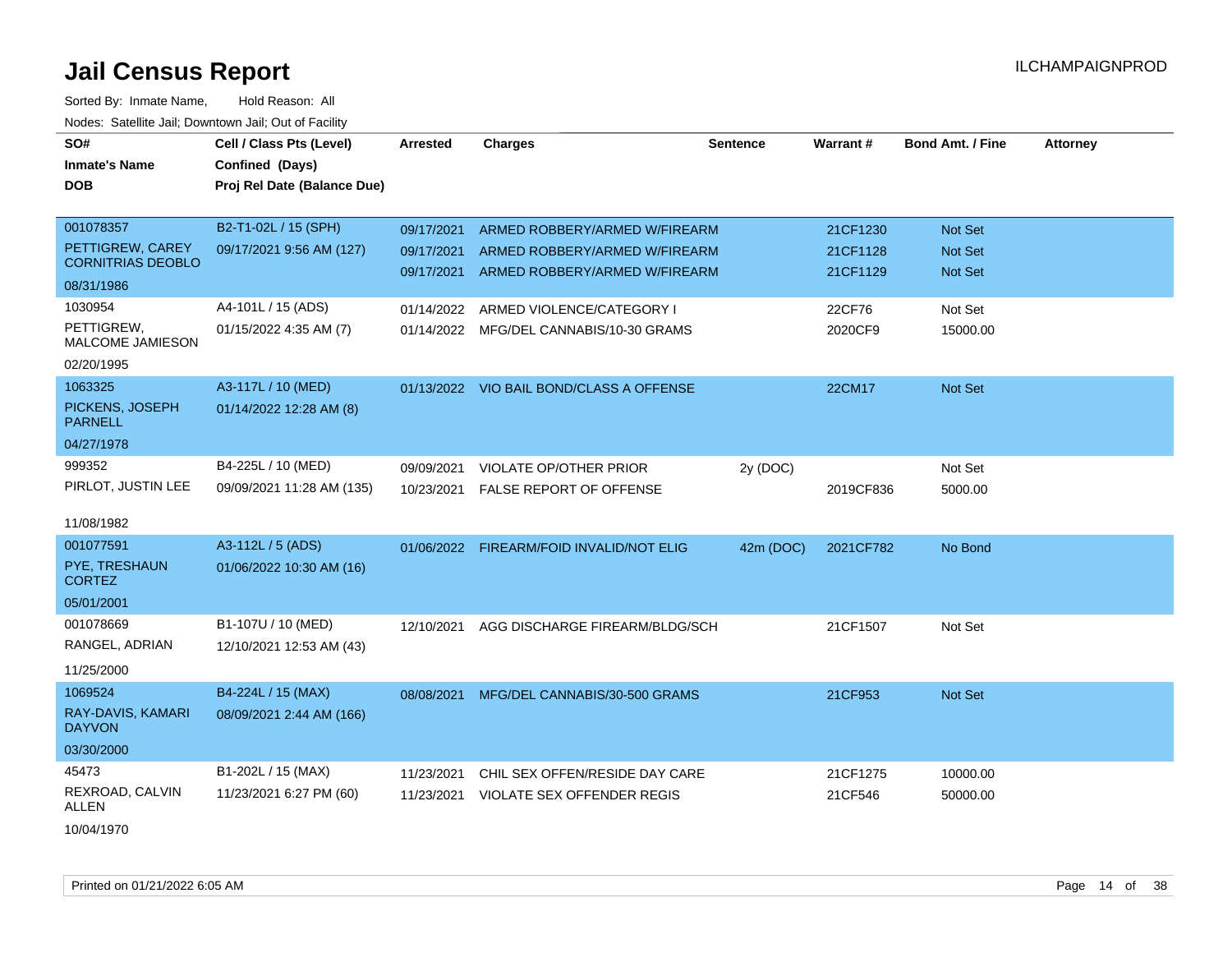| rouco. Calcinic Jan, Downtown Jan, Out of Facility |                                                                            |                 |                                         |                     |                 |                         |                 |
|----------------------------------------------------|----------------------------------------------------------------------------|-----------------|-----------------------------------------|---------------------|-----------------|-------------------------|-----------------|
| SO#<br>Inmate's Name<br><b>DOB</b>                 | Cell / Class Pts (Level)<br>Confined (Days)<br>Proj Rel Date (Balance Due) | <b>Arrested</b> | <b>Charges</b>                          | <b>Sentence</b>     | <b>Warrant#</b> | <b>Bond Amt. / Fine</b> | <b>Attorney</b> |
| 001078602<br>RICHARDSON,<br>JOHNNY LINDAL          | A4-203L / 10 (MED)<br>11/21/2021 10:00 AM (62)                             | 11/21/2021      | AGGRAVATED DOMESTIC BATTERY             |                     | 21CF1428        | <b>Not Set</b>          |                 |
| 06/27/2000                                         |                                                                            |                 |                                         |                     |                 |                         |                 |
| 001077783<br>RIVERA, DARYL<br>ANTONIO              | A3-113L / 10 (ADS)<br>01/05/2022 4:20 PM (17)                              |                 | 01/05/2022 AGGRAVATED BATTERY           |                     | 21CF325         | Not Set                 |                 |
| 11/14/1981                                         |                                                                            |                 |                                         |                     |                 |                         |                 |
| 001078351                                          | <b>BOOKH-7 / 10 (ADS)</b>                                                  | 01/14/2022      | AGG UNLAWFUL USE OF WEAPON/VEH          |                     | 22CF73          | <b>Not Set</b>          |                 |
| ROBINSON, DONTAE<br>ROY.                           | 01/14/2022 10:57 PM (8)                                                    |                 | 01/14/2022 POSSESSION OF STOLEN FIREARM |                     | 2021CF1609      | 150000.00               |                 |
| 06/25/2002                                         |                                                                            |                 |                                         |                     |                 |                         |                 |
| 979485                                             | B2-T3-11U / 15 (SPH)                                                       | 03/12/2021      | PRED CRIM SEX ASLT/VICTIM <13           |                     | 21CF282         | Not Set                 |                 |
| RODRIGUEZ, JOSHUA<br>ANTHONY                       | 03/12/2021 1:57 PM (316)                                                   |                 |                                         |                     |                 |                         |                 |
| 04/06/1990                                         |                                                                            |                 |                                         |                     |                 |                         |                 |
| 61330                                              | B4-123L / 15 (MAX)                                                         | 12/01/2021      | <b>ARMED HABITUAL CRIMINAL</b>          |                     | 21CF1473        | Not Set                 |                 |
| <b>RUFFIN, JONATHON</b><br>CECIL                   | 12/01/2021 5:34 AM (52)                                                    | 12/01/2021      | PAROLE REVOCATION                       |                     | CH2107545       | No Bond                 |                 |
| 05/10/1984                                         |                                                                            |                 |                                         |                     |                 |                         |                 |
| 1071161                                            | B4-124L / 15 (MAX)                                                         | 08/18/2021      | DELIVERY OF OR POSSESSION OF W/INT      |                     | 21CF1008        | No Bond                 |                 |
| SANDERS, MARKELL<br>LAMAR                          | 08/18/2021 6:18 PM (157)                                                   |                 |                                         |                     |                 |                         |                 |
| 02/02/2000                                         |                                                                            |                 |                                         |                     |                 |                         |                 |
| 1047469                                            | B3-W5-18L / 10 (MED)                                                       | 07/03/2021      | <b>CRIMINAL SEX ASSAULT/CONSENT</b>     | 2y/6m (DOC) 21CF773 |                 | <b>Not Set</b>          |                 |
| ALLEN                                              | SCHINDLER, RICHARD 07/03/2021 10:25 PM (203)                               |                 |                                         |                     |                 |                         |                 |
| 10/16/1979                                         |                                                                            |                 |                                         |                     |                 |                         |                 |
| 001078748<br>CURTIS                                | A4-107U / 10 (ADS)<br>SCHROEDER, JOSHUA 01/10/2022 9:34 AM (12)            | 01/10/2022      | AGGRAVATED BATTERY                      |                     | 21CF151         | No Bond                 |                 |
| 09/04/1980                                         | 3/8/2022 (0.00)                                                            |                 |                                         |                     |                 |                         |                 |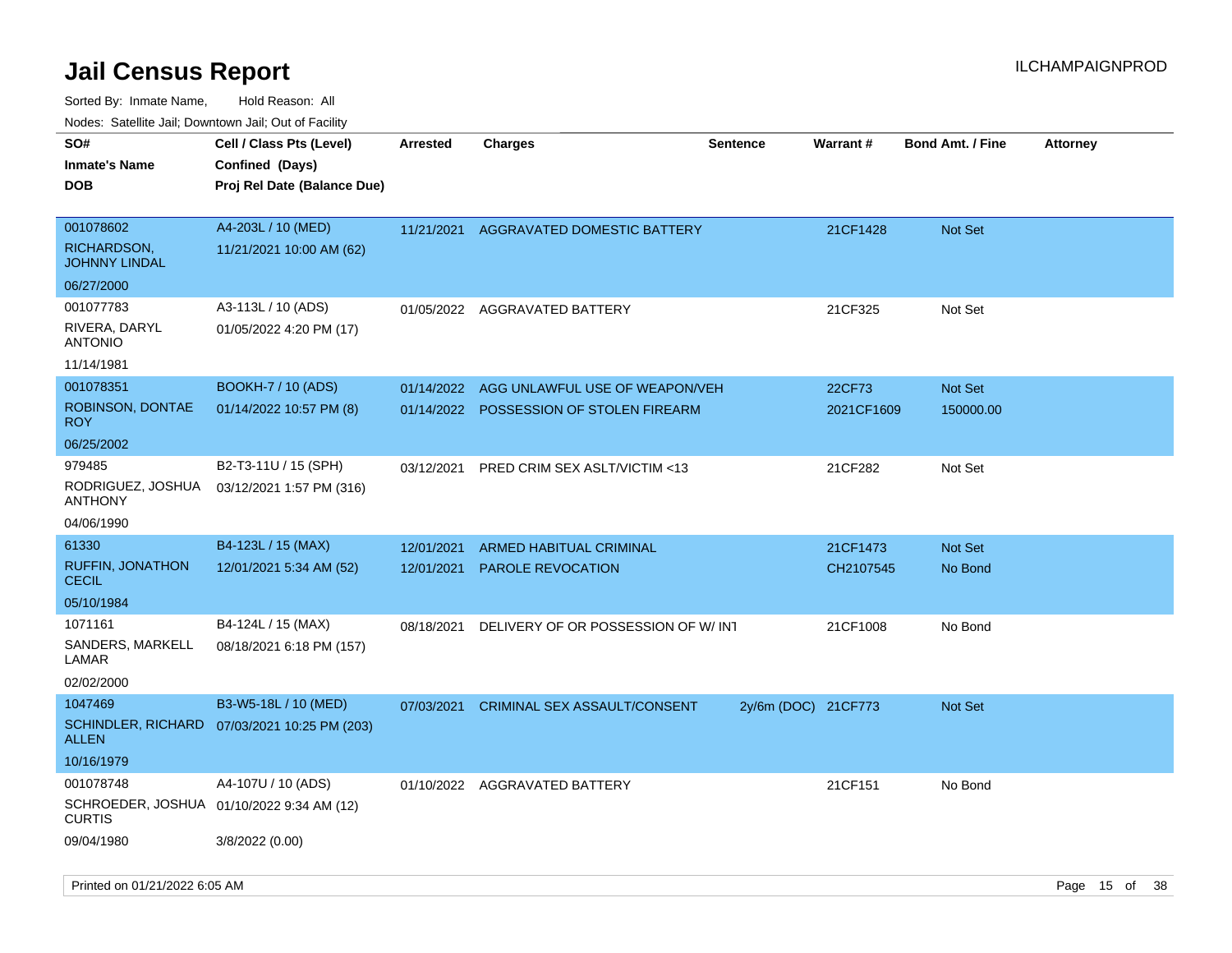Sorted By: Inmate Name, Hold Reason: All Nodes: Satellite Jail; Downtown Jail; Out of Facility

| rouco. Calcinic Jan, Downtown Jan, Out of Facility |                                             |                   |                                         |                 |            |                         |                 |
|----------------------------------------------------|---------------------------------------------|-------------------|-----------------------------------------|-----------------|------------|-------------------------|-----------------|
| SO#                                                | Cell / Class Pts (Level)                    | <b>Arrested</b>   | <b>Charges</b>                          | <b>Sentence</b> | Warrant#   | <b>Bond Amt. / Fine</b> | <b>Attorney</b> |
| <b>Inmate's Name</b>                               | Confined (Days)                             |                   |                                         |                 |            |                         |                 |
| <b>DOB</b>                                         | Proj Rel Date (Balance Due)                 |                   |                                         |                 |            |                         |                 |
|                                                    |                                             |                   |                                         |                 |            |                         |                 |
| 001078698                                          | A4-201L / 5 (ADS)                           | 12/20/2021        | <b>DIRECT CRIMINAL CONTEMPT</b>         |                 | 2019F44    | No Bond                 |                 |
| SIDES, BRIAN KEITH                                 | 12/20/2021 4:23 PM (33)                     |                   |                                         |                 |            |                         |                 |
|                                                    |                                             |                   |                                         |                 |            |                         |                 |
| 12/08/1969                                         |                                             |                   |                                         |                 |            |                         |                 |
| 001078441                                          | BOOKF-1 / 15 (ADS)                          | 10/01/2021        | ARMED HABITUAL CRIMINAL                 |                 | 21CF1182   | Not Set                 |                 |
| SINGLETON, CORRIE<br><b>DERRELL</b>                | 10/01/2021 12:36 PM (113)                   | 12/20/2021        | SPEEDING 26-34 MPH OVER LIMIT           |                 | 2021TR2701 | 1000.00                 |                 |
| 05/07/1983                                         |                                             |                   |                                         |                 |            |                         |                 |
| 001078765                                          | A3-116L / 10 (ADS)                          | 01/13/2022        | FELON POSS/USE WEAPON/FIREARM           |                 | 22CF66     | Not Set                 |                 |
| SMITH, COREY ADRIAN 01/13/2022 7:32 PM (9)         |                                             | 01/13/2022        | DRVG UNDER INFLUENCE OF DRUG            |                 | 2018DT262  | 190.00                  |                 |
|                                                    |                                             | 01/13/2022        | DRIVING ON REVOKED LICENSE              |                 | 20TR3078   | 190.00                  |                 |
| 09/01/1987                                         |                                             |                   |                                         |                 |            |                         |                 |
| 951986                                             | A3-213U / 10 (ADS)                          |                   | 01/11/2022 WILFUL FAILURE TO REGISTER   |                 | 21 CF 1016 | No Bond                 |                 |
| STARKS, LAWRENCE<br>DAVID                          | 01/11/2022 3:06 PM (11)                     |                   |                                         |                 |            |                         |                 |
| 09/28/1955                                         | 2/7/2022 (0.00)                             |                   |                                         |                 |            |                         |                 |
| 1064798                                            | <b>BOOKH-1</b>                              | 01/17/2022 MURDER |                                         |                 | 2021CF695  | 1500000.00              |                 |
| <b>STENNIS, BRUCE</b><br><b>DEONTAY</b>            | 01/17/2022 1:29 PM (5)                      |                   | 01/17/2022 MFG/DEL 1<15 GR COCAINE/ANLG |                 | 21CF520    | 50000.00                |                 |
| 08/12/1998                                         |                                             |                   |                                         |                 |            |                         |                 |
| 001077770                                          | A2-221U / 5 (ADS)                           |                   | 01/06/2022 RESIDENTIAL BURGLARY         |                 | 21CF319    | Not Set                 |                 |
|                                                    | STOFFLE, KELLY ANNE 01/06/2022 3:14 PM (16) |                   |                                         |                 |            |                         |                 |
|                                                    |                                             |                   |                                         |                 |            |                         |                 |
| 04/12/1989                                         |                                             |                   |                                         |                 |            |                         |                 |
| 38305                                              | B2-T2-06L / 10 (SPH)                        | 03/18/2020        | <b>CRIMINAL SEXUAL ABUSE</b>            |                 | 20CF-343   | 500000.00               |                 |
| STOVER, JOSH<br><b>ANDREW</b>                      | 03/18/2020 10:24 AM (675)                   |                   |                                         |                 |            |                         |                 |
| 08/18/1973                                         |                                             |                   |                                         |                 |            |                         |                 |
| 1062701                                            | BOOKH-4                                     |                   | 01/20/2022 UNLAWFUL USE OF A WEAPON     | 10y (DOC)       | 2021CF114  | No Bond                 |                 |
| TAYLOR, CODY EARL                                  | 01/20/2022 11:31 AM (2)                     |                   |                                         |                 |            |                         |                 |
|                                                    |                                             |                   |                                         |                 |            |                         |                 |
| 10/22/1997                                         |                                             |                   |                                         |                 |            |                         |                 |

Printed on 01/21/2022 6:05 AM Page 16 of 38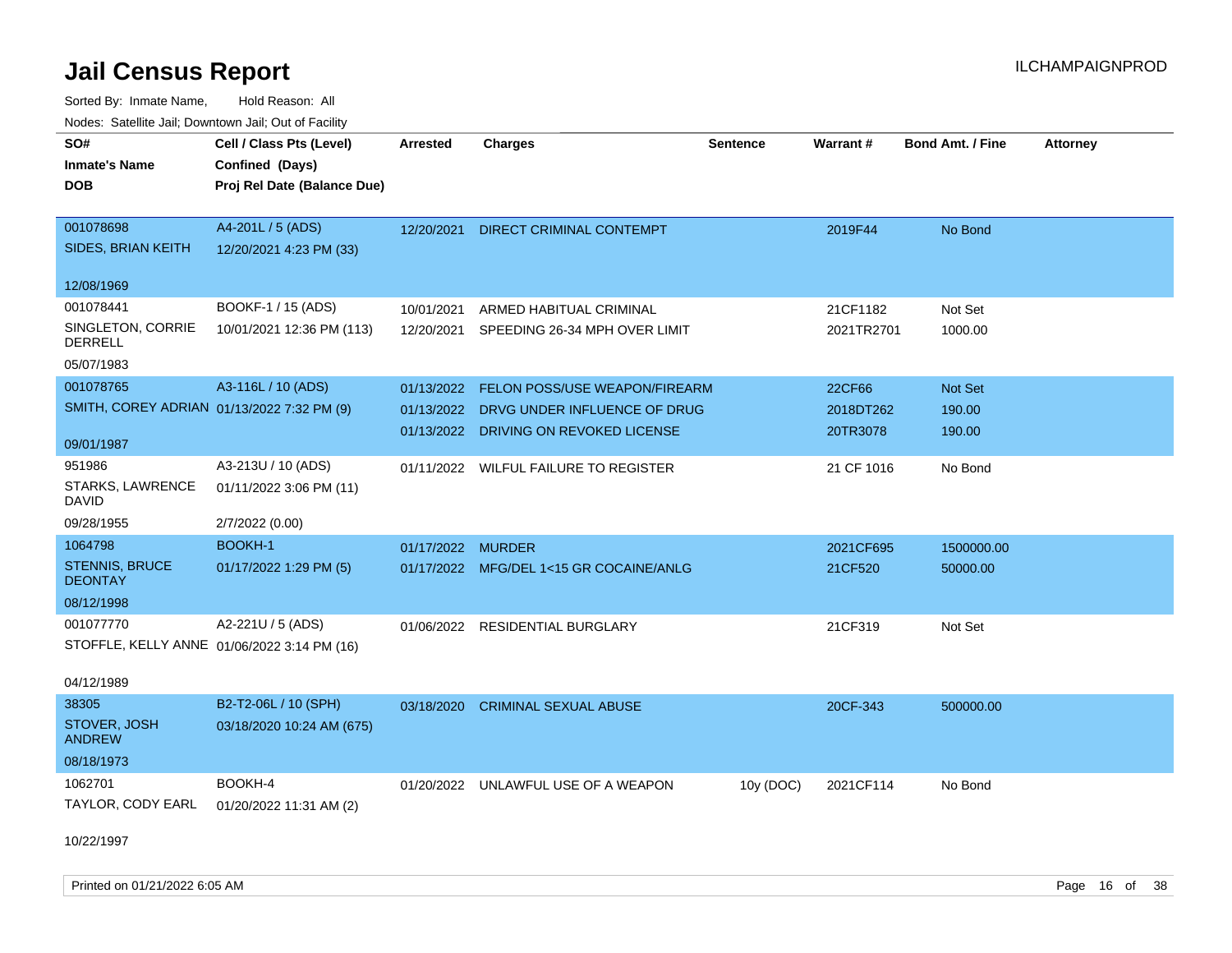Sorted By: Inmate Name, Hold Reason: All Nodes: Satellite Jail; Downtown Jail; Out of Facility

| Nodes: Satellite Jali, Downtown Jali, Out of Facility |                             |                 |                                         |                 |                 |                         |                 |
|-------------------------------------------------------|-----------------------------|-----------------|-----------------------------------------|-----------------|-----------------|-------------------------|-----------------|
| SO#                                                   | Cell / Class Pts (Level)    | <b>Arrested</b> | <b>Charges</b>                          | <b>Sentence</b> | <b>Warrant#</b> | <b>Bond Amt. / Fine</b> | <b>Attorney</b> |
| <b>Inmate's Name</b>                                  | Confined (Days)             |                 |                                         |                 |                 |                         |                 |
| <b>DOB</b>                                            | Proj Rel Date (Balance Due) |                 |                                         |                 |                 |                         |                 |
|                                                       |                             |                 |                                         |                 |                 |                         |                 |
| 962484                                                | A3-115L / 10 (ADS)          | 12/29/2021      | <b>AGGRAVATED DOMESTIC BATTERY</b>      |                 | 21CF1608        | Not Set                 |                 |
| TAYLOR, VINCENT<br><b>REGINALD</b>                    | 12/29/2021 7:23 AM (24)     |                 |                                         |                 |                 |                         |                 |
| 11/03/1988                                            |                             |                 |                                         |                 |                 |                         |                 |
| 1000614                                               | BOOKH-8 / 15 (ADS)          |                 | 01/12/2022 AGGRAVATED BATTERY           | 3y (DOC)        | 2018CF376       | No Bond                 |                 |
| <b>TESTER, TIMOTHY</b><br>RAY                         | 01/12/2022 3:38 PM (10)     |                 |                                         |                 |                 |                         |                 |
| 06/08/1992                                            |                             |                 |                                         |                 |                 |                         |                 |
| 001078471                                             | B4-127U / 10 (MED)          | 10/11/2021      | <b>AGG UUW/VEHICLE/&lt;21</b>           |                 | 21CF1210        | 100.00                  |                 |
| <b>THATCH, OMARION</b><br><b>DIAMONTE</b>             | 10/11/2021 1:26 AM (103)    |                 |                                         |                 |                 |                         |                 |
| 09/05/2003                                            |                             |                 |                                         |                 |                 |                         |                 |
| 32058                                                 | B4-123U / 15 (MAX)          | 06/14/2021      | AGG DISCH FIREARM                       |                 | 21CF690         | Not Set                 |                 |
| THOMPSON, STEVEN<br><b>ONEAL</b>                      | 06/14/2021 6:44 AM (222)    |                 |                                         |                 |                 |                         |                 |
| 03/14/1969                                            |                             |                 |                                         |                 |                 |                         |                 |
| 32910                                                 | B3-W1-01U / 10 (MED)        | 10/04/2021      | DOM BTRY/HARM/1-2 PRECONV               |                 | 21CF1189        | Not Set                 |                 |
| TULL, CHRISTOPHER<br><b>MICHAEL</b>                   | 10/04/2021 10:53 PM (110)   |                 |                                         |                 |                 |                         |                 |
| 04/02/1971                                            |                             |                 |                                         |                 |                 |                         |                 |
| 1073328                                               | <b>BOOKH-5 / 5 (ADS)</b>    |                 | 01/18/2022 AGG DUI/2/PASS<16            |                 | 20-CF-674       | No Bond                 |                 |
| VASQUEZ, ANTHONY<br><b>TOMAS</b>                      | 01/18/2022 9:40 AM (4)      |                 |                                         |                 |                 |                         |                 |
| 02/05/1996                                            | 1/25/2022 (0.00)            |                 |                                         |                 |                 |                         |                 |
| 1070737                                               | A1-126L / 15 (MAX)          |                 | 10/14/2021 AGG KIDNAPG/<13/INTEL DISABL |                 | 2020CF418       | 250000.00               |                 |
| <b>WASHINGTON,</b><br><b>JASTINA VIRGINIA</b>         | 10/14/2021 12:02 PM (100)   |                 |                                         |                 |                 |                         |                 |
| 04/11/2000                                            |                             |                 |                                         |                 |                 |                         |                 |
| 548252                                                | BOOKH-3                     | 01/20/2022      | <b>DOMESTIC BATTERY</b>                 |                 | 2022CMAWOW      | No Bond                 |                 |
| <b>WASHINGTON,</b><br><b>KAREEM AKBAR</b>             | 01/20/2022 6:41 AM (2)      |                 | 01/20/2022 AGGRAVATED BATTERY           |                 | 2022CFAWOW      | Not Set                 |                 |
| 10/29/1987                                            |                             |                 |                                         |                 |                 |                         |                 |

Printed on 01/21/2022 6:05 AM Page 17 of 38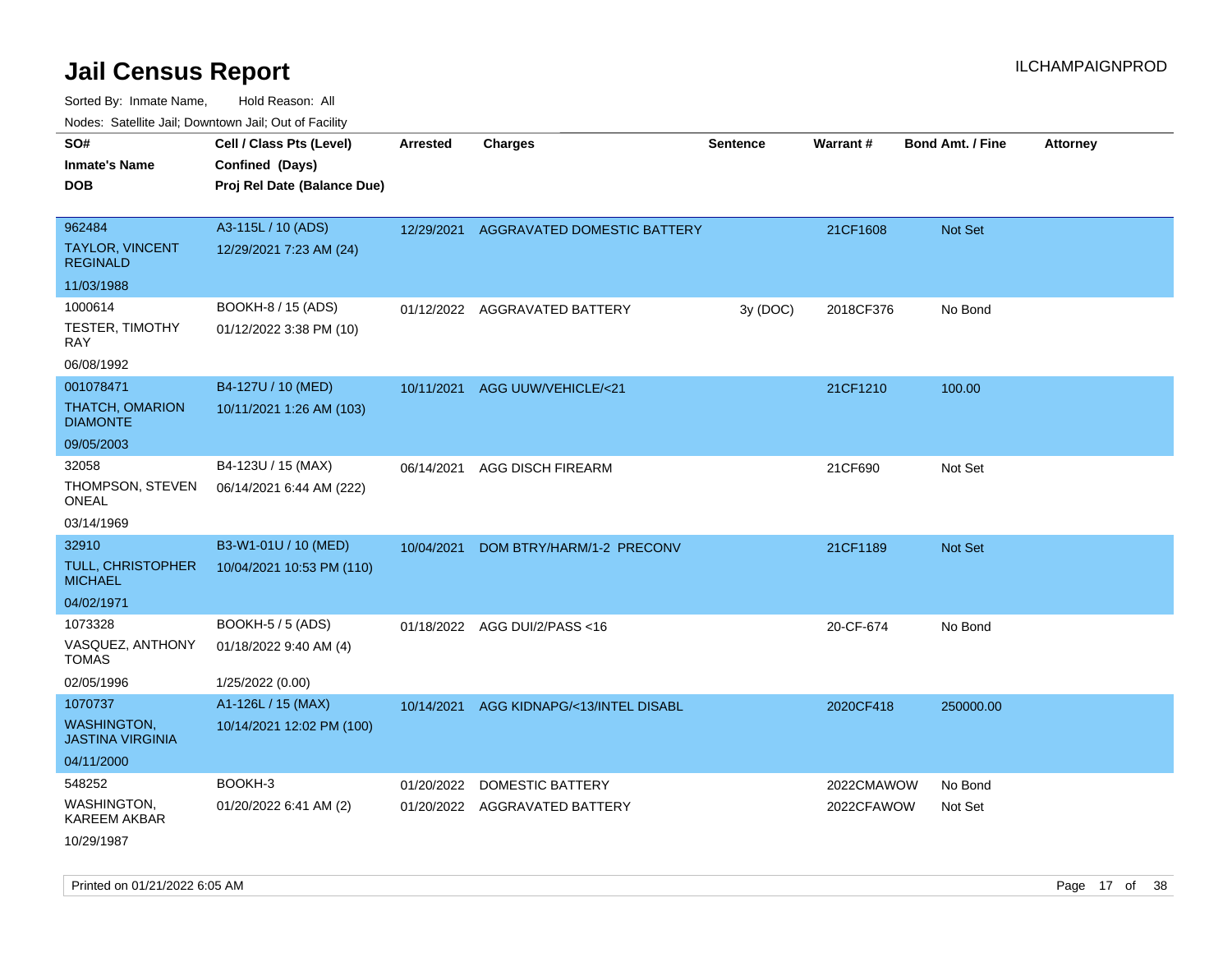Sorted By: Inmate Name, Hold Reason: All

Nodes: Satellite Jail; Downtown Jail; Out of Facility

| SO#<br><b>Inmate's Name</b><br><b>DOB</b>                                      | Cell / Class Pts (Level)<br>Confined (Days)<br>Proj Rel Date (Balance Due) | <b>Arrested</b>   | <b>Charges</b>                           | <b>Sentence</b> | Warrant#    | <b>Bond Amt. / Fine</b> | <b>Attorney</b> |
|--------------------------------------------------------------------------------|----------------------------------------------------------------------------|-------------------|------------------------------------------|-----------------|-------------|-------------------------|-----------------|
| 977140<br><b>WEBSTER, DERRIAL</b><br><b>DEVON</b>                              | B1-203L / 10 (MED)<br>10/24/2021 2:46 AM (90)                              | 10/24/2021        | <b>ARMED HABITUAL CRIMINAL</b>           |                 | 21CF1289    | <b>Not Set</b>          |                 |
| 01/14/1990<br>001078328<br>WHITE, JUSTIN<br><b>STEVEN</b><br>10/25/1995        | B1-207U / 15 (MAX)<br>08/30/2021 10:48 AM (145)                            | 08/30/2021        | FELON POSS/USE WEAPON/FIREARM            |                 | 21CF1045    | Not Set                 |                 |
| 1019420<br><b>WILLIAMS,</b><br><b>MARSHAWN ANTONIO</b>                         | B1-105L / 10 (MED)<br>12/14/2021 1:56 PM (39)                              | 12/14/2021        | METH MANUFACTURING/15<100 GR             | 8y (DOC)        | 21CF205     | No Bond                 |                 |
| 06/02/1994<br>638552<br><b>WILLIAMS, MICHAEL</b><br><b>JAMES</b><br>03/29/1964 | B2-T2-08L / 5 (SPH)<br>10/07/2021 12:20 PM (107)                           | 10/07/2021        | CHILD PORNOGRAPHY/PHOTOGRAPH             |                 | 2021CF1207  | No Bond                 |                 |
| 1066370<br><b>WILLIAMS, REONTE</b><br><b>REMIR</b><br>05/14/1999               | B1-101L / 15 (MAX)<br>07/28/2021 5:40 AM (178)                             | 07/28/2021        | ARMED VIOLENCE/CATEGORY III              |                 | 2021 CF 882 | Not Set                 |                 |
| 996311<br>WILLIAMS,<br><b>TRAYSHAUN DEVONTA</b><br>02/18/1992                  | A3-211L / 10 (MED)<br>01/12/2022 5:31 PM (10)                              | 01/12/2022        | RECEIVE/POSS/SELL STOLEN VEH             | 3y (DOC)        | 2021CF524   | No Bond                 |                 |
| 972160<br>WOOD, ANTONIO<br>10/16/1981                                          | A4-206U / 10 (ADS)<br>01/11/2022 5:14 PM (11)                              |                   | 01/11/2022 AGG DOMESTIC BATTERY/STRANGLE | 3y (DOC)        | 21-CF-917   | Not Set                 |                 |
| <b>Total Satellite Jail: 139</b>                                               |                                                                            | <b>Males: 121</b> | Females: 18<br>Unknown: 0                |                 |             |                         |                 |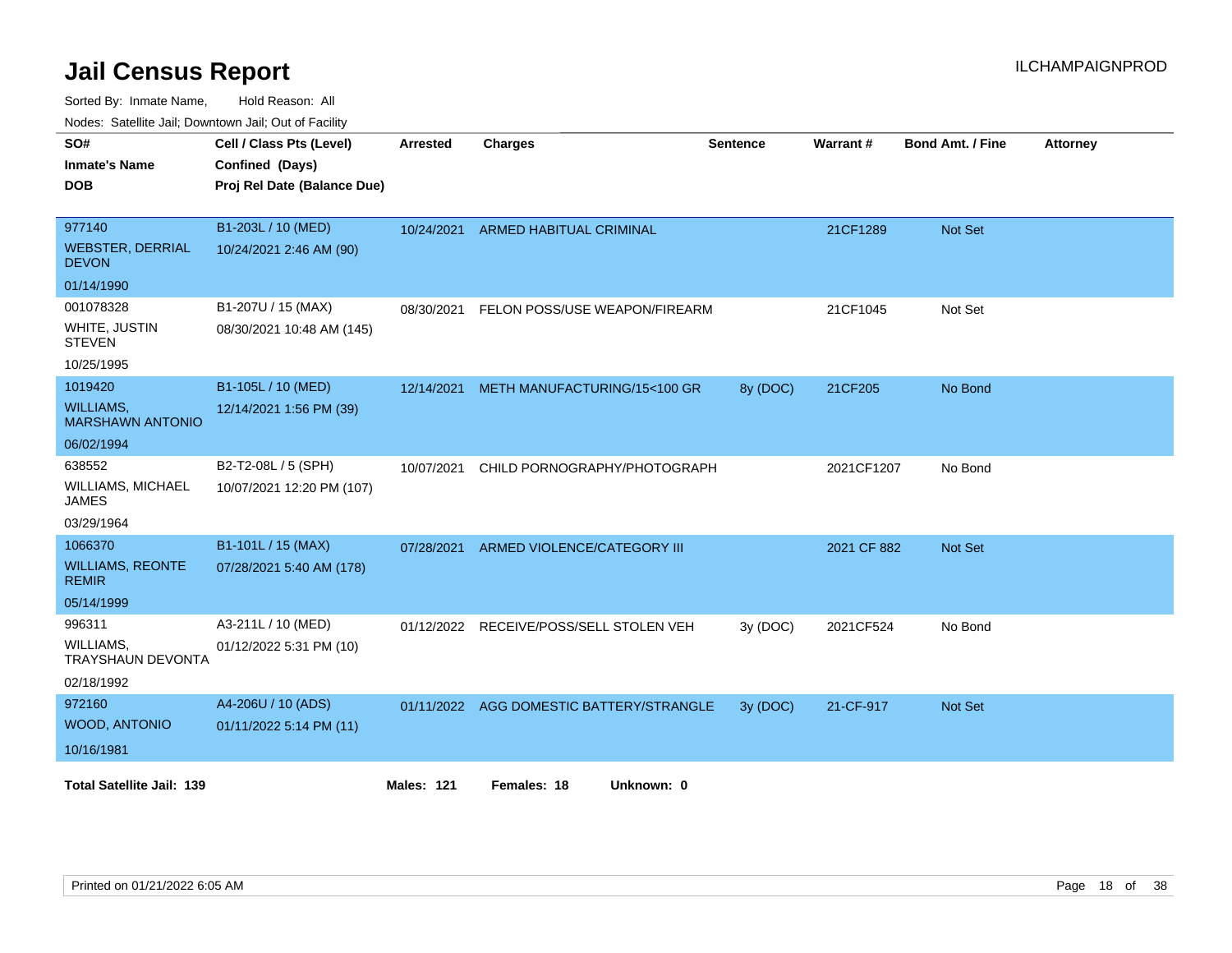| <b>Downtown Jail</b> |  |
|----------------------|--|
|                      |  |
|                      |  |

| SO#<br><b>Inmate's Name</b><br><b>DOB</b>                                       | Cell / Class Pts (Level)<br>Confined (Days)<br>Proj Rel Date (Balance Due) | <b>Arrested</b>                        | <b>Charges</b>                                                                      | <b>Sentence</b> | Warrant#                        | <b>Bond Amt. / Fine</b>                       | <b>Attorney</b> |
|---------------------------------------------------------------------------------|----------------------------------------------------------------------------|----------------------------------------|-------------------------------------------------------------------------------------|-----------------|---------------------------------|-----------------------------------------------|-----------------|
| 1073165<br><b>ACKERMAN, CODY</b><br><b>JAMES</b><br>02/01/1989                  | G4L / 5 (MIN)<br>04/30/2021 4:48 PM (267)                                  | 04/30/2021<br>04/30/2021<br>05/03/2021 | FORGERY/ISSUE/DELIVER DOCUMENT<br><b>BURGLARY</b><br>FORGERY/ISSUE/DELIVER DOCUMENT |                 | 19CF143<br>21CF516<br>2018CF689 | 75000.00<br><b>Not Set</b><br>2500.00 / 75.00 |                 |
| 001078621                                                                       | F5U / 10 (MED)<br>BAILEY, DANIEL SCOTT 12/23/2021 9:44 AM (30)             | 12/23/2021<br>01/14/2022               | <b>RESIDENTIAL BURGLARY</b><br>PROBATION VIOLATION                                  |                 | 21CF1582<br>21CF1445            | Not Set<br>Not Set                            |                 |
| 05/09/1999<br>969121<br><b>BECKLEY, ANTHONY</b><br><b>PATRICK</b><br>06/30/1989 | B1 / 15 (SPH)<br>11/25/2021 7:16 PM (58)                                   | 11/25/2021                             | <b>CRIM TRESPASS TO RESIDENCE</b>                                                   |                 | 21CF1444                        | <b>Not Set</b>                                |                 |
| 517915<br><b>BOXLEY, CHARLES</b><br><b>OMAR</b><br>01/10/1985                   | G5U / 5 (MIN)<br>08/03/2021 2:18 PM (172)                                  | 08/03/2021<br>08/03/2021<br>08/03/2021 | <b>BURGLARY</b><br><b>BURGLARY</b><br>FORGERY/ISSUE/DELIVER DOCUMENT                |                 | 21CF289<br>21CF679              | 20000.00<br>20000.00<br>No Bond               |                 |
| 1027929<br><b>BROUGHTON, MARK</b><br>ANTHONY, Junior<br>02/15/1990              | F6L / 15 (MAX)<br>12/18/2021 2:55 AM (35)                                  | 12/18/2021                             | <b>HOME INVASION/CAUSE INJURY</b>                                                   |                 | 21CF1560                        | No Bond                                       |                 |
| 1067476<br>BROWN, JAMES<br><b>BRONELL</b><br>01/08/1996                         | F5L / 10 (MED)<br>11/13/2021 2:35 AM (70)                                  | 11/13/2021<br>11/13/2021               | AGG DOMESTIC BATTERY/STRANGLE<br><b>RESIDENTIAL BURGLARY</b>                        |                 | 20CF575<br>21CF385              | 5000.00<br>25000.00                           |                 |
| 995432<br>BROWN, JAVON<br><b>SHANTEZ</b><br>10/14/1991                          | <b>H5L / 10 (ADS)</b><br>12/20/2021 2:06 AM (33)                           | 12/20/2021                             | FAIL TO RPT WKLY/NO FIXED ADDR                                                      |                 | 21CF1559                        | <b>Not Set</b>                                |                 |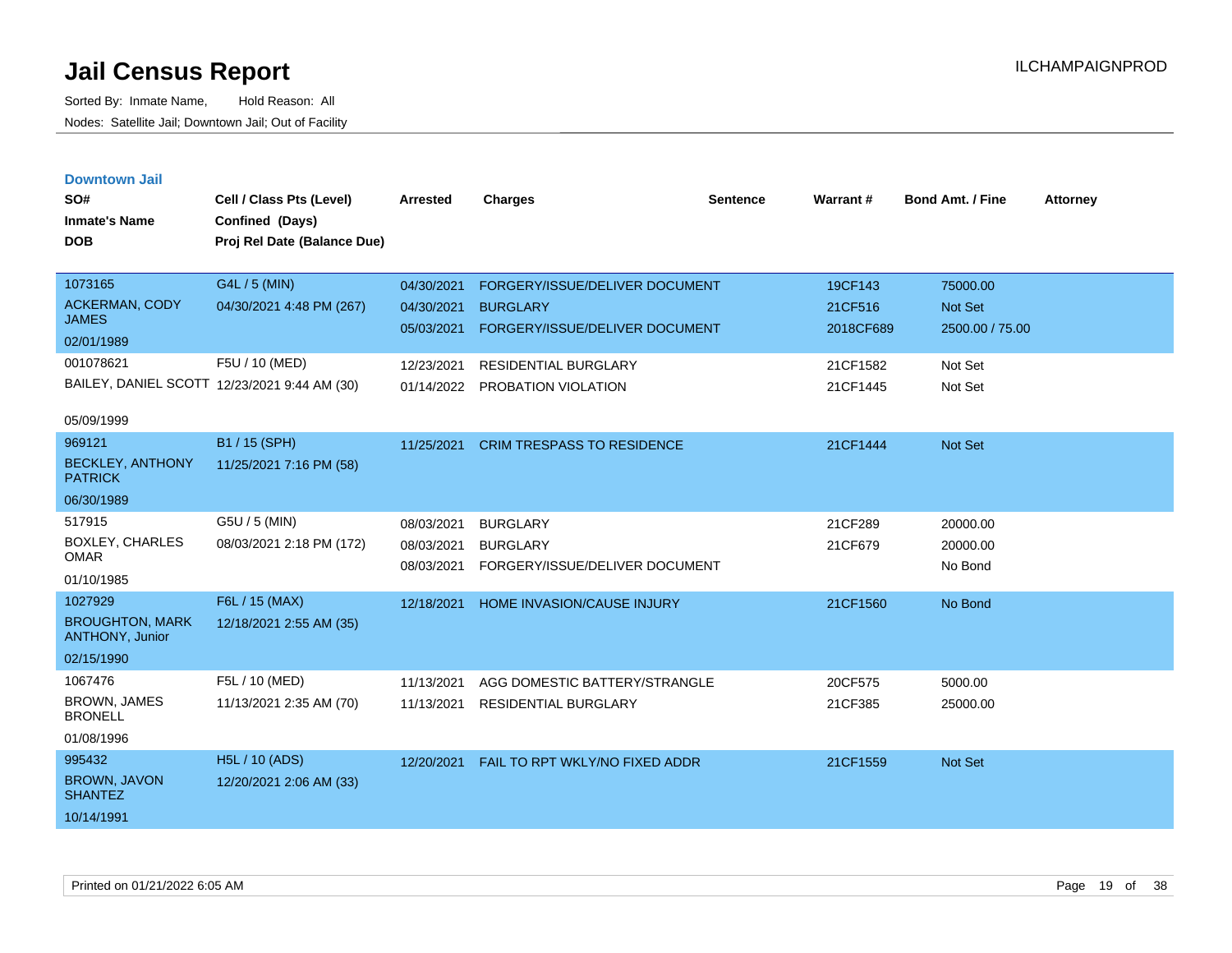| ivouss. Saleline Jali, Downtown Jali, Out of Facility |                                            |            |                                         |                 |                 |                         |                 |
|-------------------------------------------------------|--------------------------------------------|------------|-----------------------------------------|-----------------|-----------------|-------------------------|-----------------|
| SO#                                                   | Cell / Class Pts (Level)                   | Arrested   | <b>Charges</b>                          | <b>Sentence</b> | <b>Warrant#</b> | <b>Bond Amt. / Fine</b> | <b>Attorney</b> |
| Inmate's Name                                         | Confined (Days)                            |            |                                         |                 |                 |                         |                 |
| DOB                                                   | Proj Rel Date (Balance Due)                |            |                                         |                 |                 |                         |                 |
|                                                       |                                            |            |                                         |                 |                 |                         |                 |
| 1075941                                               | G2L / 5 (MIN)                              | 10/08/2021 | <b>HARASS WITNESS/FAMILY MBR/REP</b>    |                 | 2021CF1188      | 500000.00               |                 |
| <b>BROWN, LIONEL</b><br><b>TERRELL</b>                | 10/08/2021 5:16 PM (106)                   |            |                                         |                 |                 |                         |                 |
| 10/19/1981                                            |                                            |            |                                         |                 |                 |                         |                 |
| 1068812                                               | F1L / 15 (MAX)                             | 12/21/2021 | FELON POSS/USE FIREARM PRIOR            |                 | 21CF1568        | Not Set                 |                 |
| BRYANT, DANNY<br><b>EUGENE</b>                        | 12/21/2021 1:50 PM (32)                    | 12/21/2021 | AGG DISCHARGE FIREARM/OCC VEH           |                 | 21CF741         | Not Set                 |                 |
| 11/22/1989                                            |                                            |            |                                         |                 |                 |                         |                 |
| 61904                                                 | D <sub>4</sub> / 15 (ADS)                  | 10/23/2021 | <b>ROBBERY</b>                          |                 | 21CF1287        | <b>Not Set</b>          |                 |
| <b>BURNETT, TIMOTHY</b><br>LYNN                       | 10/23/2021 5:43 PM (91)                    |            |                                         |                 |                 |                         |                 |
| 09/09/1983                                            |                                            |            |                                         |                 |                 |                         |                 |
| 001078092                                             | H2U / 10 (ADS)                             | 12/27/2021 | AGG BATTERY/PUBLIC PLACE                |                 | 2021CF1042      | 5000.00                 |                 |
| WILLIAM                                               | CHOUNARD, STANLEY 12/27/2021 10:47 PM (26) |            |                                         |                 |                 |                         |                 |
| 06/25/1986                                            |                                            |            |                                         |                 |                 |                         |                 |
| 56241                                                 | $13/5$ (ADS)                               |            | 01/13/2022 VIOLATE ORDER/PRIOR DOM BTRY |                 | 22CF59          | Not Set                 |                 |
| <b>CLARK, DAMON</b><br><b>GILLMORE</b>                | 01/13/2022 4:36 AM (9)                     |            |                                         |                 |                 |                         |                 |
| 12/21/1976                                            |                                            |            |                                         |                 |                 |                         |                 |
| 1075361                                               | J6L / 5 (ADS)                              | 04/16/2021 | <b>BURGLARY</b>                         |                 | 21CF414         | Not Set                 |                 |
| COWART, TORREY<br>BENJAMEN, Junior                    | 04/16/2021 9:17 PM (281)                   |            |                                         |                 |                 |                         |                 |
| 11/22/1987                                            |                                            |            |                                         |                 |                 |                         |                 |
| 1076276                                               | G9L / 5 (MIN)                              | 12/20/2021 | THEFT/CONTROL <\$500/PRIOR              | $2y/6m$ (DOC)   |                 | <b>Not Set</b>          |                 |
| COX, SEAN MICHAEL                                     | 12/20/2021 12:45 PM (33)                   | 12/20/2021 | <b>WARRANT OUT OF COUNTY</b>            |                 | 21CM99          | 3000.00                 |                 |
|                                                       |                                            |            |                                         |                 |                 |                         |                 |
| 02/06/1985                                            |                                            |            |                                         |                 |                 |                         |                 |
| 1067370                                               | E6L / 15 (MAX)                             | 11/05/2021 | FIREARM/FOID INVALID/NOT ELIG           |                 | 21CF1370        | Not Set                 |                 |
| DAVIS, AUSTIN<br>CHRISTOPHER                          | 11/06/2021 12:23 AM (77)                   |            |                                         |                 |                 |                         |                 |
| 08/11/1997                                            |                                            |            |                                         |                 |                 |                         |                 |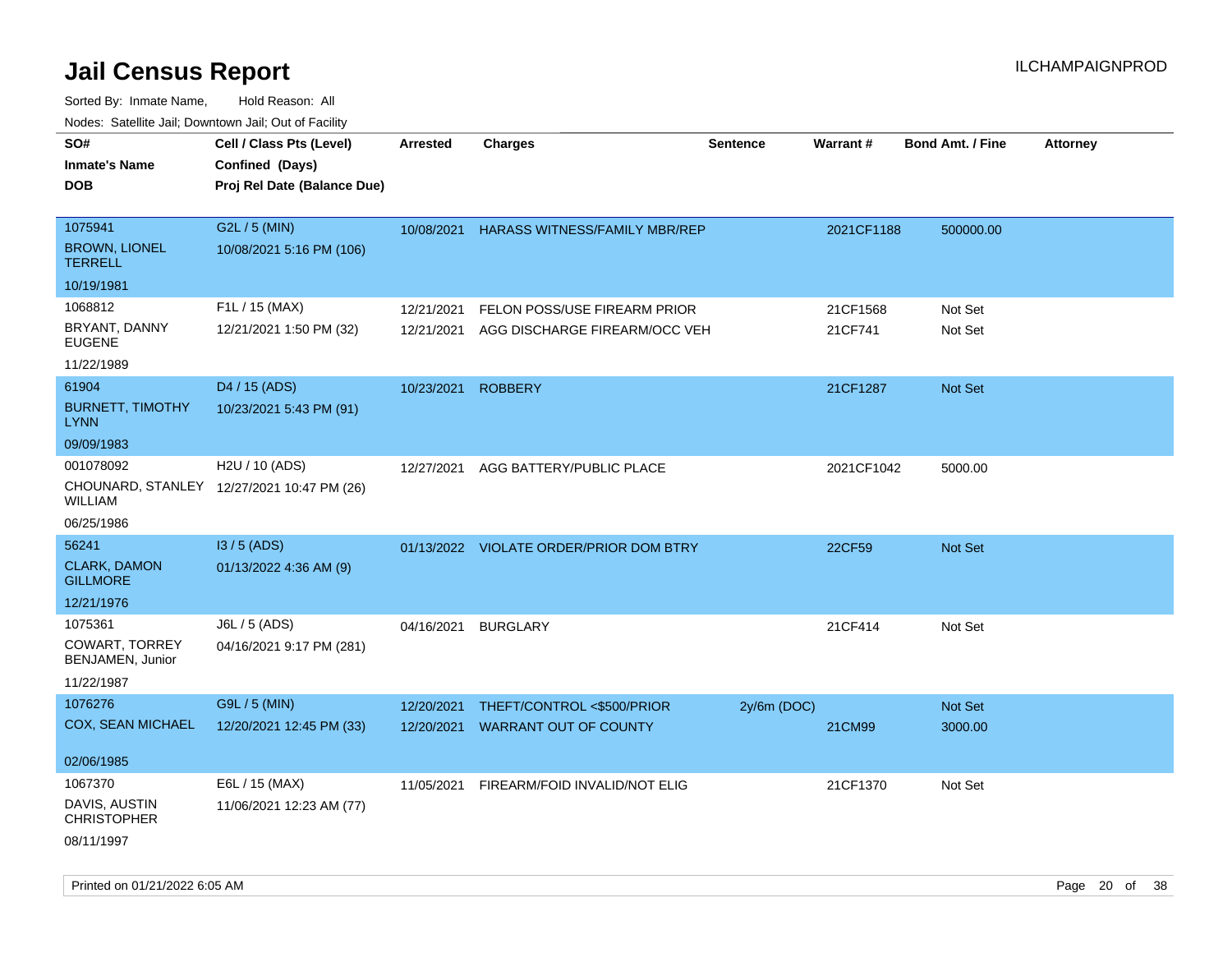Sorted By: Inmate Name, Hold Reason: All Nodes: Satellite Jail; Downtown Jail; Out of Facility

| SO#<br><b>Inmate's Name</b><br><b>DOB</b>                        | Cell / Class Pts (Level)<br>Confined (Days)<br>Proj Rel Date (Balance Due) | <b>Arrested</b>          | <b>Charges</b>                                                              | <b>Sentence</b> | Warrant#                 | <b>Bond Amt. / Fine</b>          | <b>Attorney</b> |
|------------------------------------------------------------------|----------------------------------------------------------------------------|--------------------------|-----------------------------------------------------------------------------|-----------------|--------------------------|----------------------------------|-----------------|
| 001077214<br>DAVIS-MURDOCK,<br><b>ERION VASSHAD</b>              | F9U / 15 (MAX)<br>12/21/2021 10:13 AM (32)                                 | 12/20/2021<br>12/22/2021 | <b>MURDER</b><br>PAROLE REVOCATION                                          |                 | 21CF1572<br>CH2107977    | <b>Not Set</b><br>Not Set        |                 |
| 06/22/1998                                                       |                                                                            |                          |                                                                             |                 |                          |                                  |                 |
| 001078223<br>DIEGO-MATEO,<br><b>JOAQUIN</b>                      | G6U / 5 (MIN)<br>11/09/2021 10:52 PM (74)                                  | 11/09/2021               | AGG DUI/NO VALID DL                                                         |                 | 21CF1382                 | Not Set                          |                 |
| 01/23/2002                                                       |                                                                            |                          |                                                                             |                 |                          |                                  |                 |
| 571307<br><b>DOMINGO-</b><br>CASTANEDA,                          | J3L / 15 (ADS)<br>09/14/2020 11:19 PM (495)                                | 09/14/2020<br>09/14/2020 | <b>CRIM SEXUAL ABUSE/CONSENT</b><br><b>PRED CRIM SEX ASLT/VICTIM &lt;13</b> |                 | 2020CF1026<br>2020CF1025 | <b>Not Set</b><br><b>Not Set</b> |                 |
| 09/29/1989                                                       |                                                                            |                          |                                                                             |                 |                          |                                  |                 |
| 527379<br>DRAKE, MARCELL<br>DEON<br>04/20/1987                   | D6 / 15 (ADS)<br>10/25/2021 5:05 PM (89)                                   | 10/25/2021<br>10/27/2021 | ARMED HABITUAL CRIMINAL<br>AGG DOMESTIC BATTERY/STRANGLE                    |                 | 21CF1297<br>21CF1245     | Not Set<br>Not Set               |                 |
| 959292<br><b>DUNCAN, COREYON</b><br><b>ANTHONY</b><br>01/17/1989 | K1 / 15 (ADS)<br>04/01/2021 8:46 PM (296)                                  | 04/01/2021<br>12/17/2021 | ATTEMPT (FIRST DEGREE MURDER)<br><b>MURDER</b>                              |                 | 2020CF565<br>21CF1542    | 2000000.00<br><b>Not Set</b>     |                 |
| 43977<br><b>EMKES, DOUGLAS</b><br><b>ALAN</b><br>06/08/1959      | $15/5$ (MIN)<br>12/20/2021 9:59 AM (33)                                    | 12/20/2021<br>12/20/2021 | AGG FLEEING POLICE/21 MPH OVER<br>PAROLE REVOCATION                         |                 | 21CF1566                 | Not Set<br>No Bond               |                 |
| 1053207<br>FAUST, JAQUAVEON<br><b>LAVELL</b><br>07/25/1996       | K3 / 15 (SPH)<br>06/06/2019 2:24 PM (961)                                  | 06/06/2019               | MURDER/INTENT TO KILL/INJURE                                                |                 | 2019-CF849               | 2000000.00                       |                 |
| 962759                                                           | C5L / 5 (ADS)<br>FINLEY, KEVIN DANTE 07/16/2021 9:44 PM (190)              | 07/16/2021<br>07/29/2021 | METH DELIVERY<5 GRAMS<br>AGG CRIM SEX ASSAULT/FELONY                        |                 | 21CF833<br>21CF891       | Not Set<br>No Bond               |                 |

12/28/1988

Printed on 01/21/2022 6:05 AM Page 21 of 38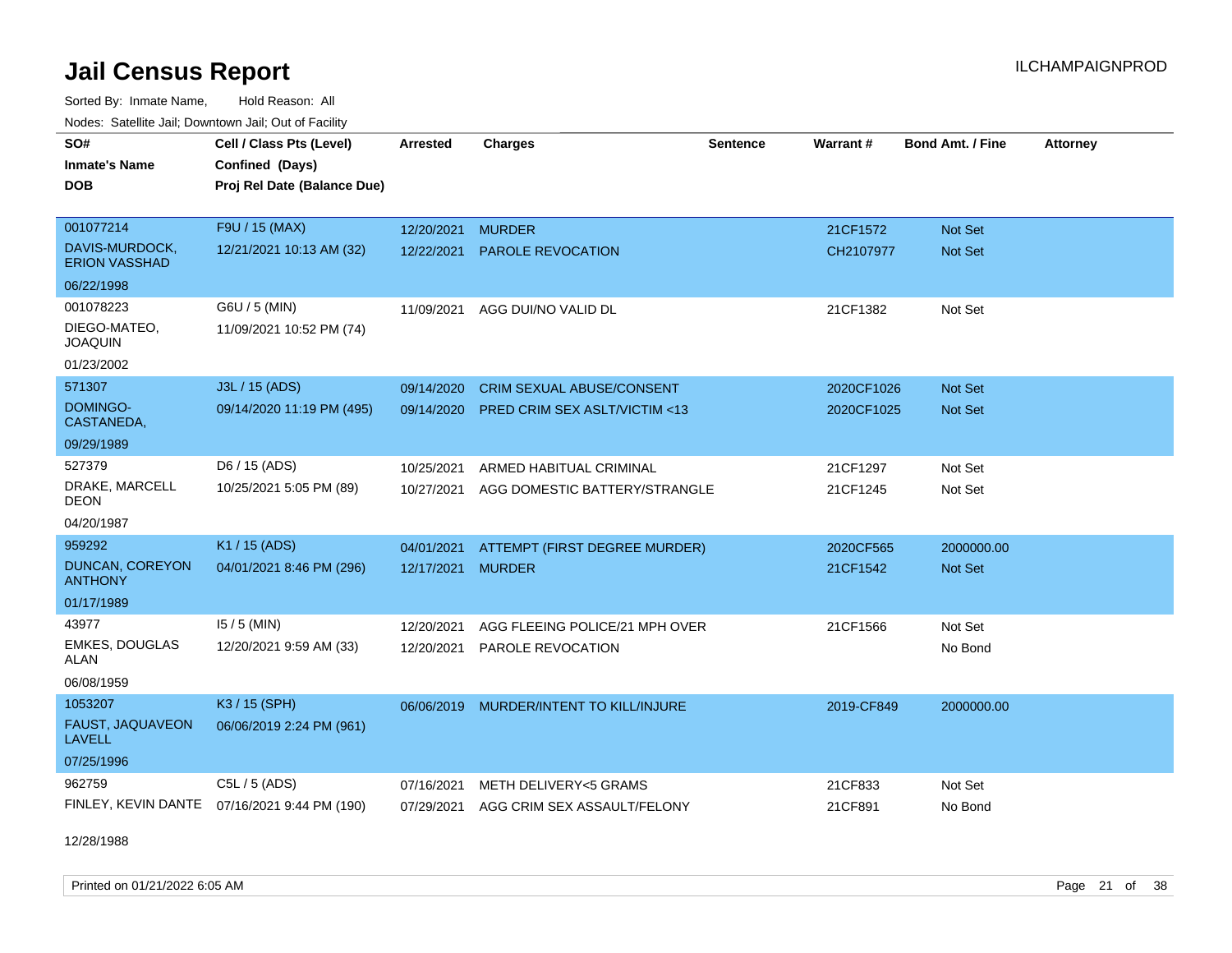Sorted By: Inmate Name, Hold Reason: All Nodes: Satellite Jail; Downtown Jail; Out of Facility

| Nodes. Satellite Jali, Downtown Jali, Out of Facility |                             |            |                                       |                       |           |                         |                 |
|-------------------------------------------------------|-----------------------------|------------|---------------------------------------|-----------------------|-----------|-------------------------|-----------------|
| SO#                                                   | Cell / Class Pts (Level)    | Arrested   | <b>Charges</b>                        | <b>Sentence</b>       | Warrant#  | <b>Bond Amt. / Fine</b> | <b>Attorney</b> |
| Inmate's Name                                         | Confined (Days)             |            |                                       |                       |           |                         |                 |
| DOB                                                   | Proj Rel Date (Balance Due) |            |                                       |                       |           |                         |                 |
|                                                       |                             |            |                                       |                       |           |                         |                 |
| 524764                                                | G3L / 5 (MIN)               |            | 09/18/2021 METH DELIVERY/15<100 GRAMS |                       | 21CF627   | 50000.00                |                 |
| <b>FISCUS, ROBERT</b><br><b>LOWELL</b>                | 09/18/2021 10:50 AM (126)   |            |                                       |                       |           |                         |                 |
| 02/17/1986                                            |                             |            |                                       |                       |           |                         |                 |
| 1068917                                               | H1L / 5 (MIN)               | 08/11/2021 | VIO ORDER/PRIOR VIO OF ORDER          |                       | 21CF965   | Not Set                 |                 |
| GARCIA, JUAN<br>CARLOS                                | 08/11/2021 9:24 PM (164)    |            |                                       |                       |           |                         |                 |
| 10/21/1997                                            |                             |            |                                       |                       |           |                         |                 |
| 32913                                                 | $11/15$ (ADS)               | 12/03/2021 | PRED CRIM SEX ASLT/VICTIM <13         |                       | 21CF1481  | <b>Not Set</b>          |                 |
| GROB, WARREN A,<br>Junior                             | 12/03/2021 4:24 PM (50)     |            |                                       |                       |           |                         |                 |
| 12/07/1950                                            |                             |            |                                       |                       |           |                         |                 |
| 1073611                                               | G3U / 5 (MIN)               | 02/09/2021 | MFG 15>100 GR ECSTASY/ANALOG          |                       | 21CF121   | 500000.00               |                 |
| <b>HAYES, CAMERON</b><br>TAYLOR MALEEK                | 02/09/2021 3:10 PM (347)    | 02/09/2021 | DELIVERY OF OR POSSESSION OF W/INT    |                       | 21CF160   | Not Set                 |                 |
| 08/10/1998                                            |                             |            |                                       |                       |           |                         |                 |
| 544770                                                | D3 / 10 (MED)               | 08/14/2021 | AGG DOMESTIC BATTERY/STRANGLE         |                       | 2021CF514 | 25000.00                |                 |
| HAYES, DEVON<br>JERMAINE                              | 08/14/2021 2:56 AM (161)    | 08/14/2021 | AGGRAVATED DOMESTIC BATTERY           |                       | 21CF977   | No Bond                 |                 |
| 11/07/1987                                            |                             |            |                                       |                       |           |                         |                 |
| 972300                                                | F6U / 10 (MED)              | 12/22/2021 | <b>RESIDENTIAL BURGLARY</b>           |                       | 18CF1691  | 25000.00                |                 |
| HOLT, MICHAEL<br>TERRELL                              | 12/22/2021 8:36 AM (31)     | 12/22/2021 | AGG CRIM SEX ABUSE/VICTIM <9          |                       | 19CF1277  | 250000.00               |                 |
| 12/25/1989                                            |                             |            |                                       |                       |           |                         |                 |
| 1063119                                               | J5L / 10 (MED)              | 11/05/2021 | <b>BURGLARY</b>                       | 2y/6m (DOC) 2018CF877 |           | 10000.00                |                 |
| HUNT, KHALLEEL<br>MALIK                               | 11/05/2021 7:47 AM (78)     |            |                                       |                       |           |                         |                 |
| 03/28/1999                                            |                             |            |                                       |                       |           |                         |                 |
| 001077437                                             | F1U / 10 (MED)              | 08/23/2021 | DOM BTRY/CONTACT/1-2 PRECONV          |                       | 21CF1025  | Not Set                 |                 |
| JOHNSON, ANTONIO<br>LASHAUN                           | 08/23/2021 7:48 PM (152)    |            |                                       |                       |           |                         |                 |
| 01/06/1980                                            |                             |            |                                       |                       |           |                         |                 |

Printed on 01/21/2022 6:05 AM Page 22 of 38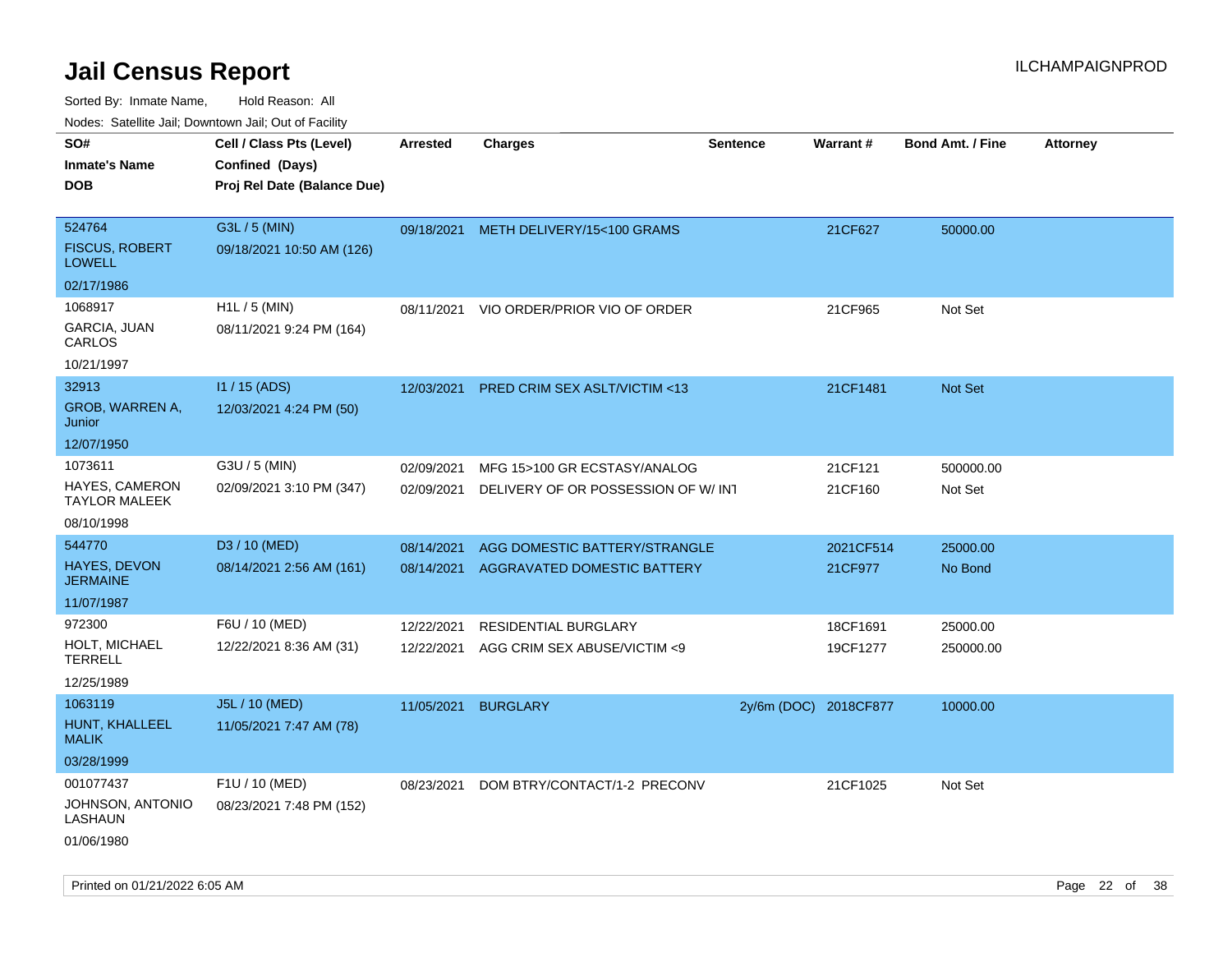Sorted By: Inmate Name, Hold Reason: All Nodes: Satellite Jail; Downtown Jail; Out of Facility

| rougs. Calcing Jan, Downtown Jan, Out of Facility |                                             |                 |                                          |                 |                 |                         |                 |
|---------------------------------------------------|---------------------------------------------|-----------------|------------------------------------------|-----------------|-----------------|-------------------------|-----------------|
| SO#                                               | Cell / Class Pts (Level)                    | <b>Arrested</b> | <b>Charges</b>                           | <b>Sentence</b> | <b>Warrant#</b> | <b>Bond Amt. / Fine</b> | <b>Attorney</b> |
| <b>Inmate's Name</b>                              | Confined (Days)                             |                 |                                          |                 |                 |                         |                 |
| <b>DOB</b>                                        | Proj Rel Date (Balance Due)                 |                 |                                          |                 |                 |                         |                 |
|                                                   |                                             |                 |                                          |                 |                 |                         |                 |
| 1073894                                           | E1U / 10 (ADS)                              |                 | 09/09/2021 VIOLATE SEX OFFENDER REGIS/2+ |                 | 2021CF920       | 10000.00                |                 |
|                                                   | JOKICH, ANTON VEGO 09/09/2021 2:14 PM (135) |                 |                                          |                 |                 |                         |                 |
| 05/30/1969                                        |                                             |                 |                                          |                 |                 |                         |                 |
| 24308                                             | D2 / 15 (MAX)                               | 06/03/2021      | <b>ROBBERY</b>                           |                 | 21CF625         | No Bond                 |                 |
| KWIATKOWSKI,<br>ROBERT JOHN                       | 06/03/2021 10:40 PM (233)                   |                 |                                          |                 |                 |                         |                 |
| 08/08/1963                                        |                                             |                 |                                          |                 |                 |                         |                 |
| 001078693                                         | G8U / 5 (MIN)                               | 12/19/2021      | RECEIVE/POSS/SELL STOLEN VEH             |                 | 21CF1555        | Not Set                 |                 |
|                                                   | LARGE, JOSHUA DALE 12/19/2021 4:54 AM (34)  | 12/19/2021      | <b>RETAIL THEFT</b>                      |                 | 2021CM216       | 5000.00                 |                 |
|                                                   |                                             | 12/19/2021      | <b>RETAIL THEFT</b>                      |                 | 20CF422         | 20000.00                |                 |
| 10/27/1985                                        |                                             |                 |                                          |                 |                 |                         |                 |
| 26787                                             | F4U / 10 (MED)                              | 12/18/2021      | <b>RESIDENTIAL BURGLARY</b>              |                 | 21CF1558        | Not Set                 |                 |
| LAURENT, JOHN<br>WAYNE                            | 12/18/2021 9:30 PM (35)                     |                 |                                          |                 |                 |                         |                 |
| 02/01/1967                                        |                                             |                 |                                          |                 |                 |                         |                 |
| 29681                                             | J2L / 15 (ADS)                              | 07/14/2020      | PREDATORY CRIMINAL SEX ASSLT/CHILD       |                 | 20CF-781        | 250000.00               |                 |
| LENOIR, JOHN<br><b>CHRISTOPHER</b>                | 07/14/2020 12:51 PM (557)                   |                 |                                          |                 |                 |                         |                 |
| 04/20/1966                                        |                                             |                 |                                          |                 |                 |                         |                 |
| 001078320                                         | J1L / 10 (SPH)                              | 11/23/2021      | RESIST/OBSTRUCTING A PEACE OFFICEL       |                 | 21CM539         | Not Set                 |                 |
| MARSH, PAUL<br><b>OLUFUNMILAYO</b>                | 11/23/2021 2:32 PM (60)                     |                 |                                          |                 |                 |                         |                 |
| 07/13/1994                                        |                                             |                 |                                          |                 |                 |                         |                 |
| 45113                                             | E2L / 15 (MAX)                              | 11/20/2021      | ARMED HABITUAL CRIMINAL                  |                 | 21CF1424        | No Bond                 |                 |
| <b>MARTIN, JEREMIAH</b><br><b>FRANCIS</b>         | 11/20/2021 1:18 AM (63)                     |                 |                                          |                 |                 |                         |                 |
| 01/18/1977                                        |                                             |                 |                                          |                 |                 |                         |                 |
| 1063030                                           | H4L / 15 (ADS)                              | 12/20/2021      | <b>MURDER</b>                            |                 | 21CF1571        | Not Set                 |                 |
|                                                   | MASON, RYAN ONEIAL 12/21/2021 9:30 AM (32)  | 12/22/2021      | PAROLE REVOCATION                        |                 | CH2107979       | Not Set                 |                 |

02/22/1991

Printed on 01/21/2022 6:05 AM Page 23 of 38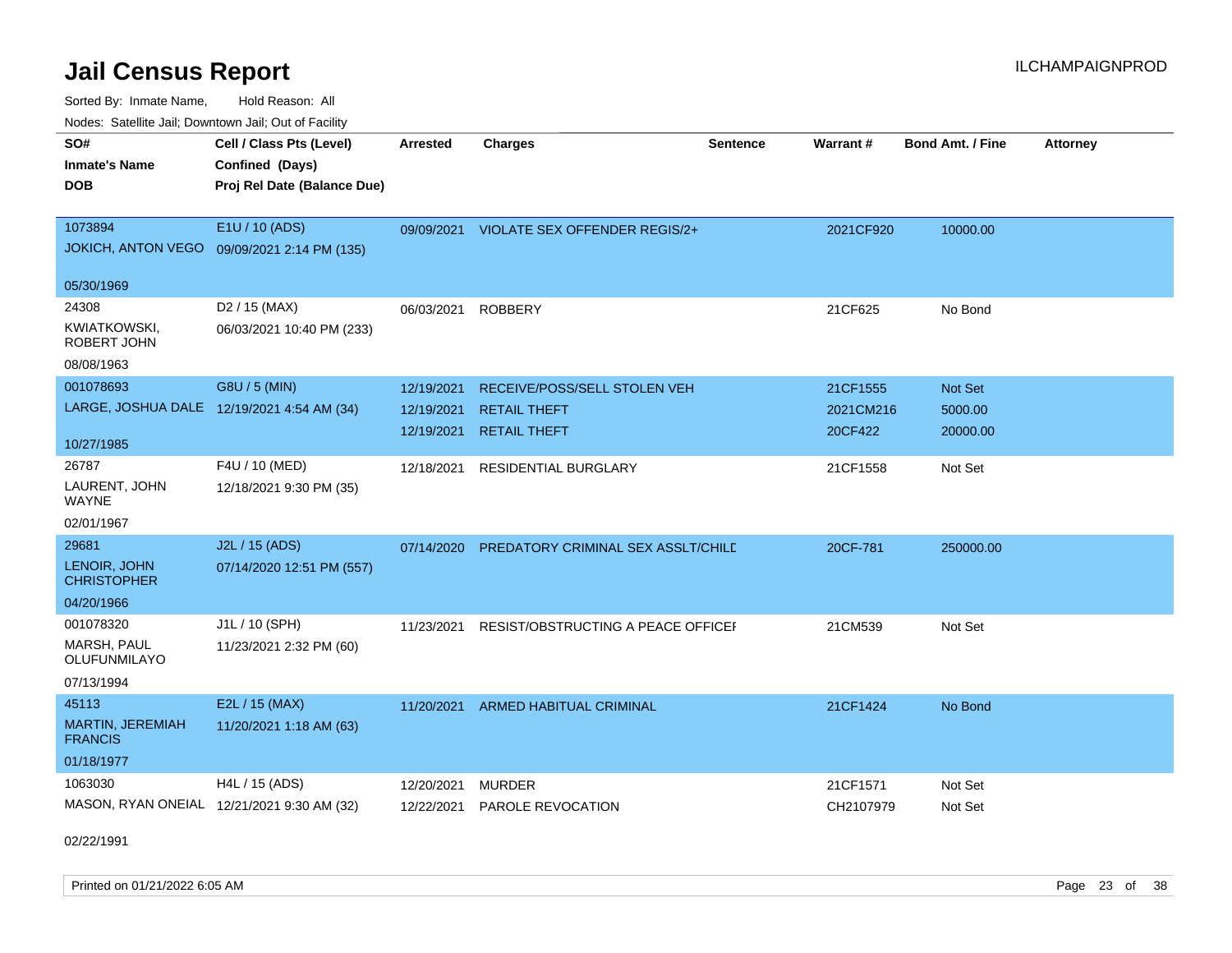Sorted By: Inmate Name, Hold Reason: All

|  |  |  | Nodes: Satellite Jail; Downtown Jail; Out of Facility |  |
|--|--|--|-------------------------------------------------------|--|
|--|--|--|-------------------------------------------------------|--|

| SO#<br><b>Inmate's Name</b><br><b>DOB</b>                  | Cell / Class Pts (Level)<br>Confined (Days)<br>Proj Rel Date (Balance Due) | Arrested   | <b>Charges</b>                                                            | <b>Sentence</b> | <b>Warrant#</b>     | <b>Bond Amt. / Fine</b> | <b>Attorney</b> |
|------------------------------------------------------------|----------------------------------------------------------------------------|------------|---------------------------------------------------------------------------|-----------------|---------------------|-------------------------|-----------------|
| 1066623<br>MATA-OROZCO,<br><b>OLEGARIO</b><br>03/06/1995   | G7U / 5 (MIN)<br>11/17/2021 5:08 PM (66)                                   |            | 11/17/2021 MFG/DEL 15<100 GR COCA/ANALOG                                  |                 | 17CF1093            | 75000.00                |                 |
| 001078249<br>MCCLENDON, CALVIN<br>м<br>04/29/1990          | B3 / 10 (MED)<br>08/07/2021 8:56 AM (168)                                  | 08/07/2021 | FELON POSS/USE WEAPON/FIREARM                                             |                 | 21CF947             | Not Set                 |                 |
| 40235<br>MERRIWEATHER,<br><b>MARCUS TODD</b><br>11/28/1967 | G9U / 5 (MIN)<br>10/04/2021 4:41 PM (110)                                  |            | 10/04/2021 AGG DUI/4                                                      |                 | 2021CF1145          | 35000.00                |                 |
| 1040273<br>METCALFE, LANELL<br><b>JARON</b><br>09/22/1988  | E5U / 15 (ADS)<br>09/30/2021 11:32 PM (114)                                | 09/30/2021 | PRED CRIM SEX ASLT/VICTIM <13                                             |                 | 21CF329             | 500000.00               |                 |
| 1075635<br>MILES, DEVLON VON,<br>Junior<br>11/04/2000      | B2 / 10 (ADS)<br>05/11/2021 10:39 PM (256)                                 | 05/11/2021 | AGG DISCHARGE FIREARM/OCC VEH<br>05/11/2021 MFG/DEL CANNABIS/30-500 GRAMS |                 | 21CF538<br>20CF1402 | Not Set<br>100000.00    |                 |
| 48033<br>MOORE,<br><b>CHRISTOPHER ALLEN</b><br>07/02/1976  | C7L / 5 (ADS)<br>12/04/2021 4:38 PM (49)                                   | 12/04/2021 | DOMESTIC BATTERY/OTHER PRIOR                                              | 4y (DOC)        | 21CF1482            | Not Set                 |                 |
| 1069209<br>MOORE, DEVONTE<br><b>JAMAL</b><br>09/24/1995    | 14 / 10 (ADS)<br>04/07/2021 6:25 PM (290)                                  | 04/07/2021 | AGG BATTERY/GREAT BODILY HARM                                             |                 | 21CF376             | Not Set                 |                 |
| 1074169                                                    | C2L / 10 (MED)<br>PANZER, IAN RICHARD 12/21/2021 2:24 PM (32)              | 12/21/2021 | AGGRAVATED DOMESTIC BATTERY                                               |                 | 21CF1567            | Not Set                 |                 |

07/04/1988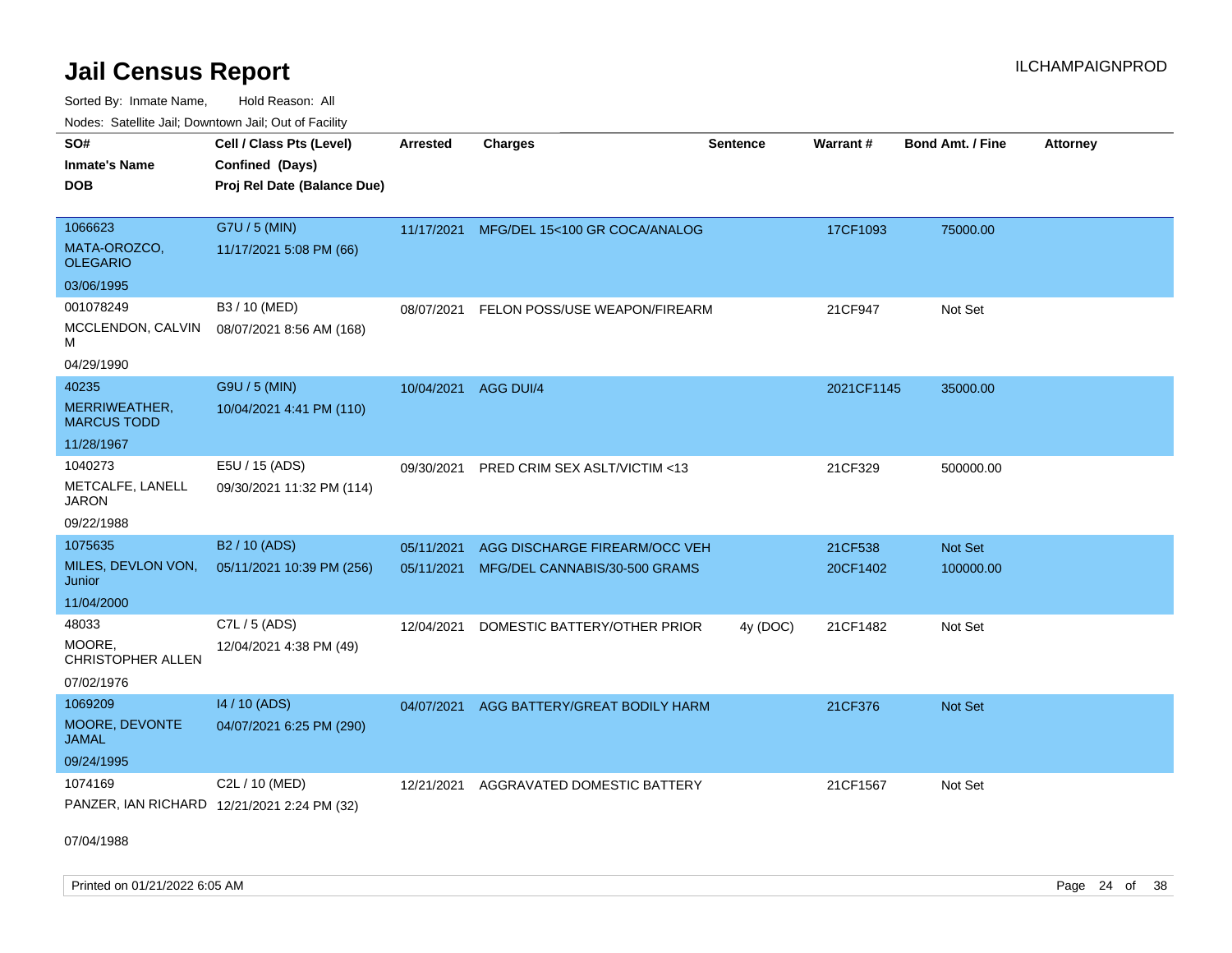| rouco. Calcinic Jan, Downtown Jan, Out of Facility    |                                                                            |                                        |                                                                                        |                 |                            |                                         |                 |
|-------------------------------------------------------|----------------------------------------------------------------------------|----------------------------------------|----------------------------------------------------------------------------------------|-----------------|----------------------------|-----------------------------------------|-----------------|
| SO#<br>Inmate's Name<br><b>DOB</b>                    | Cell / Class Pts (Level)<br>Confined (Days)<br>Proj Rel Date (Balance Due) | <b>Arrested</b>                        | <b>Charges</b>                                                                         | <b>Sentence</b> | <b>Warrant#</b>            | <b>Bond Amt. / Fine</b>                 | <b>Attorney</b> |
| 61251<br>PETMECKY, JOHN<br><b>ROBERT</b>              | E4L / 15 (ADS)<br>12/27/2021 1:52 PM (26)                                  | 12/27/2021                             | <b>PRED CRIM SEX ASLT/VICTIM &lt;13</b>                                                |                 | 21CF651                    | No Bond                                 |                 |
| 03/09/1983                                            |                                                                            |                                        |                                                                                        |                 |                            |                                         |                 |
| 1022441<br>PICKENS, DONTRELL<br>DEMAR                 | H6L / 10 (ADS)<br>10/27/2021 1:39 PM (87)                                  | 10/27/2021<br>10/27/2021               | AGG BATTERY/PEACE OFFICER<br>AGG BATTERY/PEACE OFFICER                                 |                 | 2021 CF 12<br>2020 CF 1488 | No Bond<br>No Bond                      |                 |
| 12/10/1993                                            |                                                                            |                                        |                                                                                        |                 |                            |                                         |                 |
| 1072114<br><b>LEVON</b><br>10/23/2000                 | A1U / 15 (SPH)<br>ROBINSON, DONNELL 01/17/2021 2:40 PM (370)               | 01/17/2021<br>01/17/2021<br>02/17/2021 | ATTEMPT (FIRST DEGREE MURDER)<br>ARMED ROBBERY/NO FIREARM<br><b>AGGRAVATED BATTERY</b> | 4y (DOC)        | 2021CF65<br>2020CF824      | <b>Not Set</b><br>75000.00<br>250000.00 |                 |
| 1068592<br>ROSS, TEVONTAE<br>TERRANCE                 | J7L / 15 (ADS)<br>11/12/2021 8:41 AM (71)                                  | 11/12/2021                             | <b>BURGLARY</b>                                                                        |                 | 21CF1393                   | Not Set                                 |                 |
| 12/15/1998                                            |                                                                            |                                        |                                                                                        |                 |                            |                                         |                 |
| 59178<br><b>SANDERS, MICHAEL</b><br>JEAN              | F8L / 15 (MAX)<br>12/13/2021 4:17 PM (40)                                  | 12/13/2021                             | AGG DISCHARGE FIREARM/OCC VEH                                                          |                 | 21CF1274                   | 1500000.00                              |                 |
| 12/22/1967                                            |                                                                            |                                        |                                                                                        |                 |                            |                                         |                 |
| 001078704<br>SHORTER, JAQUAN<br>MAURICE<br>10/08/1998 | F7U / 15 (MAX)<br>12/23/2021 1:23 AM (30)                                  | 12/21/2021                             | MURDER/INTENT TO KILL/INJURE                                                           |                 | 21CF1575                   | Not Set                                 |                 |
| 47195<br>SIMMONS, JAMES<br>ROBERT<br>03/13/1975       | G8L / 5 (MIN)<br>12/27/2021 8:42 AM (26)                                   | 12/27/2021<br>12/28/2021               | <b>RESIDENTIAL BURGLARY</b><br><b>RESIDENTIAL BURGLARY</b>                             |                 | 2020CF1222<br>2021CF1596   | 10000.00<br><b>Not Set</b>              |                 |
| 1057312<br>STARKS, RAMEON<br>TAHZIER<br>12/18/1996    | G2U / 5 (MIN)<br>11/10/2021 9:51 PM (73)                                   | 11/10/2021                             | HOME INVASION/FIREARM                                                                  | 7y (DOC)        | 21CF1388                   | Not Set                                 |                 |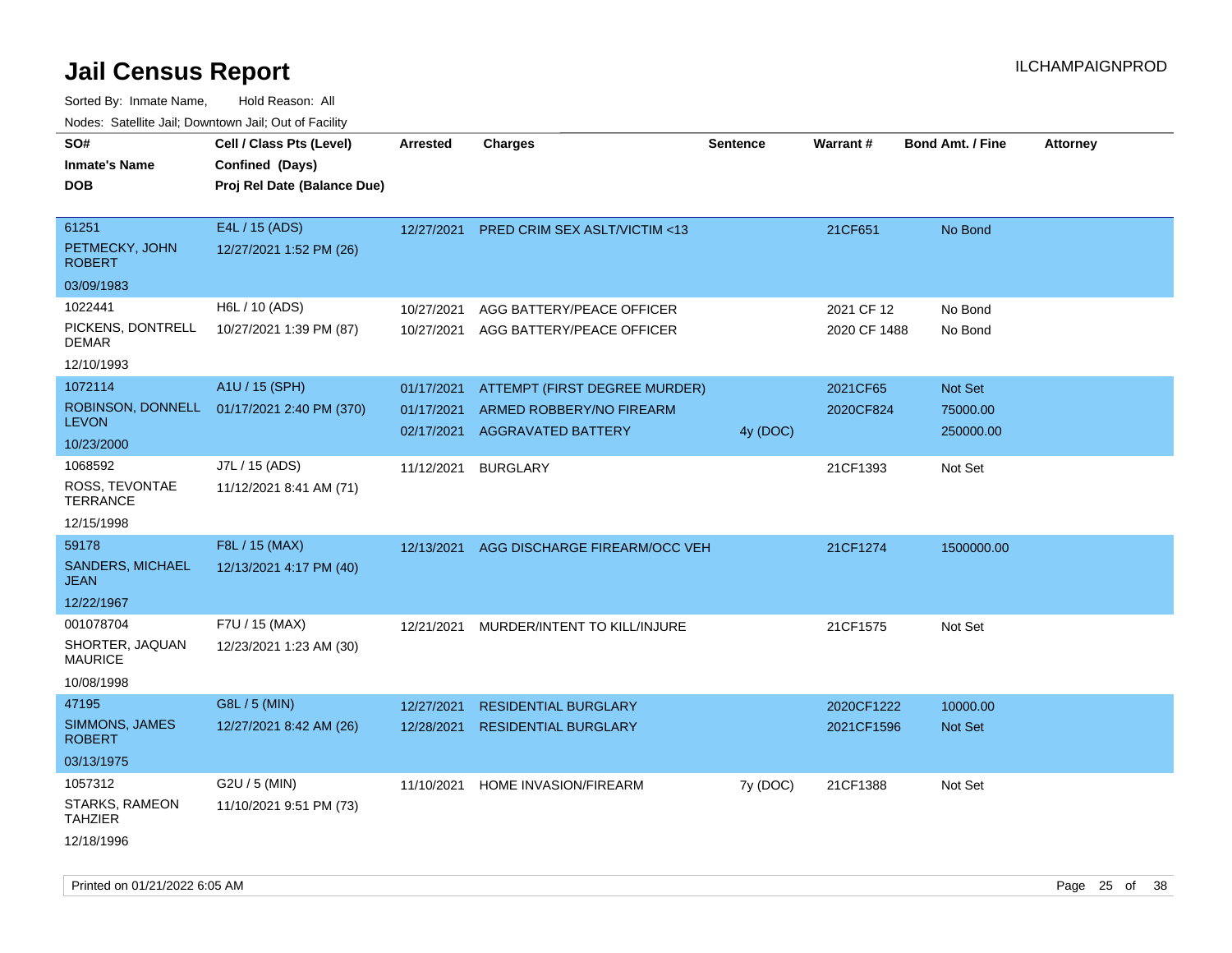Sorted By: Inmate Name, Hold Reason: All Nodes: Satellite Jail; Downtown Jail; Out of Facility

| ivouss. Saleling Jali, Downtown Jali, Out of Facility |                             |            |                                |                 |            |                         |                 |
|-------------------------------------------------------|-----------------------------|------------|--------------------------------|-----------------|------------|-------------------------|-----------------|
| SO#                                                   | Cell / Class Pts (Level)    | Arrested   | <b>Charges</b>                 | <b>Sentence</b> | Warrant#   | <b>Bond Amt. / Fine</b> | <b>Attorney</b> |
| <b>Inmate's Name</b>                                  | Confined (Days)             |            |                                |                 |            |                         |                 |
| <b>DOB</b>                                            | Proj Rel Date (Balance Due) |            |                                |                 |            |                         |                 |
|                                                       |                             |            |                                |                 |            |                         |                 |
| 1051104                                               | G4U / 5 (MIN)               | 05/26/2021 | <b>BURGLARY</b>                |                 | 21CF667    | Not Set                 |                 |
| STOVER, ANDREW<br><b>WADE</b>                         | 05/27/2021 12:59 AM (240)   | 05/26/2021 | METH DELIVERY/5<15 GRAMS       |                 | 21CF598    | Not Set                 |                 |
| 07/20/1994                                            |                             |            |                                |                 |            |                         |                 |
| 001078182                                             | G7L / 5 (MIN)               | 12/20/2021 | DRIVING ON REVOKED LICENSE     |                 | 2021CF800  | No Bond                 |                 |
| STRONG, KEVIN<br><b>GARDNER</b>                       | 12/20/2021 4:34 PM (33)     |            |                                |                 |            |                         |                 |
| 02/12/1963                                            |                             |            |                                |                 |            |                         |                 |
| 65920                                                 | F3L / 15 (MAX)              | 12/21/2021 | ARMED ROBBERY/ARMED W/FIREARM  |                 | 2021CF1543 | 100000.00               |                 |
| TAPSCOTT,<br><b>CORNELIUS</b>                         | 12/21/2021 10:57 PM (32)    |            |                                |                 |            |                         |                 |
| 07/14/1985                                            |                             |            |                                |                 |            |                         |                 |
| 1068839                                               | C9L / 15 (MAX)              | 08/07/2020 | <b>HOMICIDE</b>                |                 | 2020-CF851 | 1000000.00              |                 |
| TAYLOR, LONDON<br><b>JAVON</b>                        | 08/07/2020 10:30 AM (533)   |            |                                |                 |            |                         |                 |
| 08/16/1999                                            |                             |            |                                |                 |            |                         |                 |
| 1004142                                               | C3L / 15 (MAX)              | 10/27/2021 | POSSESSION OF METH/15<100GRAMS |                 | 2021CF1298 | 1500000.00              |                 |
| TOY, KAYON LARENZ                                     | 10/22/2021 1:01 PM (92)     |            |                                |                 |            |                         |                 |
| 09/12/1991                                            |                             |            |                                |                 |            |                         |                 |
| 1056971                                               | D1 / 10 (ADS)               | 08/07/2021 | FELON POSS/USE WEAPON/FIREARM  |                 | 21CF948    | No Bond                 |                 |
| TRAVIS, DENZEL<br><b>DANTRELL</b>                     | 08/07/2021 7:36 AM (168)    | 08/08/2021 | AGG BATTERY/PUBLIC PLACE       |                 | 2020CF647  | 25000.00                |                 |
| 03/21/1993                                            |                             |            |                                |                 |            |                         |                 |
| 001078250                                             | F2L / 10 (MED)              | 08/07/2021 | FELON POSS WEAPON/BODY ARMOR   |                 | 21CF950    | Not Set                 |                 |
| <b>TRAVIS, JORDAN</b><br><b>TESHAUN</b>               | 08/07/2021 10:27 AM (168)   |            |                                |                 |            |                         |                 |
| 03/03/1996                                            |                             |            |                                |                 |            |                         |                 |
| 56994                                                 | A2L / 15 (SPH)              | 12/09/2021 | STALKING/CAUSE FEAR FOR SAFETY |                 | 21CF1514   | Not Set                 |                 |
| <b>TURNER, ROBERT</b><br>EARL, Senior                 | 12/09/2021 9:23 PM (44)     | 12/13/2021 | <b>PAROLE REVOCATION</b>       |                 | CH2107735  | Not Set                 |                 |
| 09/07/1982                                            |                             |            |                                |                 |            |                         |                 |

Printed on 01/21/2022 6:05 AM Page 26 of 38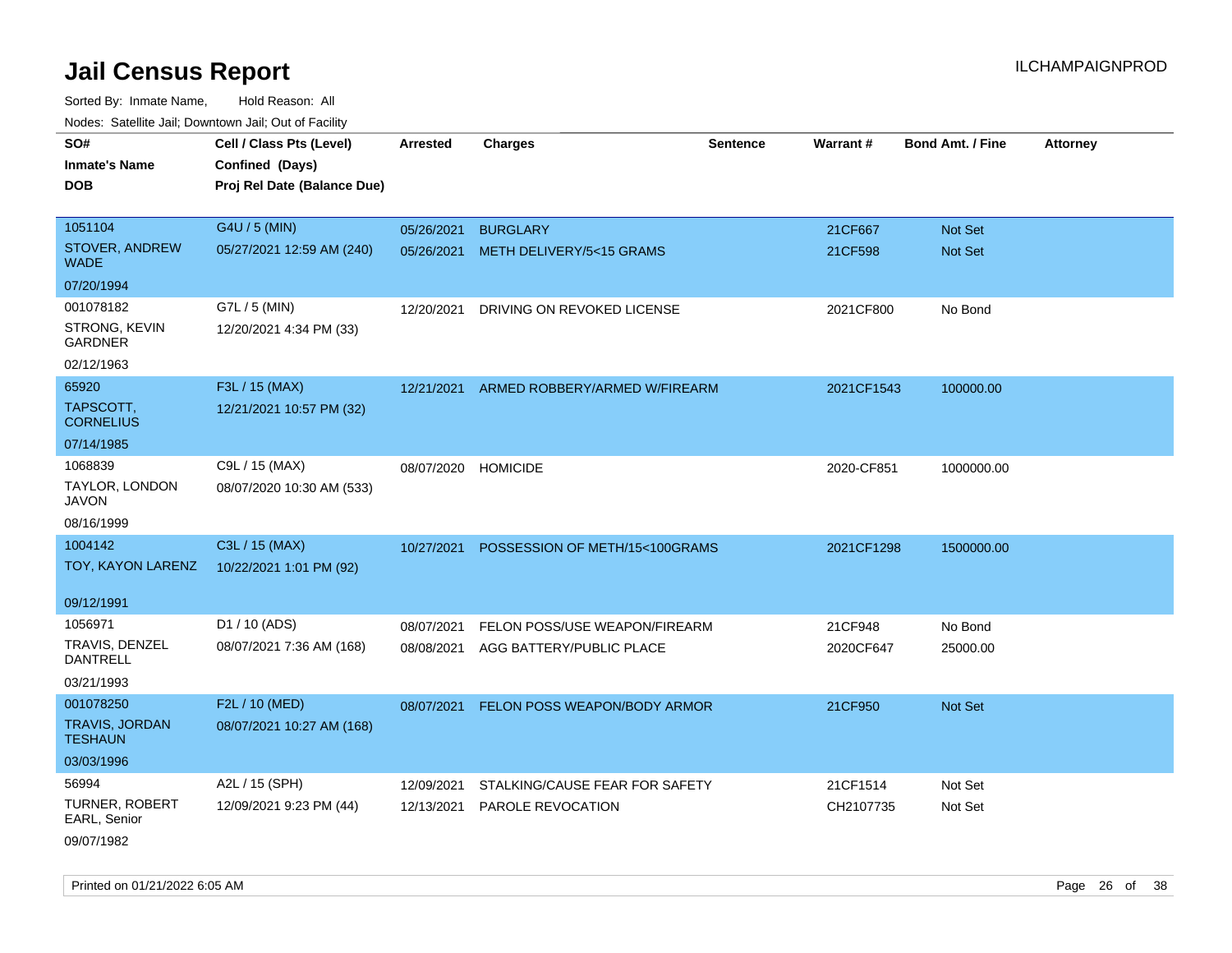Sorted By: Inmate Name, Hold Reason: All Nodes: Satellite Jail; Downtown Jail; Out of Facility

| Nodes. Satellite Jali, Downtown Jali, Out of Facility |                                              |                 |                                 |                 |            |                  |                 |
|-------------------------------------------------------|----------------------------------------------|-----------------|---------------------------------|-----------------|------------|------------------|-----------------|
| SO#                                                   | Cell / Class Pts (Level)                     | <b>Arrested</b> | <b>Charges</b>                  | <b>Sentence</b> | Warrant#   | Bond Amt. / Fine | <b>Attorney</b> |
| <b>Inmate's Name</b>                                  | Confined (Days)                              |                 |                                 |                 |            |                  |                 |
| <b>DOB</b>                                            | Proj Rel Date (Balance Due)                  |                 |                                 |                 |            |                  |                 |
|                                                       |                                              |                 |                                 |                 |            |                  |                 |
| 30108                                                 | J4L / 15 (ADS)                               | 07/30/2021      | <b>MURDER</b>                   |                 | 21CF902    | 2000000.00       |                 |
| VANDYKE, DARYL<br><b>ANTHONY</b>                      | 07/30/2021 8:29 PM (176)                     |                 |                                 |                 |            |                  |                 |
| 10/04/1965                                            |                                              |                 |                                 |                 |            |                  |                 |
| 968681                                                | D5 / 15 (ADS)                                | 08/27/2021      | AGG CRIM SX AB/VIC 13<18/TRUST  |                 | 2020CF499  | 250000.00        |                 |
| WADE, DEMETRIUS<br>DARYL                              | 08/27/2021 2:25 AM (148)                     | 08/27/2021      | INDIRECT CRIMINAL CONTEMPT      | 3y(DOC)         | 2021CC16   | No Bond          |                 |
| 01/07/1987                                            |                                              |                 |                                 |                 |            |                  |                 |
| 1070904                                               | G6L / 5 (MIN)                                | 10/28/2021      | <b>BURGLARY</b>                 | 3y (DOC)        | 2021CF321  | 15000.00         |                 |
| <b>WANKEL, JONAH</b><br><b>JAMES</b>                  | 10/28/2021 3:42 AM (86)                      |                 |                                 |                 |            |                  |                 |
| 12/15/1993                                            |                                              |                 |                                 |                 |            |                  |                 |
| 1070971                                               | H3L / 5 (ADS)                                | 12/07/2021      | <b>IDENTITY THEFT/&lt;\$300</b> |                 | 20CF922    | Not Set          |                 |
| WEIR, CLINTON<br><b>HOWARD</b>                        | 12/08/2021 3:45 AM (45)                      | 12/07/2021      | <b>RECKLESS DRIVING</b>         |                 | 19TR2348   | Not Set          |                 |
| 03/15/1983                                            |                                              |                 |                                 |                 |            |                  |                 |
| 54212                                                 | E3U / 10 (ADS)                               | 12/21/2021      | ARMED VIOLENCE/CATEGORY I       |                 | 21CF1576   | Not Set          |                 |
| <b>WHITLOCK, GEORGE</b>                               | 12/21/2021 1:20 PM (32)                      | 12/21/2021      | RECEIVE/POSS/SELL STOLEN VEH    |                 | 2021CF669  | 10000.00         |                 |
| <b>ABRAM</b>                                          |                                              | 12/21/2021      | <b>VIOLATE ORDER PROTECTION</b> |                 | 2021CM391  | 1000.00          |                 |
| 11/10/1978                                            |                                              | 12/21/2021      | OBSTRUCT JUST/DESTROY EVIDENCE  |                 | 2021CF1223 | 700.00           |                 |
| 001078709                                             | F3U / 15 (MAX)                               | 12/22/2021      | ARMED VIOLENCE/CATEGORY I       |                 | 21CF1586   | Not Set          |                 |
|                                                       | WILLIAMS, DAVID LEE 12/22/2021 11:00 AM (31) |                 |                                 |                 |            |                  |                 |
| 12/18/1989                                            |                                              |                 |                                 |                 |            |                  |                 |
| 1058072                                               | A2U / 15 (SPH)                               | 02/25/2021      | ARMED HABITUAL CRIMINAL         |                 |            | Not Set          |                 |
| <b>WILLIAMS, KENNETH</b><br><b>BERNARD</b>            | 02/25/2021 3:24 PM (331)                     |                 |                                 |                 |            |                  |                 |
| 10/04/1985                                            |                                              |                 |                                 |                 |            |                  |                 |
| 001078711                                             | F9L / 10 (MED)                               | 12/22/2021      | AGG DISCHARGE FIREARM/OCC BLDG  |                 | 21CF1585   | Not Set          |                 |
| WILLIS, RANDY<br><b>RAMEEL</b>                        | 12/22/2021 4:15 PM (31)                      |                 |                                 |                 |            |                  |                 |

09/10/2003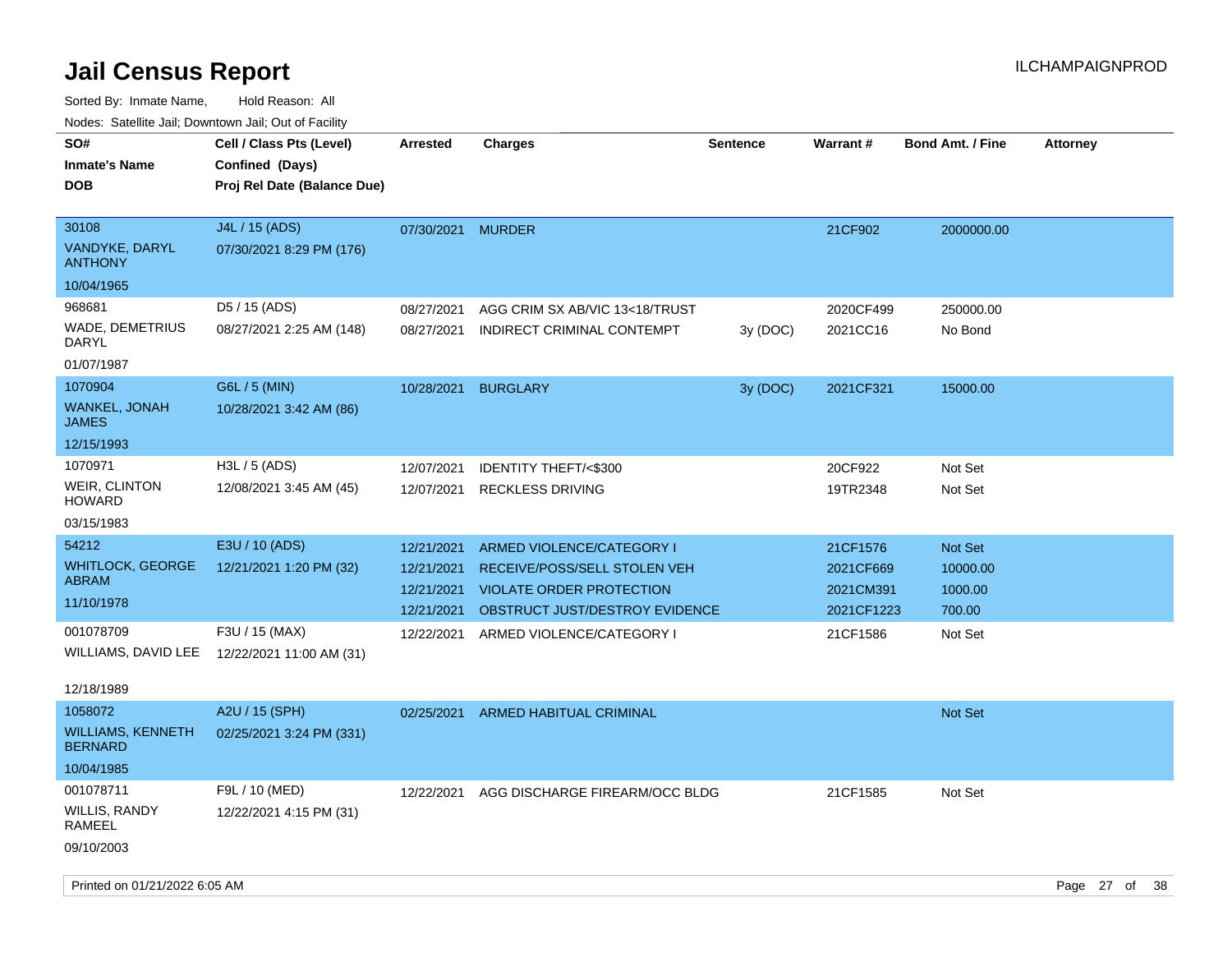| SO#<br><b>Inmate's Name</b><br><b>DOB</b>           | Cell / Class Pts (Level)<br>Confined (Days)<br>Proj Rel Date (Balance Due) | Arrested   | Charges         |            | <b>Sentence</b> | Warrant #   | <b>Bond Amt. / Fine</b> | Attorney |
|-----------------------------------------------------|----------------------------------------------------------------------------|------------|-----------------|------------|-----------------|-------------|-------------------------|----------|
| 9326<br>YOUNG, ANTHONY<br><b>PAUL</b><br>03/13/1954 | $12/5$ (ADS)<br>06/14/2021 12:07 PM (222)                                  | 06/14/2021 | <b>BURGLARY</b> |            |                 | 2020-CF-625 | Not Set                 |          |
| <b>Total Downtown Jail: 72</b>                      |                                                                            | Males: 72  | Females: 0      | Unknown: 0 |                 |             |                         |          |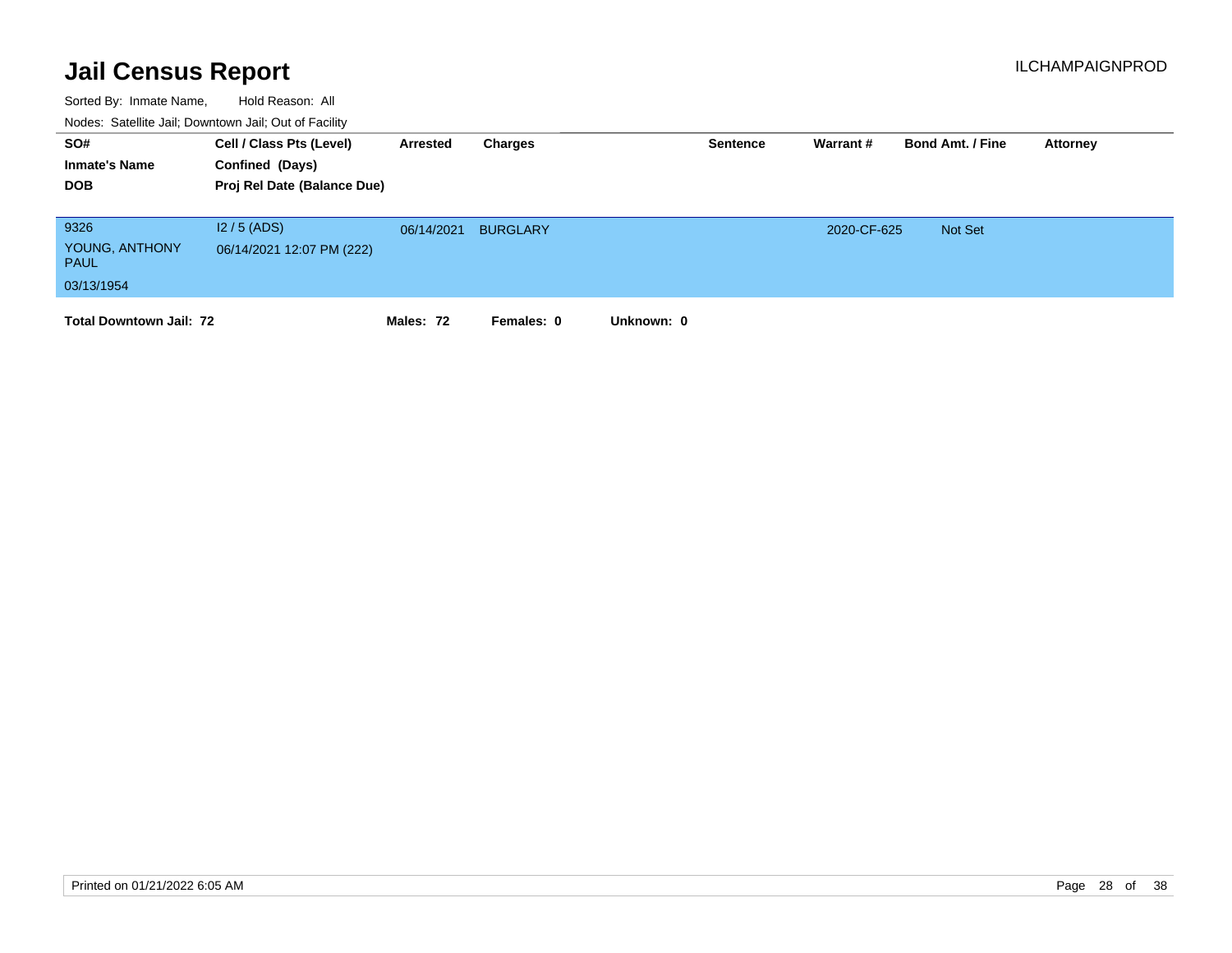|  |  | <b>Out of Facility</b> |
|--|--|------------------------|
|  |  |                        |

| SO#<br><b>Inmate's Name</b><br><b>DOB</b>                         | Cell / Class Pts (Level)<br>Confined (Days)<br>Proj Rel Date (Balance Due) | Arrested                               | <b>Charges</b>                                                                       | <b>Sentence</b> | Warrant#                        | <b>Bond Amt. / Fine</b>       | <b>Attorney</b> |
|-------------------------------------------------------------------|----------------------------------------------------------------------------|----------------------------------------|--------------------------------------------------------------------------------------|-----------------|---------------------------------|-------------------------------|-----------------|
| 61095<br>AMOS, DERRICK<br><b>JAMES</b>                            | <b>DEW / 10 (ADS)</b><br>05/02/2021 9:02 PM (265)                          | 05/02/2021                             | HOME INVASION/CAUSE INJURY                                                           |                 | 2021CF323                       | 100000.00                     |                 |
| 06/12/1985                                                        |                                                                            |                                        |                                                                                      |                 |                                 |                               |                 |
| 19971<br><b>LYNN</b>                                              | EHD<br>BARNESKE, RAYMOND 11/09/2021 9:32 AM (74)                           | 11/09/2021                             | DRIVING RVK/SUSP DUI/SSS 4-9                                                         |                 | 2021CF968                       | Not Set                       |                 |
| 08/17/1961                                                        | 5/6/2022 (0.00)                                                            |                                        |                                                                                      |                 |                                 |                               |                 |
| 516062                                                            | <b>DEW / 15 (MAX)</b>                                                      | 02/22/2021                             | AGG DISCH FIR/VEH/PC OFF/FRMAN                                                       |                 | 21CF210                         | No Bond                       |                 |
| <b>BENNETT, JOHN</b><br><b>MICHAEL</b>                            | 02/22/2021 10:47 AM (334)                                                  | 02/22/2021                             | <b>PHONE HARASSMENT/2+</b>                                                           |                 | 20CF194                         | 5000.00                       |                 |
| 04/30/1986                                                        |                                                                            |                                        |                                                                                      |                 |                                 |                               |                 |
| 33993<br><b>BOOKER, STEPHON</b><br><b>MONTELL</b><br>06/11/1971   | DEW / 10 (MED)<br>06/14/2021 7:42 PM (222)                                 | 06/14/2021<br>06/14/2021<br>06/14/2021 | AGGRAVATED DOMESTIC BATTERY<br>POSSESSING A CONTROLLED SUBSTAND<br>PAROLE REVOCATION |                 | 21CF688<br>21CF657<br>CH2103612 | Not Set<br>Not Set<br>No Bond |                 |
| 1074315                                                           | <b>DEW / 15 (MAX)</b>                                                      | 07/27/2021                             | AGG DISCHARGE FIREARM/VEH/SCH                                                        |                 | 21CF927                         | Not Set                       |                 |
| <b>BRIGGS, PATRICK</b><br><b>MONTAY</b>                           | 08/03/2021 4:56 PM (172)                                                   |                                        |                                                                                      |                 |                                 |                               |                 |
| 08/05/2001                                                        |                                                                            |                                        |                                                                                      |                 |                                 |                               |                 |
| 001078065<br><b>BROWN, CHARMAN</b><br><b>LAKEEF</b><br>11/30/2002 | KAN / 10 (ADS)<br>06/17/2021 12:32 PM (219)                                | 06/17/2021                             | AGG BATTERY/DISCHARGE FIREARM                                                        |                 | 21CF704                         | 1000000.00                    |                 |
| 1038554                                                           | <b>KAN / 15 (MAX)</b>                                                      | 08/18/2021                             | <b>ARMED HABITUAL CRIMINAL</b>                                                       |                 | 21CF1162                        | Not Set                       |                 |
| <b>BROWN, CORRION</b><br><b>DEVONTAE</b>                          | 08/18/2021 5:40 PM (157)                                                   | 08/18/2021                             | DELIVERY OF OR POSSESSION OF W/ INT                                                  |                 | 21CF1009                        | No Bond                       |                 |
| 04/19/1995                                                        |                                                                            |                                        |                                                                                      |                 |                                 |                               |                 |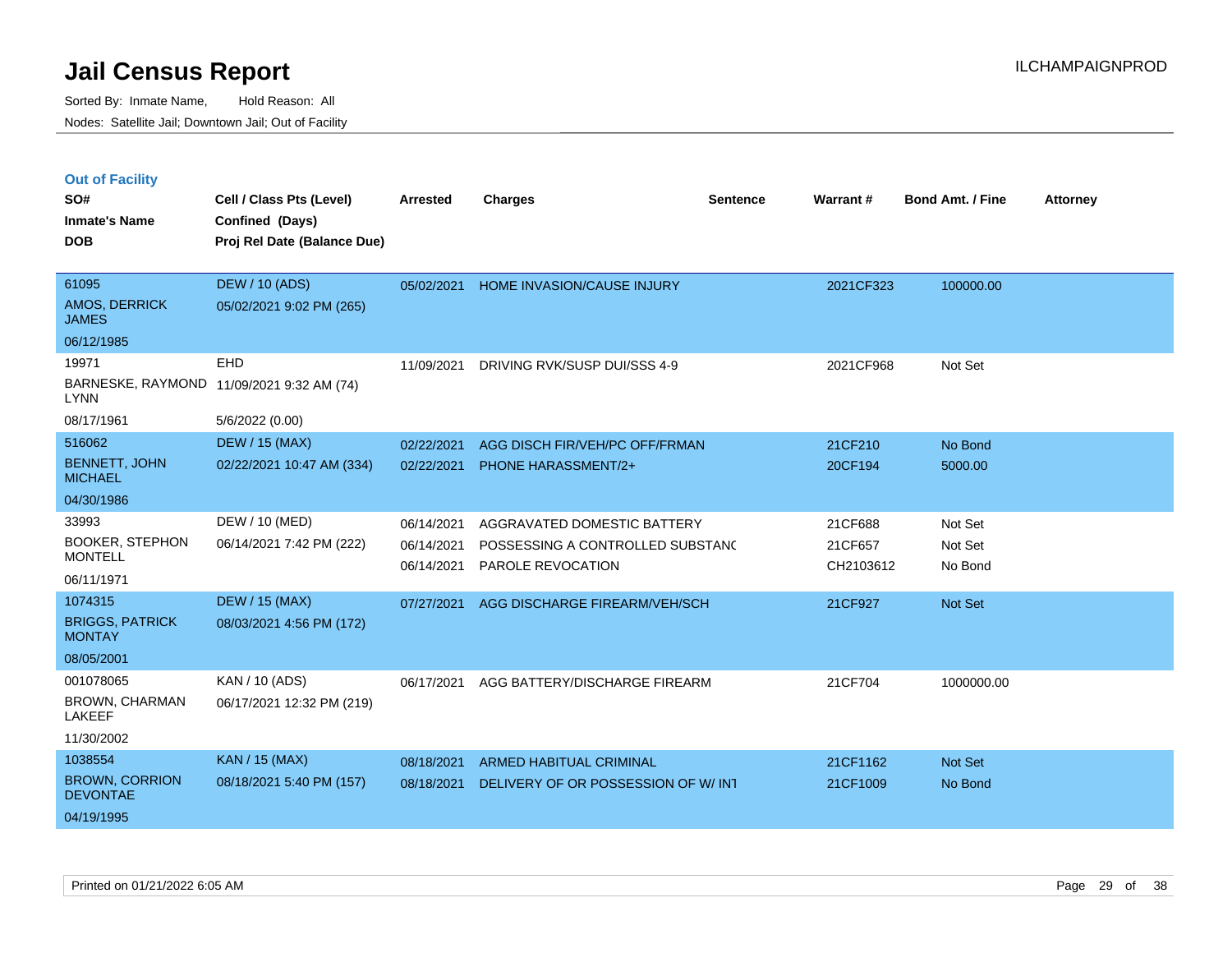| ivouss. Saleline Jali, Downtown Jali, Out of Facility |                             |                 |                                |                 |                 |                         |                 |
|-------------------------------------------------------|-----------------------------|-----------------|--------------------------------|-----------------|-----------------|-------------------------|-----------------|
| SO#                                                   | Cell / Class Pts (Level)    | <b>Arrested</b> | <b>Charges</b>                 | <b>Sentence</b> | <b>Warrant#</b> | <b>Bond Amt. / Fine</b> | <b>Attorney</b> |
| <b>Inmate's Name</b>                                  | Confined (Days)             |                 |                                |                 |                 |                         |                 |
| <b>DOB</b>                                            | Proj Rel Date (Balance Due) |                 |                                |                 |                 |                         |                 |
|                                                       |                             |                 |                                |                 |                 |                         |                 |
| 1038579                                               | <b>KAN / 15 (MAX)</b>       | 08/18/2021      | FELON POSS/USE WEAPON/FIREARM  |                 | 21CF1010        | Not Set                 |                 |
| <b>BROWN, MARKEL</b><br><b>RIKKI</b>                  | 08/18/2021 2:05 PM (157)    |                 |                                |                 |                 |                         |                 |
| 01/06/1995                                            |                             |                 |                                |                 |                 |                         |                 |
| 1003006                                               | KAN / 15 (MAX)              | 08/19/2021      | FELON POSS/USE MACHINE GUN     |                 | 21CF1011        | No Bond                 |                 |
| <b>BROWN, ROCKEITH</b><br>JAVONTE                     | 08/19/2021 12:55 AM (156)   |                 |                                |                 |                 |                         |                 |
| 07/23/1991                                            |                             |                 |                                |                 |                 |                         |                 |
| 987334                                                | <b>DEW / 15 (MAX)</b>       | 03/10/2021      | ATTEMPT (FIRST DEGREE MURDER)  |                 | 19CF689         | Not Set                 |                 |
| <b>CAIN, ISAIAH</b><br><b>DEPRIEST</b>                | 03/10/2021 2:22 PM (318)    |                 |                                |                 |                 |                         |                 |
| 12/23/1990                                            |                             |                 |                                |                 |                 |                         |                 |
| 001078638                                             | EHD                         | 12/15/2021      | DRIVING ON SUSPENDED LICENSE   |                 | 2021TR1120      | Not Set                 |                 |
| CAMPBELL, CARLA<br><b>GISSELLE</b>                    | 12/15/2021 11:03 AM (38)    |                 |                                |                 |                 |                         |                 |
| 08/12/1980                                            | 2/12/2022 (0.00)            |                 |                                |                 |                 |                         |                 |
| 992962                                                | DEW / 15 (ADS)              | 05/25/2021      | MURDER/INTENT TO KILL/INJURE   |                 | 2018CF1045      | 1000000.00              |                 |
| <b>CAMPBELL, KEITH</b><br><b>KNAQEEB</b>              | 05/25/2021 1:19 PM (242)    |                 |                                |                 |                 |                         |                 |
| 07/22/1991                                            |                             |                 |                                |                 |                 |                         |                 |
| 001078576                                             | KAN / 15 (MAX)              | 11/09/2021      | UNLAWFUL USE OF A WEAPON       |                 | 21CF1383        | Not Set                 |                 |
| CARTER, DEMONDRE<br>DAVON                             | 11/09/2021 6:01 PM (74)     |                 |                                |                 |                 |                         |                 |
| 05/27/2001                                            |                             |                 |                                |                 |                 |                         |                 |
| 1064992                                               | <b>KAN / 15 (MAX)</b>       | 09/20/2021      | ARMED VIOLENCE/CATEGORY I      |                 | 21CF1137        | <b>Not Set</b>          |                 |
| CARTER, KEJUAN<br><b>JAVONTE</b>                      | 09/20/2021 11:42 PM (124)   |                 |                                |                 |                 |                         |                 |
| 06/27/1998                                            |                             |                 |                                |                 |                 |                         |                 |
| 001078461                                             | <b>KAN / 10 (MED)</b>       | 10/07/2021      | AGG UNLAWFUL USE WEAPON/PERSON |                 | 2021CF1209      | No Bond                 |                 |
| COLE, ERIC JOSE                                       | 10/08/2021 12:25 AM (106)   | 10/07/2021      | AGG DOMESTIC BATTERY/STRANGLE  |                 | 2021CF1208      | Not Set                 |                 |
| 01/24/2002                                            |                             | 10/08/2021      | HARASS WITNESS/FAMILY MBR/REP  |                 | 21CF1218        | Not Set                 |                 |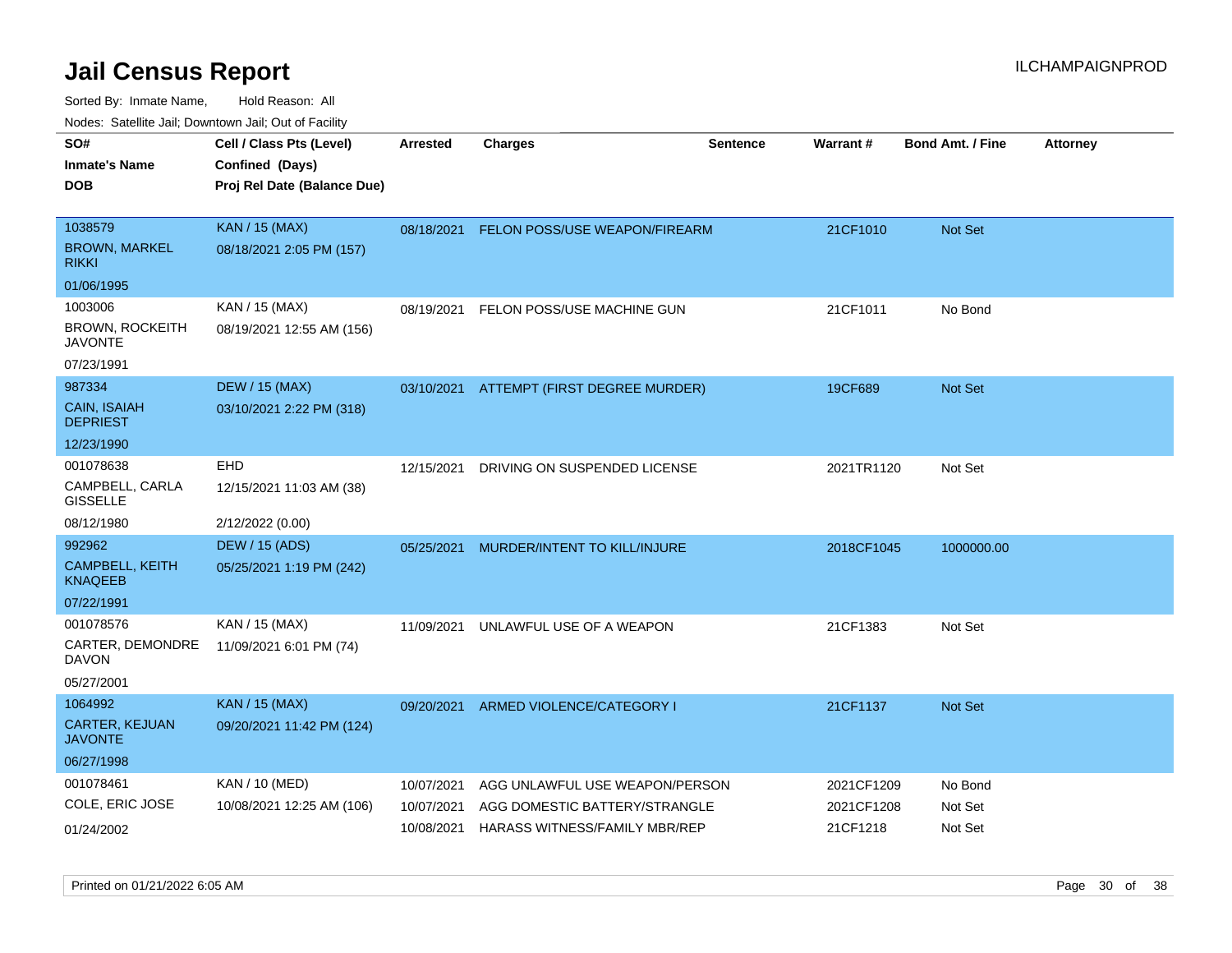Sorted By: Inmate Name, Hold Reason: All Nodes: Satellite Jail; Downtown Jail; Out of Facility

| Noucs. Calcillic Jail, Downtown Jail, Out of Facility |                                              |            |                                         |                 |                 |                         |                 |
|-------------------------------------------------------|----------------------------------------------|------------|-----------------------------------------|-----------------|-----------------|-------------------------|-----------------|
| SO#                                                   | Cell / Class Pts (Level)                     | Arrested   | <b>Charges</b>                          | <b>Sentence</b> | <b>Warrant#</b> | <b>Bond Amt. / Fine</b> | <b>Attorney</b> |
| <b>Inmate's Name</b>                                  | Confined (Days)                              |            |                                         |                 |                 |                         |                 |
| <b>DOB</b>                                            | Proj Rel Date (Balance Due)                  |            |                                         |                 |                 |                         |                 |
|                                                       |                                              |            |                                         |                 |                 |                         |                 |
| 57733                                                 | KAN / 15 (SPH)                               | 02/25/2020 | <b>HOMICIDE</b>                         |                 | 2020-CF250      | 2000000.00              |                 |
| <b>CRAIG, ANTOINE</b><br><b>DARRELL</b>               | 02/25/2020 4:08 PM (697)                     | 02/25/2020 | <b>FELON POSS/USE WEAPON/FIREARM</b>    |                 | 19CF-1827       | 80000.00                |                 |
| 10/09/1982                                            |                                              |            |                                         |                 |                 |                         |                 |
| 001077939                                             | DEW / 10 (MED)                               | 05/10/2021 | FIREARM/FOID INVALID/NOT ELIG           |                 | 21CF526         | No Bond                 |                 |
| <b>CROSS, PATRICK</b><br><b>DONTRELLE</b>             | 05/10/2021 7:31 PM (257)                     | 06/02/2021 | POSS STOLEN VEHICLE > \$25,000          |                 | 21CF612         | Not Set                 |                 |
| 11/07/2001                                            |                                              |            |                                         |                 |                 |                         |                 |
| 001077558                                             | <b>EHD</b>                                   |            | 01/04/2022 DRIVING RVK/SUSP DUI/SSS 2ND |                 | 2021CF301       | Not Set                 |                 |
| DAVIS, RICHARD LEE                                    | 01/04/2022 9:17 AM (18)                      |            |                                         |                 |                 |                         |                 |
| 08/20/1984                                            | 2/2/2022 (0.00)                              |            |                                         |                 |                 |                         |                 |
| 1061304                                               | DEW / 15 (MAX)                               | 10/11/2021 | <b>ARMED HABITUAL CRIMINAL</b>          |                 | 21CF1226        | No Bond                 |                 |
| DORRIS, KEMION                                        | 10/11/2021 7:30 PM (103)                     | 10/11/2021 | ARMED HABITUAL CRIMINAL                 |                 | 21CF1227        | No Bond                 |                 |
| <b>DAETOCE</b>                                        |                                              | 10/11/2021 | HOME INVASION/FIREARM                   |                 | 21CF1228        | No Bond                 |                 |
| 11/19/1997                                            |                                              |            |                                         |                 |                 |                         |                 |
| 1048528                                               | <b>EHD</b>                                   | 01/11/2022 | DRIVING RVK/SUSP DUI/SSS 3RD            |                 | 2021CF828       | Not Set                 |                 |
| FREEMAN, TAMISHA<br><b>NICOLE</b>                     | 01/11/2022 9:20 AM (11)                      |            |                                         |                 |                 |                         |                 |
| 04/24/1985                                            | 2/9/2022 (0.00)                              |            |                                         |                 |                 |                         |                 |
| 001077363                                             | KAN / 25 (SPH)                               | 10/30/2020 | HOME INVASION/FIREARM                   |                 | 20CF1202        | 500000.00               |                 |
| GARY, DAKOTA<br><b>TREVON</b>                         | 10/30/2020 10:41 AM (449)                    |            |                                         |                 |                 |                         |                 |
| 12/31/2001                                            |                                              |            |                                         |                 |                 |                         |                 |
| 1013012                                               | <b>KAN / 15 (MAX)</b>                        | 07/08/2021 | ATTEMPT (FIRST DEGREE MURDER)           |                 | 2021CF790       | 1000000.00              |                 |
|                                                       | GARY, XAVIER LAMAR  07/08/2021 9:24 AM (198) | 07/08/2021 | <b>FELON POSS/USE FIREARM PRIOR</b>     |                 | 2020CF650       | 25000.00                |                 |
|                                                       |                                              | 07/08/2021 | FELON POSS/USE FIREARM PRIOR            |                 | 21CF798         | <b>Not Set</b>          |                 |
| 12/14/1991                                            |                                              |            |                                         |                 |                 |                         |                 |
| 1065946                                               | KAN / 10 (MED)                               | 09/04/2021 | AGG BATTERY/DISCHARGE FIREARM           |                 | 21CF1057        | 750000.00               |                 |
| GODBOLT, DESMOND<br><b>DEVONTAE</b>                   | 09/04/2021 1:17 AM (140)                     | 09/04/2021 | RESIST/OBSTRUCTING A PEACE OFFICEF      |                 | 21CM407         | Not Set                 |                 |
|                                                       |                                              |            |                                         |                 |                 |                         |                 |

11/15/1997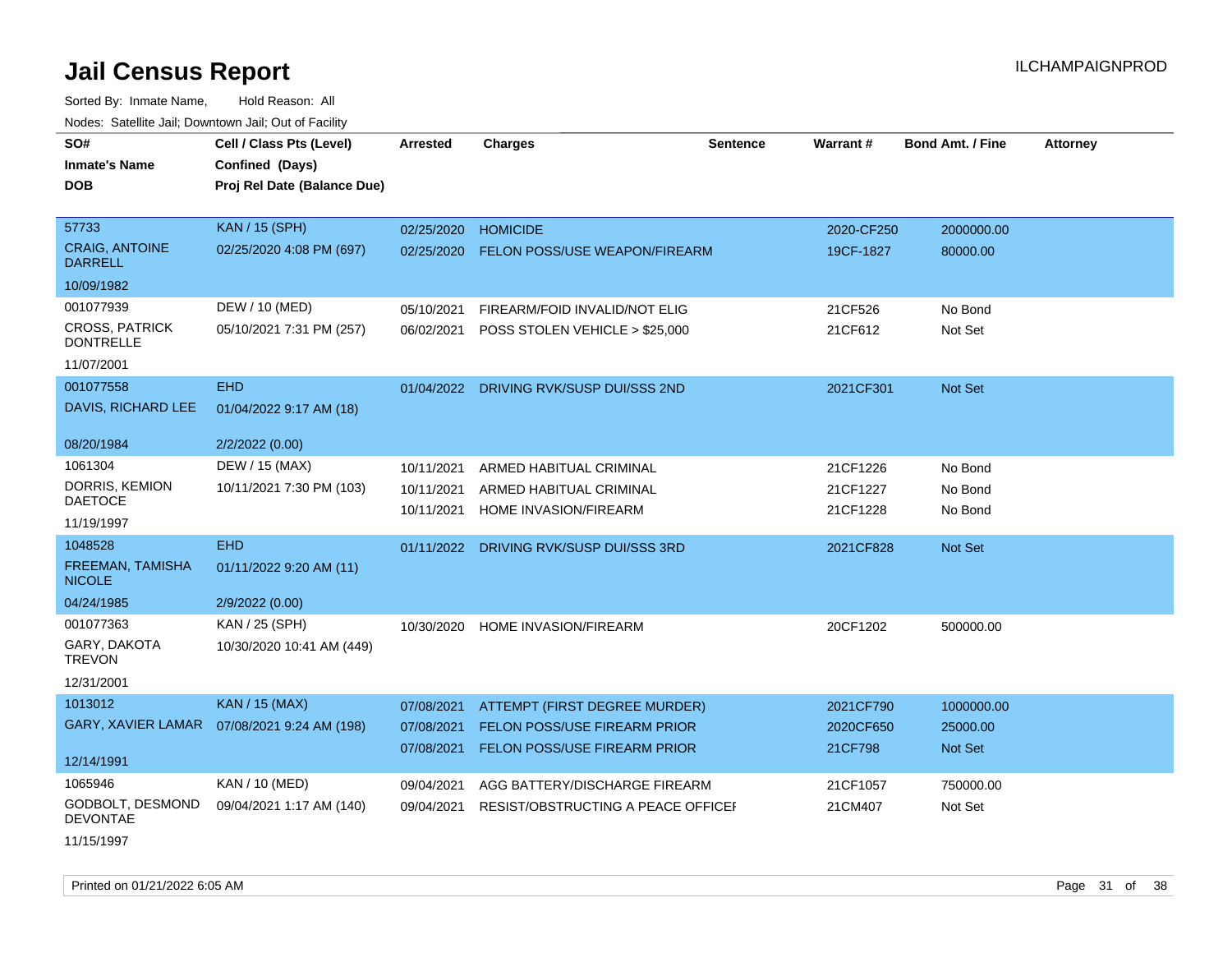| vouco. Catolino cali, Downtown cali, Out of Facility |                                              |                 |                                        |                 |                 |                         |                 |
|------------------------------------------------------|----------------------------------------------|-----------------|----------------------------------------|-----------------|-----------------|-------------------------|-----------------|
| SO#                                                  | Cell / Class Pts (Level)                     | <b>Arrested</b> | <b>Charges</b>                         | <b>Sentence</b> | <b>Warrant#</b> | <b>Bond Amt. / Fine</b> | <b>Attorney</b> |
| <b>Inmate's Name</b>                                 | Confined (Days)                              |                 |                                        |                 |                 |                         |                 |
| <b>DOB</b>                                           | Proj Rel Date (Balance Due)                  |                 |                                        |                 |                 |                         |                 |
|                                                      |                                              |                 |                                        |                 |                 |                         |                 |
| 1070118                                              | <b>KAN / 15 (MAX)</b>                        | 08/31/2021      | AGGRAVATED DOMESTIC BATTERY            |                 | 21CF1049        | No Bond                 |                 |
| <b>GRAHAM, CORTEZ</b><br><b>LAMON</b>                | 08/31/2021 9:32 PM (144)                     | 09/02/2021      | <b>PROBATION VIOLATION</b>             |                 | 21CF55          | Not Set                 |                 |
| 03/31/1976                                           |                                              |                 |                                        |                 |                 |                         |                 |
| 1000641                                              | KAN / 10 (MED)                               | 09/14/2021      | ARMED HABITUAL CRIMINAL                |                 | 21CF1116        | No Bond                 |                 |
| <b>GRANT, CEDRIC</b><br><b>DYSHAWN</b>               | 09/14/2021 6:32 PM (130)                     |                 |                                        |                 |                 |                         |                 |
| 01/03/1991                                           |                                              |                 |                                        |                 |                 |                         |                 |
| 1076506                                              | <b>KAN / 15 (MAX)</b>                        | 09/17/2021      | AGG UUW/PERSON/CM THREAT VIOL          |                 | 21CF1131        | Not Set                 |                 |
|                                                      | GRAY, JAMARH EMERE 09/17/2021 10:41 AM (127) | 09/20/2021      | <b>DOMESTIC BATTERY</b>                |                 | 21CM430         | Not Set                 |                 |
|                                                      |                                              |                 |                                        |                 |                 |                         |                 |
| 06/21/2003                                           |                                              |                 |                                        |                 |                 |                         |                 |
| 986315                                               | EHD                                          | 01/04/2022      | DRIVING ON SUSPENDED LICENSE           |                 | 2020TR4725      | Not Set                 |                 |
| HARPER, DEMARKO<br>DEVAIL                            | 01/04/2022 10:13 AM (18)                     |                 |                                        |                 |                 |                         |                 |
| 09/04/1989                                           | 2/2/2022 (0.00)                              |                 |                                        |                 |                 |                         |                 |
| 001077887                                            | <b>EHD</b>                                   |                 | 01/11/2022 AGG DUI/LIC SUSP OR REVOKED |                 | 2021CF466       | <b>Not Set</b>          |                 |
| HENRY, ROBERT<br><b>GORDON</b>                       | 01/11/2022 11:02 AM (11)                     |                 |                                        |                 |                 |                         |                 |
| 12/16/1952                                           | 2/7/2022 (0.00)                              |                 |                                        |                 |                 |                         |                 |
| 1045186                                              | DEW / 15 (MAX)                               | 08/16/2021      | ARMED VIOLENCE/CATEGORY I              |                 | 21CF934         | 1000000.00              |                 |
| HOLBROOK, JOHNNIE                                    | 08/16/2021 11:07 AM (159)                    | 08/16/2021      | FELON POSS/USE WEAPON/FIREARM          |                 | 19CF968         | Not Set                 |                 |
| MATHIS                                               |                                              | 08/16/2021      | AGG FLEEING POLICE/21 MPH OVER         |                 | 21CF988         | Not Set                 |                 |
| 07/19/1996                                           |                                              | 08/16/2021      | FELON POSS/USE WEAPON/FIREARM          |                 | 21CF989         | Not Set                 |                 |
| 001078146                                            | <b>DEW / 15 (MAX)</b>                        | 07/09/2021      | AGG BATTERY/DISCHARGE FIREARM          |                 | 21CF795         | 1000000.00              |                 |
| <b>HUNT, TEIGAN</b><br><b>JAZAIREO</b>               | 07/09/2021 12:41 PM (197)                    | 07/09/2021      | ARMED ROBBERY/ARMED W/FIREARM          |                 | 21CF806         | Not Set                 |                 |
| 05/14/2003                                           |                                              |                 |                                        |                 |                 |                         |                 |
| 989743                                               | DEW / 15 (ADS)                               | 04/13/2021      | AGG DISCHARGE FIREARM/VEH/SCH          |                 | 21CF400         | Not Set                 |                 |
| JACKSON, STEVE<br>ALLEN                              | 04/13/2021 2:45 AM (284)                     | 04/13/2021      | AGGRAVATED DOMESTIC BATTERY            |                 | 21CF399         | Not Set                 |                 |
| 06/04/1991                                           |                                              |                 |                                        |                 |                 |                         |                 |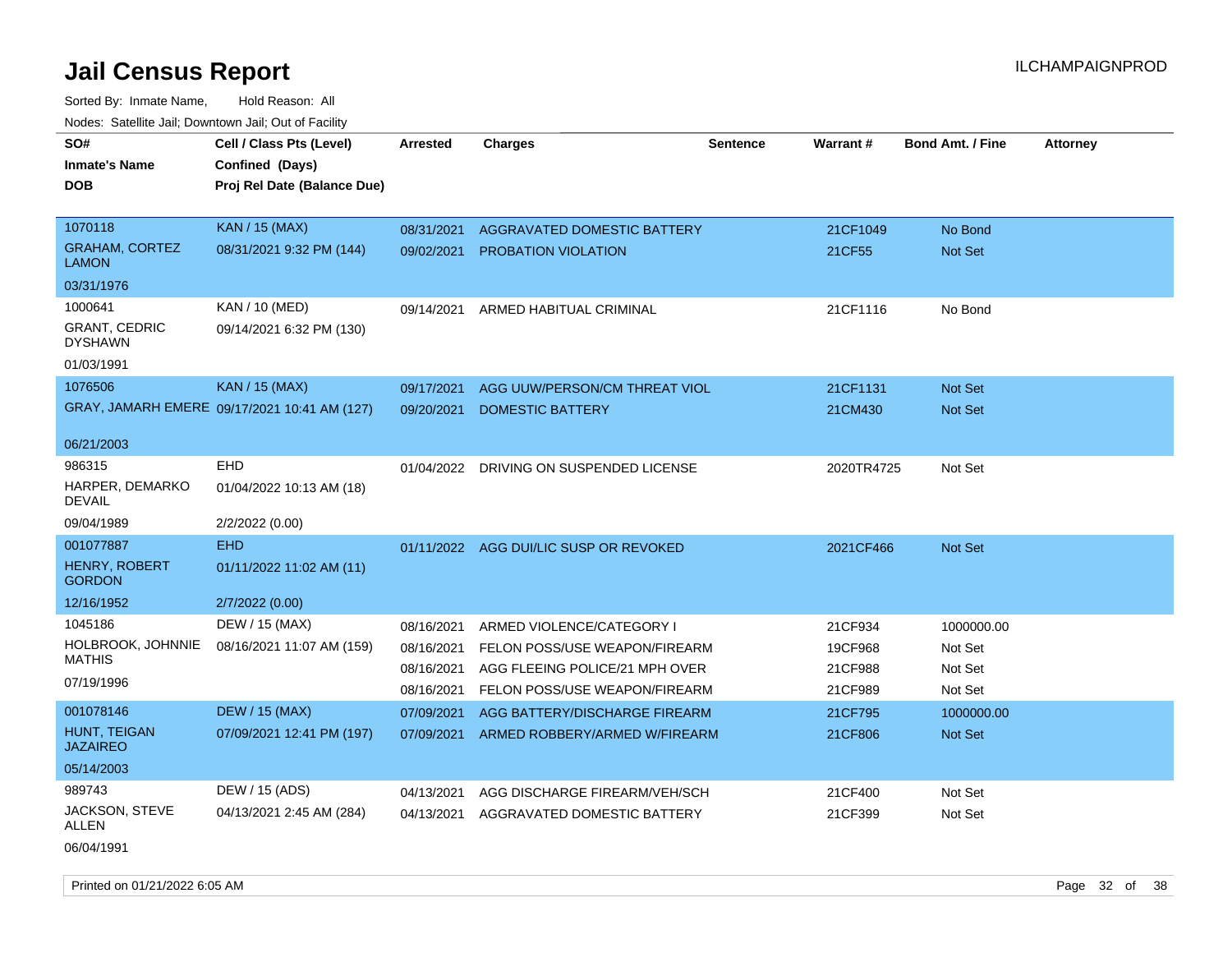| SO#                                     | Cell / Class Pts (Level)    | <b>Arrested</b> | <b>Charges</b>                       | <b>Sentence</b> | Warrant#                | <b>Bond Amt. / Fine</b> | <b>Attorney</b> |
|-----------------------------------------|-----------------------------|-----------------|--------------------------------------|-----------------|-------------------------|-------------------------|-----------------|
| <b>Inmate's Name</b>                    | Confined (Days)             |                 |                                      |                 |                         |                         |                 |
| <b>DOB</b>                              | Proj Rel Date (Balance Due) |                 |                                      |                 |                         |                         |                 |
| 50495                                   | <b>EHD</b>                  |                 |                                      |                 |                         |                         |                 |
|                                         |                             | 08/10/2021      | DRIVING RVK/SUSP DUI/SSS 10-14       |                 | 2019CF1363              | <b>Not Set</b>          |                 |
| <b>JENKINS, ARNOLD</b><br><b>FARRIS</b> | 08/10/2021 9:08 AM (165)    | 08/10/2021      | DRIVING RVK/SUSP DUI/SSS 10-14       |                 | 2020CF997               | <b>Not Set</b>          |                 |
| 04/19/1962                              | 2/4/2022 (0.00)             |                 |                                      |                 |                         |                         |                 |
| 1076450                                 | DEW / 15 (MAX)              | 06/25/2020      | AGG DISCHARGE OF A FIREARM           |                 | 6y/0m/0d (DOI 2020CF703 | Not Set                 |                 |
| JONES, CARLOS<br><b>ANTONIO</b>         | 06/25/2020 2:13 PM (576)    | 11/02/2020      | <b>HOME INVASION/FIREARM</b>         | 11y (DOC)       | 20CF1204                | No Bond                 |                 |
| 11/18/2001                              |                             |                 |                                      |                 |                         |                         |                 |
| 001078401                               | <b>DEW / 10 (ADS)</b>       | 09/19/2021      | UNLAWFUL VEHICULAR INVASION          |                 | 21CF1134                | Not Set                 |                 |
| <b>KNIGHT, ERIC</b>                     | 09/19/2021 7:32 PM (125)    | 09/19/2021      | HRSMT/THREATEN PERSON/KILL           |                 | 2021CF561               | 50000.00                |                 |
| 07/11/1991                              |                             | 09/21/2021      | <b>BURGLARY</b>                      |                 | 21CF1139                | <b>Not Set</b>          |                 |
| 1002591                                 | EHD                         | 01/11/2022      | AGG DUI/LIC SUSP OR REVOKED          |                 | 2020CF1399              | Not Set                 |                 |
| <b>KRAUS, MARY</b><br><b>KATHERINE</b>  | 01/11/2022 11:54 AM (11)    |                 |                                      |                 |                         |                         |                 |
| 04/13/1959                              | 2/22/2022 (0.00)            |                 |                                      |                 |                         |                         |                 |
| 1064445                                 | <b>DEW / 15 (MAX)</b>       | 04/23/2021      | <b>FELON POSS/USE FIREARM/PAROLE</b> |                 | 21CF899                 | Not Set                 |                 |
| <b>LARUE, TERENCE</b>                   | 04/23/2021 11:18 AM (274)   | 04/23/2021      | AGG DISCHARGE FIREARM/OCC VEH        |                 | 2021CF295               | 500000.00               |                 |
| <b>TRAMEL</b>                           |                             | 04/23/2021      | POSSESS 15<100 GRAMS COCAINE         |                 | 19CF1052                | 10000.00                |                 |
| 12/23/1998                              |                             |                 |                                      |                 |                         |                         |                 |
| 001078237                               | KAN / 15 (ADS)              | 08/03/2021      | AGG DISCHARGE FIREARM/OCC VEH        |                 | 21CF928                 | No Bond                 |                 |
| LAWS, TERON<br><b>RAMONTE</b>           | 08/03/2021 6:29 PM (172)    |                 |                                      |                 |                         |                         |                 |
| 04/03/2001                              |                             |                 |                                      |                 |                         |                         |                 |
| 001078470                               | <b>DEW / 15 (MAX)</b>       | 10/10/2021      | MURDER/INTENT TO KILL/INJURE         |                 | 21CF1221                | <b>Not Set</b>          |                 |
| LEE, AMAHRION<br><b>JA'MERE</b>         | 10/10/2021 1:23 PM (104)    |                 |                                      |                 |                         |                         |                 |
| 11/05/2002                              |                             |                 |                                      |                 |                         |                         |                 |
| 56792                                   | DEW / 10 (MED)              | 02/02/2021      | ARMED HABITUAL CRIMINAL              |                 | 2021CF141               | 500000.00               |                 |
| LILLARD, LAWRENCE<br><b>TYRONE</b>      | 02/02/2021 2:11 PM (354)    | 02/22/2021      | DRIVING ON REVOKED LICENSE           |                 | 21TR426                 | 5000.00                 |                 |
| 10/20/1982                              |                             |                 |                                      |                 |                         |                         |                 |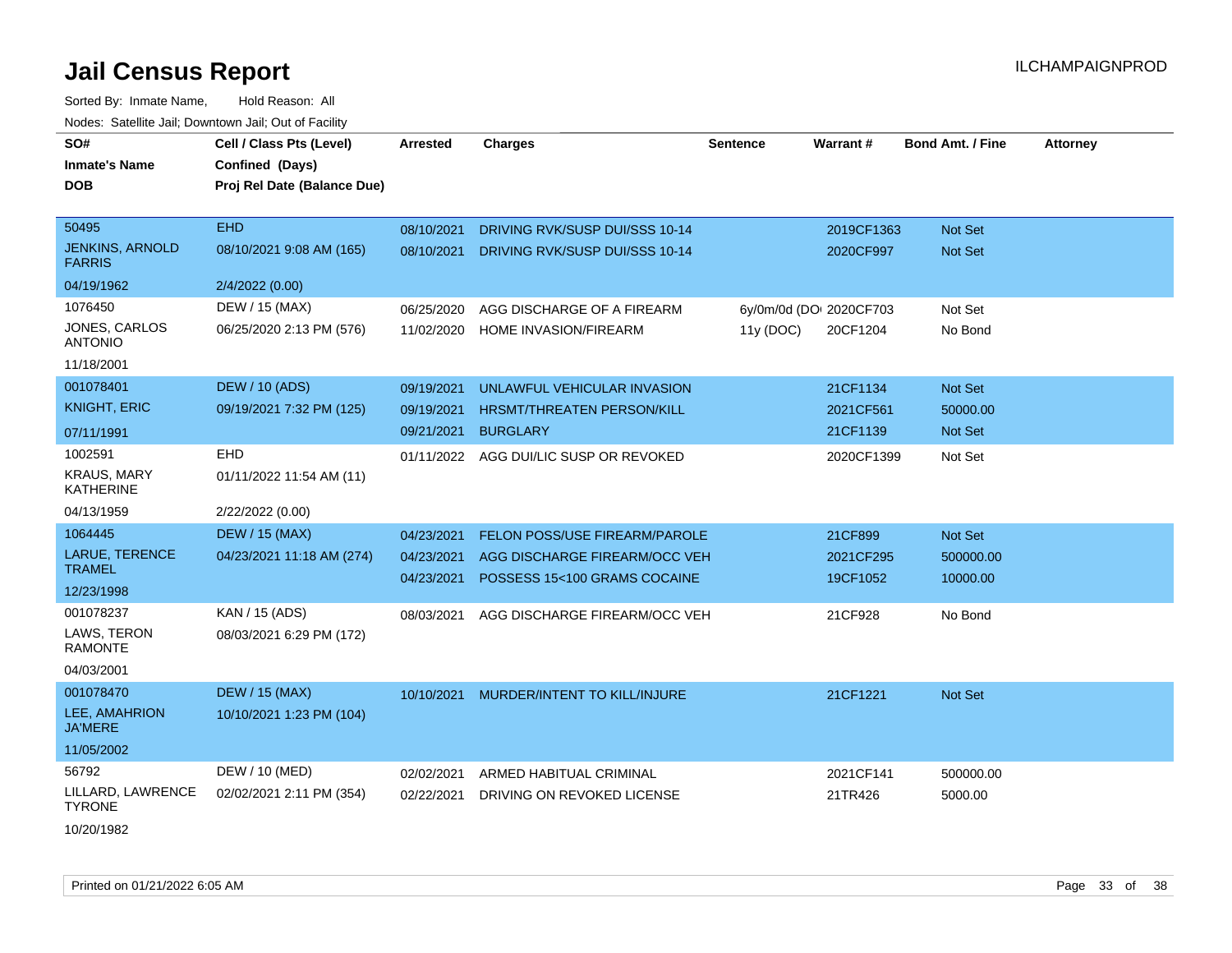Sorted By: Inmate Name, Hold Reason: All Nodes: Satellite Jail; Downtown Jail; Out of Facility

| Nuuts. Saltiille Jali, Duwilluwii Jali, Oul of Facility |                                               |                 |                                         |                 |                 |                         |                 |  |
|---------------------------------------------------------|-----------------------------------------------|-----------------|-----------------------------------------|-----------------|-----------------|-------------------------|-----------------|--|
| SO#                                                     | Cell / Class Pts (Level)                      | <b>Arrested</b> | <b>Charges</b>                          | <b>Sentence</b> | <b>Warrant#</b> | <b>Bond Amt. / Fine</b> | <b>Attorney</b> |  |
| <b>Inmate's Name</b>                                    | Confined (Days)                               |                 |                                         |                 |                 |                         |                 |  |
| DOB                                                     | Proj Rel Date (Balance Due)                   |                 |                                         |                 |                 |                         |                 |  |
|                                                         |                                               |                 |                                         |                 |                 |                         |                 |  |
| 001078754                                               | <b>EHD</b>                                    |                 | 01/11/2022 DRIVING ON SUSPENDED LICENSE |                 | 2021TR6180      | Not Set                 |                 |  |
| LOPEZ, REINA<br><b>GABERILLA</b>                        | 01/11/2022 8:47 AM (11)                       |                 |                                         |                 |                 |                         |                 |  |
| 10/05/1997                                              | 1/20/2022 (0.00)                              |                 |                                         |                 |                 |                         |                 |  |
| 001078575                                               | KAN / 10 (MED)                                | 11/09/2021      | <b>GUNRUNNING</b>                       |                 | 21CF1330        | 750000.00               |                 |  |
| MCLAURIN, KEYON A                                       | 11/09/2021 12:41 PM (74)                      |                 |                                         |                 |                 |                         |                 |  |
| 11/19/2002                                              |                                               |                 |                                         |                 |                 |                         |                 |  |
| 1011046                                                 | <b>KAN / 15 (ADS)</b>                         | 04/10/2021      | ATTEMPT (FIRST DEGREE MURDER)           |                 | 21CF392         | Not Set                 |                 |  |
| <b>MILES, DARRION</b><br><b>ANTONIO KEVONTA</b>         | 04/11/2021 12:46 AM (286)                     |                 |                                         |                 |                 |                         |                 |  |
| 03/18/1990                                              |                                               |                 |                                         |                 |                 |                         |                 |  |
| 001077278                                               | DEW / 15 (MAX)                                | 10/06/2020      | MURDER/INTENT TO KILL/INJURE            |                 | 2020CF146       | 2000000.00              |                 |  |
| MILLER, D'ANDRE                                         | 10/06/2020 12:49 PM (473)                     | 10/06/2020      | AGG FLEEING POLICE/21 MPH OVER          |                 | 2019CF1171      | 50000.00                |                 |  |
| 09/08/1986                                              |                                               |                 |                                         |                 |                 |                         |                 |  |
| 1026477                                                 | <b>KAN / 15 (ADS)</b>                         | 09/21/2021      | AGG DISCHARGE FIREARM/OCC VEH           |                 | 21CF1138        | Not Set                 |                 |  |
| NEWBILL, DEVONTRE<br><b>LAMONT</b>                      | 09/21/2021 2:27 AM (123)                      | 09/22/2021      | PROBATION VIOLATION                     |                 | 20CF577         | <b>Not Set</b>          |                 |  |
| 11/22/1993                                              |                                               |                 |                                         |                 |                 |                         |                 |  |
| 1072907                                                 | <b>KAN</b>                                    | 07/14/2021      | ATTEMPT (FIRST DEGREE MURDER)           |                 | 2021-CF-832     | 2000000.00              |                 |  |
| NIKOLAEV, YEVGENIY                                      | 07/14/2021 10:10 PM (192)                     | 07/14/2021      | CRIMINAL DAMAGE <\$500/SCHOOL           |                 | 2021CF840       | 5000.00                 |                 |  |
|                                                         |                                               |                 |                                         |                 |                 |                         |                 |  |
| 10/06/1983                                              |                                               |                 |                                         |                 |                 |                         |                 |  |
| 001078558                                               | <b>DEW / 10 (MED)</b>                         | 11/03/2021      | UNLAWFUL USE OF A WEAPON                |                 | 21CF1352        | Not Set                 |                 |  |
| PARRISH, DOMINIC<br><b>WALTER</b>                       | 11/03/2021 1:25 PM (80)                       |                 |                                         |                 |                 |                         |                 |  |
| 08/23/2001                                              |                                               |                 |                                         |                 |                 |                         |                 |  |
| 001078063                                               | DEW / 15 (MAX)                                | 06/15/2021      | AGG CRIM SEX ASSAULT/WEAPON             |                 | 2021CF678       | 1000000.00              |                 |  |
|                                                         | PERRY, ROBERT Junior 06/15/2021 4:37 PM (221) | 06/15/2021      | <b>ROBBERY</b>                          |                 | 2021CF159       | 25000.00                |                 |  |

12/21/1990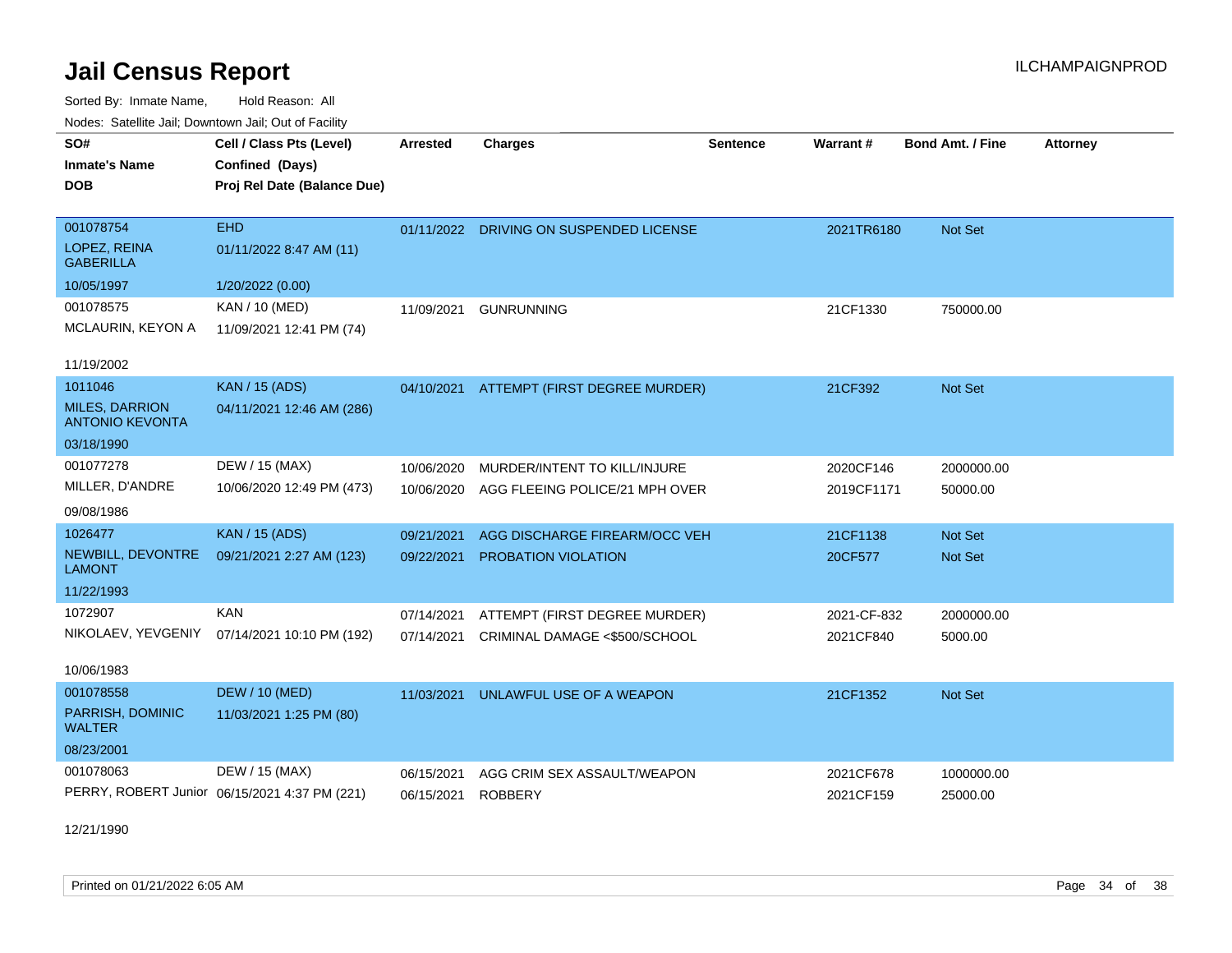Sorted By: Inmate Name, Hold Reason: All

| Nodes: Satellite Jail; Downtown Jail; Out of Facility |                                             |            |                                      |                 |             |                         |                 |
|-------------------------------------------------------|---------------------------------------------|------------|--------------------------------------|-----------------|-------------|-------------------------|-----------------|
| SO#                                                   | Cell / Class Pts (Level)                    | Arrested   | <b>Charges</b>                       | <b>Sentence</b> | Warrant#    | <b>Bond Amt. / Fine</b> | <b>Attorney</b> |
| <b>Inmate's Name</b>                                  | Confined (Days)                             |            |                                      |                 |             |                         |                 |
| <b>DOB</b>                                            | Proj Rel Date (Balance Due)                 |            |                                      |                 |             |                         |                 |
|                                                       |                                             |            |                                      |                 |             |                         |                 |
| 37559                                                 | <b>EHD</b>                                  | 01/12/2022 | DRIVING ON REVOKED LICENSE           |                 | 2021TR2685  | <b>Not Set</b>          |                 |
| PICKENS, DAVID<br><b>EUGENE</b>                       | 01/12/2022 10:16 AM (10)                    |            |                                      |                 |             |                         |                 |
| 02/01/1973                                            | 3/12/2022 (0.00)                            |            |                                      |                 |             |                         |                 |
| 001077614                                             | KAN / 15 (MAX)                              | 01/17/2021 | ATTEMPT (FIRST DEGREE MURDER)        |                 | 21CF66      | Not Set                 |                 |
| <b>DEVON</b>                                          | ROBINSON, DONTRELL 01/17/2021 3:08 PM (370) |            |                                      |                 |             |                         |                 |
| 09/22/2002                                            |                                             |            |                                      |                 |             |                         |                 |
| 1061216                                               | <b>KAN / 10 (MED)</b>                       | 06/22/2021 | <b>HOME INVASION/FIREARM</b>         |                 | 21CF727     | Not Set                 |                 |
| <b>RUNGE, ANDRE</b><br><b>MARSEAN</b>                 | 06/22/2021 4:42 PM (214)                    |            |                                      |                 |             |                         |                 |
| 12/05/1997                                            |                                             |            |                                      |                 |             |                         |                 |
| 650295                                                | PIA / 50 (MAX)                              | 04/22/2020 | CRIMINAL SEXUAL ASSAULT              |                 | 2020-CF407  | 750000.00               |                 |
| SANDAGE, JERALD                                       | 04/22/2020 6:30 AM (640)                    | 04/22/2020 | CRIMINAL SEXUAL ASSAULT              |                 | 2020-CF408  | 750000.00               |                 |
| <b>EUGENE</b>                                         |                                             | 04/22/2020 | <b>CRIMINAL SEXUAL ABUSE</b>         |                 | 2020-CF409  | 750000.00               |                 |
| 06/07/1971                                            |                                             | 04/22/2020 | CRIMINAL SEXUAL ASSAULT              |                 | 2020-CF410  | 750000.00               |                 |
|                                                       |                                             | 04/22/2020 | OFFICIAL MISCONDUCT                  |                 | 2019-CF1811 | 25000.00                |                 |
| 1062194                                               | <b>DEW / 15 (MAX)</b>                       | 02/27/2020 | MURDER/OTHER FORCIBLE FELONY         |                 | 20CF-247    | 1000000.00              |                 |
| <b>SIMMONS, MICHAEL</b><br><b>JAMAL</b>               | 02/27/2020 1:11 PM (695)                    | 09/23/2020 | AGG BATTERY/DISCHARGE FIREARM        |                 | 20CF1061    | <b>Not Set</b>          |                 |
| 11/03/1997                                            |                                             |            |                                      |                 |             |                         |                 |
| 001078115                                             | KAN / 15 (MAX)                              | 07/01/2021 | ARMED VIOLENCE/CATEGORY I            |                 | 21CF772     | Not Set                 |                 |
| SMITH, JAMES<br>NASHAUN, Junior                       | 07/01/2021 2:44 PM (205)                    | 07/30/2021 | DRIVING ON SUSPENDED LICENSE         |                 | 21TR5804    | 1500.00                 |                 |
| 09/18/2000                                            |                                             |            |                                      |                 |             |                         |                 |
| 001077868                                             | <b>DEW / 15 (MAX)</b>                       | 04/21/2021 | ARMED ROBBERY/ARMED W/FIREARM        |                 | 21CF445     | <b>Not Set</b>          |                 |
| SPEARMENT,<br><b>KENTRELL</b>                         | 04/21/2021 9:48 PM (276)                    | 08/19/2021 | <b>FLEEING/ATTEMPT ELUDE OFFICER</b> |                 | 2021TR1053  | 1000.00                 |                 |
| 01/21/2002                                            |                                             |            |                                      |                 |             |                         |                 |
|                                                       |                                             |            |                                      |                 |             |                         |                 |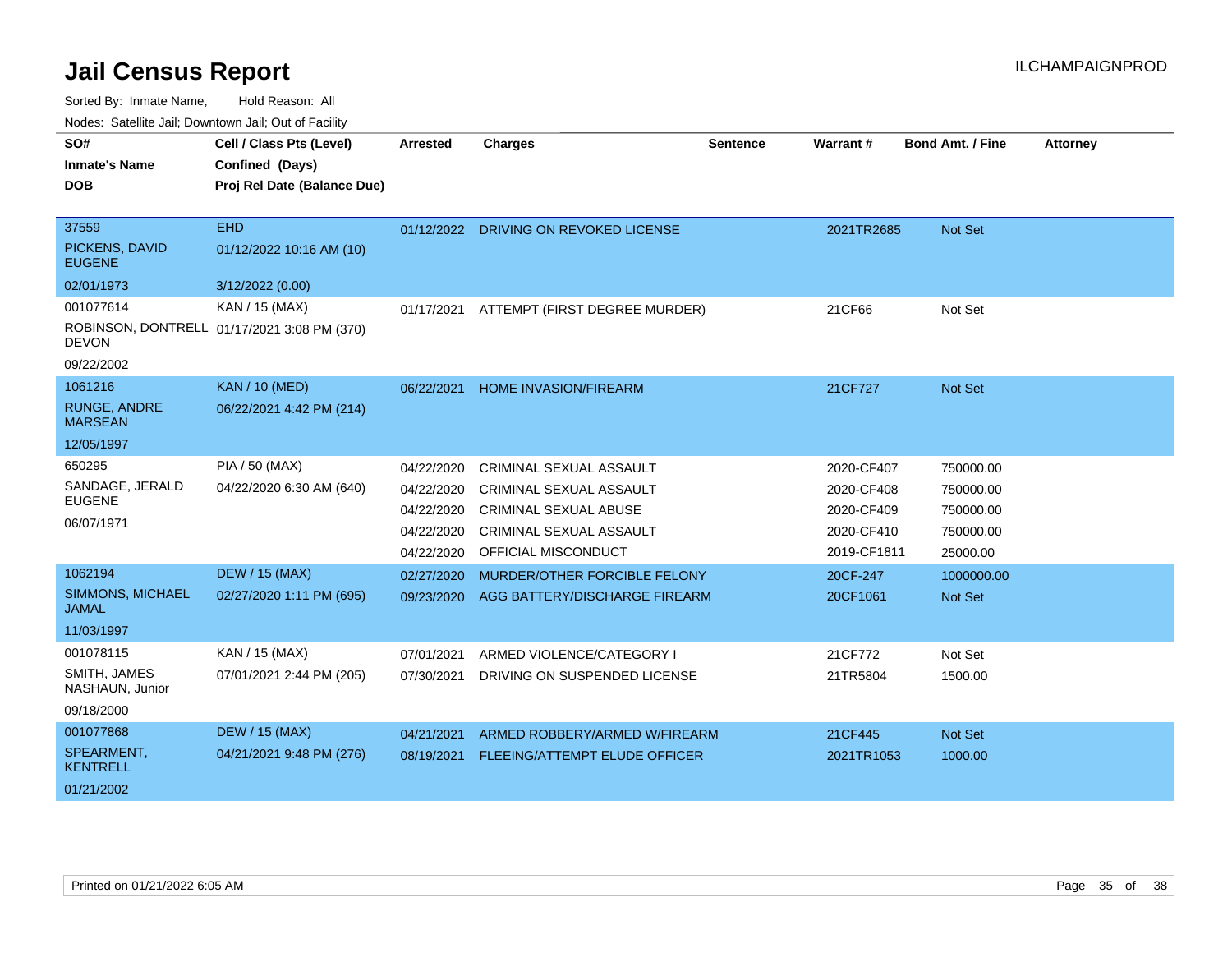| SO#<br><b>Inmate's Name</b><br><b>DOB</b> | Cell / Class Pts (Level)<br>Confined (Days)<br>Proj Rel Date (Balance Due) | Arrested   | <b>Charges</b>                            | <b>Sentence</b>        | <b>Warrant#</b> | <b>Bond Amt. / Fine</b> | <b>Attorney</b> |
|-------------------------------------------|----------------------------------------------------------------------------|------------|-------------------------------------------|------------------------|-----------------|-------------------------|-----------------|
| 11979<br>STARK, JACK LYNN                 | <b>EHD</b><br>01/11/2022 10:13 AM (11)                                     |            | 01/11/2022 AGG FLEEING POLICE/21 MPH OVER |                        | 2021CF629       | Not Set                 |                 |
| 12/31/1955                                | 4/9/2022 (0.00)                                                            |            |                                           |                        |                 |                         |                 |
| 001077854                                 | <b>EHD</b>                                                                 | 09/15/2021 | DRIVING RVK/SUSP DUI/SSS 4-9              |                        | 2021CF306       | Not Set                 |                 |
| STUKINS, DANNY RAY                        | 09/15/2021 10:17 AM (129)                                                  |            |                                           |                        |                 |                         |                 |
| 07/05/1985                                | 3/13/2022 (0.00)                                                           |            |                                           |                        |                 |                         |                 |
| 1046632                                   | <b>KAN / 15 (MAX)</b>                                                      | 09/14/2021 | ARMED VIOLENCE/CATEGORY II                |                        | 21CF912         | 750000.00               |                 |
|                                           | TATE, JAVON MARQUIS 09/14/2021 12:10 PM (130)                              |            |                                           |                        |                 |                         |                 |
| 08/10/1996                                |                                                                            |            |                                           |                        |                 |                         |                 |
| 1033031                                   | KAN / 15 (MAX)                                                             | 08/19/2020 | *AGG BATTERY W/FIREARM/PERSON             |                        | 2020-CF923      | 500000.00               |                 |
| TOMS, ANDREW<br><b>CHUCKY</b>             | 08/19/2020 5:59 PM (521)                                                   |            |                                           |                        |                 |                         |                 |
| 09/28/1978                                |                                                                            |            |                                           |                        |                 |                         |                 |
| 27007                                     | KAN / 15 (MAX)                                                             | 09/19/2021 | DOMESTIC BATTERY/OTHER PRIOR              | 2y/0m/0d (DOI 21CF1133 |                 | No Bond                 |                 |
| <b>TUELL, ROBERT</b><br><b>STEPHEN</b>    | 09/19/2021 9:51 AM (125)                                                   |            |                                           |                        |                 |                         |                 |
| 09/25/1967                                |                                                                            |            |                                           |                        |                 |                         |                 |
| 001078263                                 | KAN / 10 (ADS)                                                             | 08/11/2021 | AGG FLEEING POLICE/21 MPH OVER            | 15m (DOC)              |                 | 200000.00               |                 |
| TURK, BRANDON<br>LARSHAWN                 | 08/11/2021 6:23 PM (164)                                                   |            |                                           |                        |                 |                         |                 |
| 10/18/1995                                |                                                                            |            |                                           |                        |                 |                         |                 |
| 001078386                                 | <b>KAN / 10 (MED)</b>                                                      | 09/14/2021 | POSSESSION OF STOLEN FIREARM              |                        | 2021CF1099      | 250000.00               |                 |
| <b>TURNER, AMARIO</b>                     | 09/14/2021 11:42 PM (130)                                                  |            |                                           |                        |                 |                         |                 |
| 09/23/2002                                |                                                                            |            |                                           |                        |                 |                         |                 |
| 1011886                                   | <b>EHD</b>                                                                 |            | 01/12/2022 AGG FLEEING/2+ CON DEVICES     |                        | 2021CF378       | Not Set                 |                 |
| TURNER, SHAWNTAY<br><b>EUGENE</b>         | 01/12/2022 9:25 AM (10)                                                    |            |                                           |                        |                 |                         |                 |
| 01/09/1992                                | 3/11/2022 (0.00)                                                           |            |                                           |                        |                 |                         |                 |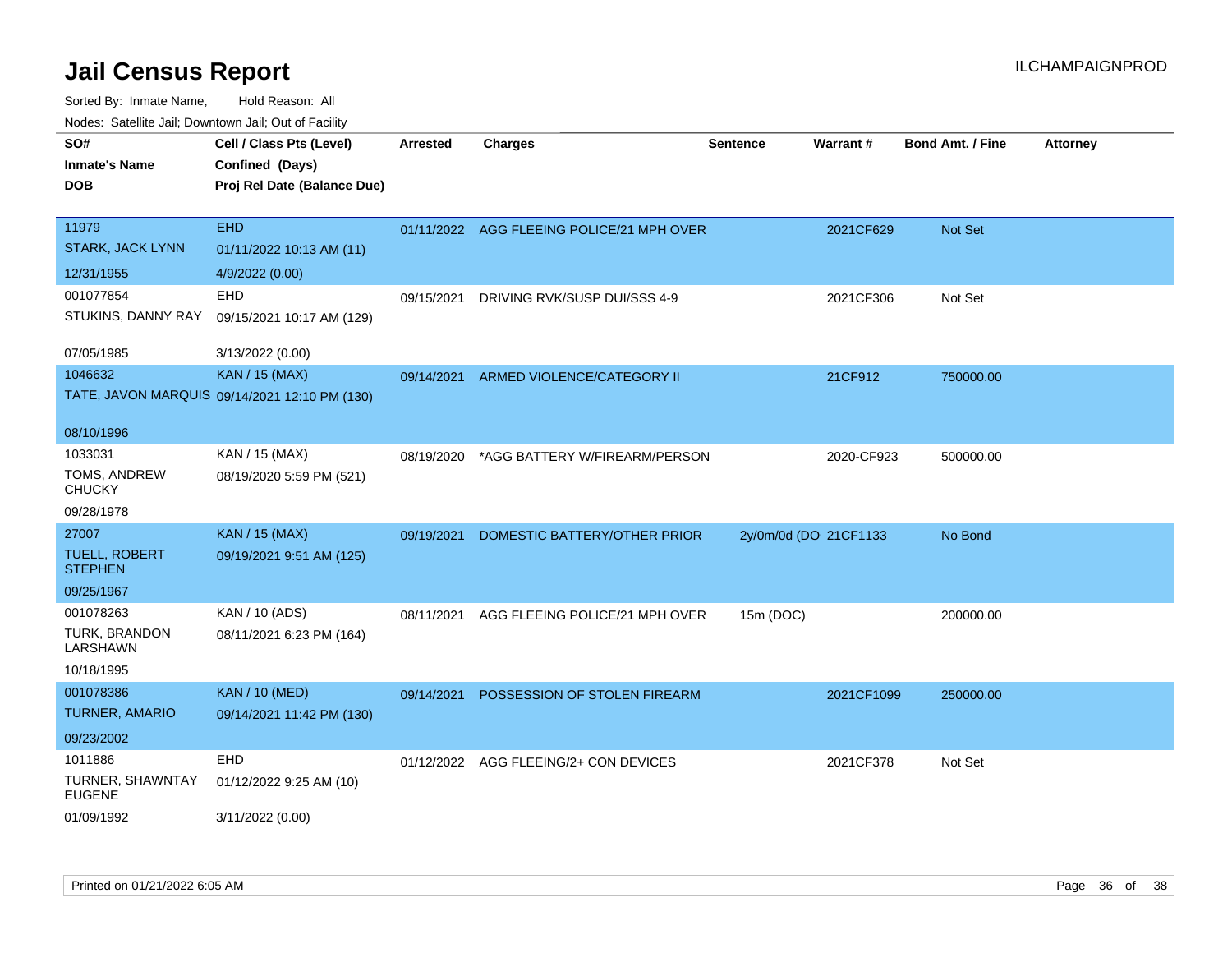| SO#<br><b>Inmate's Name</b><br><b>DOB</b>                               | Cell / Class Pts (Level)<br>Confined (Days)<br>Proj Rel Date (Balance Due) | <b>Arrested</b>                                                    | <b>Charges</b>                                                                                                                                                     | Sentence  | Warrant#                                                                      | <b>Bond Amt. / Fine</b>                                                    | <b>Attorney</b> |
|-------------------------------------------------------------------------|----------------------------------------------------------------------------|--------------------------------------------------------------------|--------------------------------------------------------------------------------------------------------------------------------------------------------------------|-----------|-------------------------------------------------------------------------------|----------------------------------------------------------------------------|-----------------|
| 1040925<br><b>WEATHERALL,</b><br><b>JOHNNY EARL JAMES</b><br>04/29/1994 | <b>KAN / 10 (MED)</b><br>10/05/2021 4:17 PM (109)                          | 10/05/2021                                                         | AGG BATTERY/DISCHARGE FIREARM                                                                                                                                      |           | 2021CF1105                                                                    | 1000000.00                                                                 |                 |
| 1062558<br><b>WELLS, JIAMANTE</b><br><b>AMORE</b><br>09/02/1995         | DEW / 10 (MED)<br>10/02/2021 8:29 PM (112)                                 | 10/02/2021                                                         | FELON POSS/USE WEAPON/FIREARM                                                                                                                                      |           | 21CF1185                                                                      | Not Set                                                                    |                 |
| 1002033<br><b>WEST, ANTONIO</b><br><b>DEONTA</b><br>04/15/1992          | <b>KAN / 15 (MAX)</b><br>09/08/2021 11:01 PM (136)                         | 09/08/2021<br>09/08/2021<br>09/08/2021<br>09/08/2021<br>09/08/2021 | DRIVING ON SUSPENDED LICENSE<br>ARMED ROBBERY/ARMED W/FIREARM<br>AGG UNLAWFUL USE OF WEAPON/VEH<br><b>OBSTRCT JUSTICE/LEAVE STATE</b><br>ARMED VIOLENCE/CATEGORY I |           | 2019-TR-11944<br>2020-CF-1406<br>2021-CF-AWOW<br>2021-CF-AWOW<br>2021-CF-AWOW | 5000.00<br>500000.00<br><b>Not Set</b><br><b>Not Set</b><br><b>Not Set</b> |                 |
| 1022068<br><b>WILKINS, MICHAEL</b><br>CARL<br>07/10/1992                | DEW / 15 (ADS)<br>10/10/2021 5:07 AM (104)                                 | 10/10/2021                                                         | FELON POSS/USE WEAPON/FIREARM                                                                                                                                      |           | 21CF1212                                                                      | Not Set                                                                    |                 |
| 001077508<br><b>WILLIAMS, CALVIN</b><br><b>TIMOTHY</b><br>10/23/2002    | <b>DEW / 15 (ADS)</b><br>12/10/2020 8:55 PM (408)                          | 12/10/2020                                                         | MURDER/STRONG PROB KILL/INJURE                                                                                                                                     | 55y (DOC) | 2020CF1293                                                                    | No Bond                                                                    |                 |
| 539662<br>WILLIAMS, JAVONTAE<br><b>DEMAR</b><br>07/28/1991              | KAN / 10 (MED)<br>08/14/2021 1:28 AM (161)                                 | 08/14/2021<br>08/14/2021<br>08/14/2021<br>08/14/2021               | AGGRAVATED BATTERY<br>AGGRAVATED DOMESTIC BATTERY<br>DOM BTRY/CONTACT/1-2 PRECONV<br><b>CITY OV ARREST</b>                                                         |           | 21CF979<br>2020CF1098<br>2021CF770<br>2017OV893                               | No Bond<br>25000.00<br>250000.00<br>1000.00                                |                 |
| 1037579<br><b>WILLIAMS, STEVEN</b><br>PATRICK, Second<br>11/25/1994     | <b>KAN / 10 (MED)</b><br>08/17/2021 8:16 PM (158)                          | 08/17/2021                                                         | FELON POSS/USE WEAPON/FIREARM                                                                                                                                      |           | 2019CF73                                                                      | No Bond                                                                    |                 |